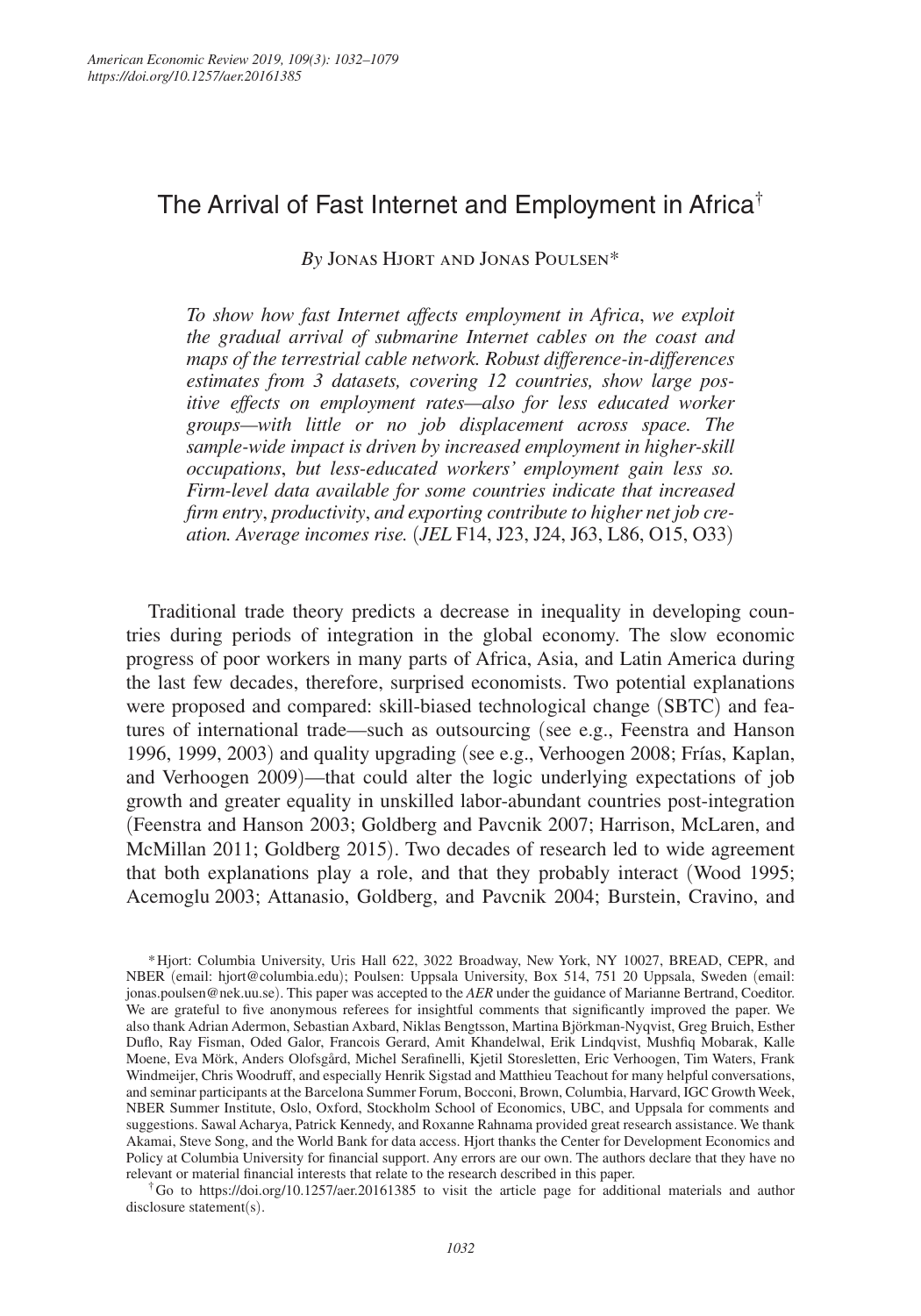Vogel 2013; Koren and Csillag 2016; Raveh and Reshef 2016). But this conclusion was built on studies of *trade-induced* technological change. To date, there is no direct evidence on the average and distributional economic effects in poor countries of the spread of the modern information and communication technologies (ICT) that help explain increasing inequality in rich countries' labor markets.

In this paper, we estimate how fast Internet—"the greatest invention of our time" (the *Economist* 2012)—affects poor countries' economies.<sup>1</sup> To do so, we compare individuals and firms in locations in Africa that are on the terrestrial network of Internet cables to those that are not. We compare these two groups during the gradual arrival on the coast of submarine cables from Europe that greatly increase speed and capacity on the terrestrial network. We show how employment rates, occupational employment shares, job inequality across the educational attainment range, and the underlying extensive (Internet take-up) and intensive (Internet speed) margin, respond. We also show evidence on three particular mechanisms through which take-up and speed may affect employment: changes in firm entry, changes in productivity in existing firms, and changes in exporting. Finally, we show how average incomes in locations that see changes in employment patterns with the arrival of fast Internet respond.

It has been difficult to study SBTC directly because, other than in local experiments, ICT technologies are not randomly allocated, but introduced where economic benefits are expected. While this is true everywhere, developing countries additionally tend to lack systematic and detailed labor market and firm-level data, especially in the poorest regions of the world, where the economic environment differs the most from the West (see Katz and Autor 1999, Bond and Van Reenen 2007, and Goldin and Katz 2007 for overviews of the SBTC literature on rich countries). We overcome the first obstacle by interacting time variation generated by the gradual arrival of submarine Internet cables at landing points on Africa's coast in the late 2000s and early 2010s with cross-sectional variation in whether a given location is connected to the terrestrial "backbone" network that starts at the landing point cities.<sup>2</sup> We overcome the second obstacle by combining employment data from representative household surveys (panels at location level) from 12 African countries with a combined population of roughly half a billion people with firm-level datasets (panels at firm or location level) from Ethiopia, South Africa, and a group of 6 African countries.<sup>3</sup> We use the firm-level data to show evidence on three especially important mechanisms—firm entry, productivity, and exporting—through which fast Internet may affect employment.<sup>4</sup> We also use data on Internet speed and

<sup>&</sup>lt;sup>1</sup>We are not aware of existing causal evidence on this relationship. See World Bank (2016) for an overview of the existing correlational evidence, and more details below.

 $2$ During this period, each coastal country effectively had its own separate backbone network, as explained in Section I.

<sup>&</sup>lt;sup>3</sup>One household survey (Afrobarometer) covers Benin, Ghana, Kenya, Madagascar, Mozambique, Nigeria, Senegal, Tanzania, and South Africa; and the other (DHS) Benin, D.R. Congo, Ghana, Kenya, Namibia, Nigeria, Togo, and Tanzania. We refer to these 12 countries jointly as "Africa" for simplicity. We also use a labor force survey from South Africa, and firm data from Ethiopia and Ghana, Kenya, Mauritania, Nigeria, Senegal, and Tanzania.

<sup>&</sup>lt;sup>4</sup>We study a diverse subset of the world's poorest countries and a transformative technology that may affect employment patterns through many different channels. Data limitations thus prevent us from investigating *all* such potential channels, or determining what share of the identified changes in employment patterns firm entry, productivity, and exporting account for. The literature on information frictions in developing countries, for example, hints at additional mechanisms that may also play a role (Bloom and Van Reenen 2007; Antràs, Garicano, and Rossi-Hansberg,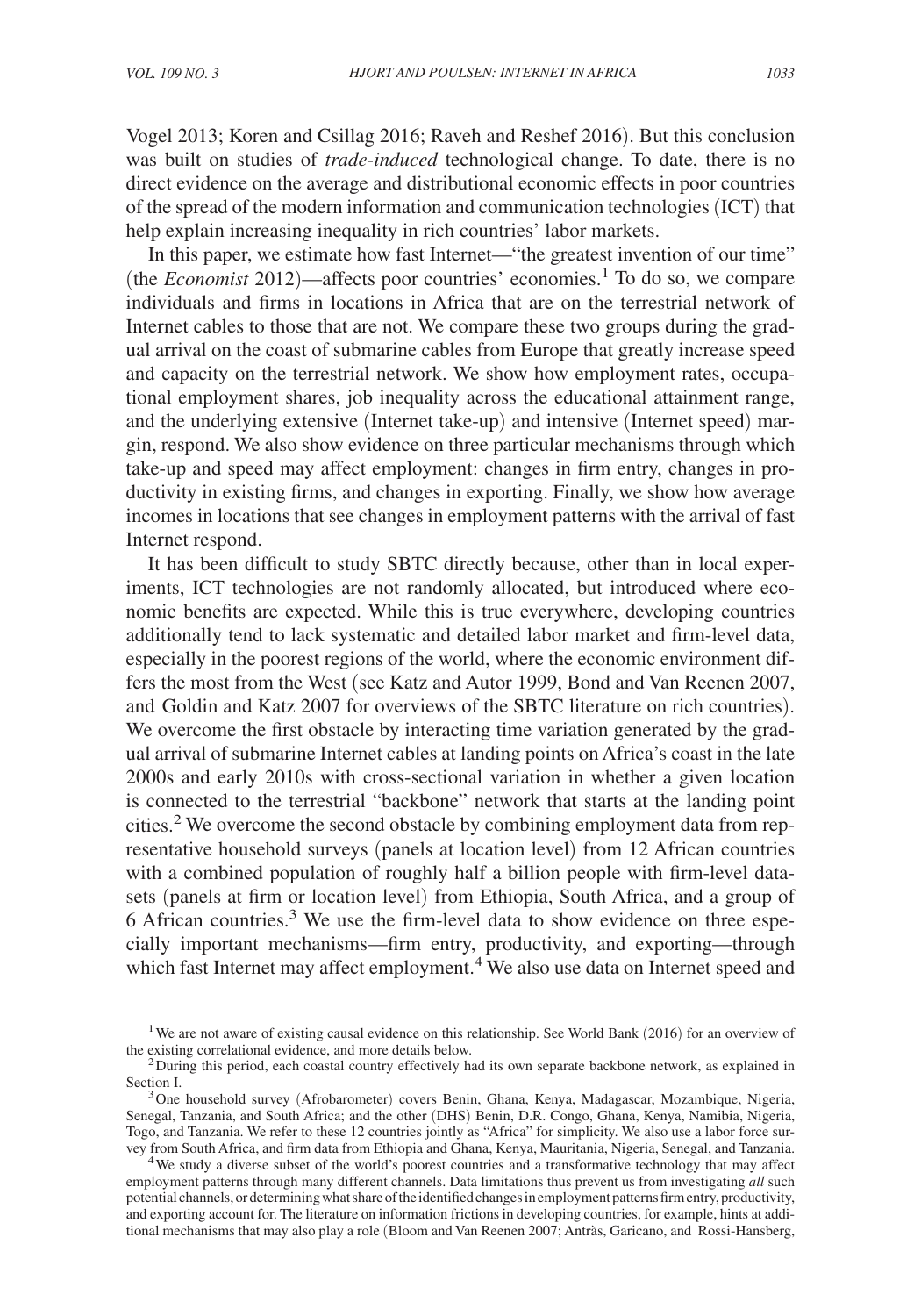take-up of the Internet to tie the reduced form estimates to the intensive and extensive margin of use. Finally, we use data on night lights from satellite images to study how fast Internet ultimately affects (a proxy for) average incomes.<sup>5</sup>

Our approach differs from much of the related literature in that employment rates, rather than wages (among the employed), are our primary outcomes of interest. This is partly for data availability reasons, but it is also a sensible choice in a developing region context. *Job inequality* includes inequality in human capital accumulation, future labor market prospects, and income that is due to (i) current (un)employment—a component that focusing on wage inequality would miss (see e.g., Magruder 2012, Hardy and McCasland 2015)—and (ii) the *quality* of the individual's job (if any) (see also Davis and Harrigan 2011; Card, Heining, and Kline 2013; Card, Cardoso, and Kline 2016). Moreover, changes in the probability of a worker being employed in a position belonging to a given type of occupation are informative not only of demand for qualified workers, but also of trends in structural change in developing economies.

Our three main sets of results are as follows.<sup>6</sup> First, we find that the probability that an individual is employed increases by 6.9 and 13.2 percent in the two groups of countries covered by our household survey datasets, and by 3.1 percent in South Africa, when fast Internet becomes available. We show that the increase in employment in connected areas is not due to displacement of jobs in unconnected areas.

Second, in both South Africa and the eight poorer countries covered by a household survey that records occupation information, we find that the probability of being employed in a position belonging to a skilled occupation increases substantially, but the probability of holding an unskilled job is statistically unaffected when fast Internet becomes available. While the impact on overall trends in structural change is likely modest, fast Internet appears to shift employment shares towards higher-productivity occupations.

Third, employment inequality if anything falls when fast Internet arrives in Africa. The percentage point increase in the probability of having a job is, for example, of comparable magnitude for those who only completed primary school and those with secondary or tertiary education in all three of our samples. The estimated increase in employment in a *skilled* occupation is biggest for those with tertiary education in the group of countries covered by a detailed household survey, but is comparable in magnitude across the educational attainment range in South Africa. In both these samples, those with only primary school see increased employment in unskilled occupations.

To compare these results to the existing evidence on recent SBTC in developed countries, we distinguish between the skill level of *jobs* and *workers*. Our findings suggest that fast Internet in Africa affects employers' relative demand for skilled and unskilled positions similarly to "computerization" and broadband Internet in rich

<sup>2008;</sup> Magruder 2010; Beaman and Magruder 2012; Allen 2014; Eaton et al. 2015; Hardy and McCasland 2015; Atkin et al. 2017; Mitra et al. forthcoming).

<sup>&</sup>lt;sup>5</sup>See Henderson, Storeygard, and Weil (2012); Bleakley and Lin (2012); Michalopoulos and Papaioannou (2013, 2018); Lowe (2014) on night lights as a proxy for average incomes.

<sup>6</sup>That a given cable reaches different countries at different times and in a geographically determined order, and that we consider ten different cables, a priori lower concerns about nonparallel prior trends in economic outcomes in locations on versus off the backbone network. The collection of datasets we use enables an extensive battery of tests that supports a causal interpretation of our results.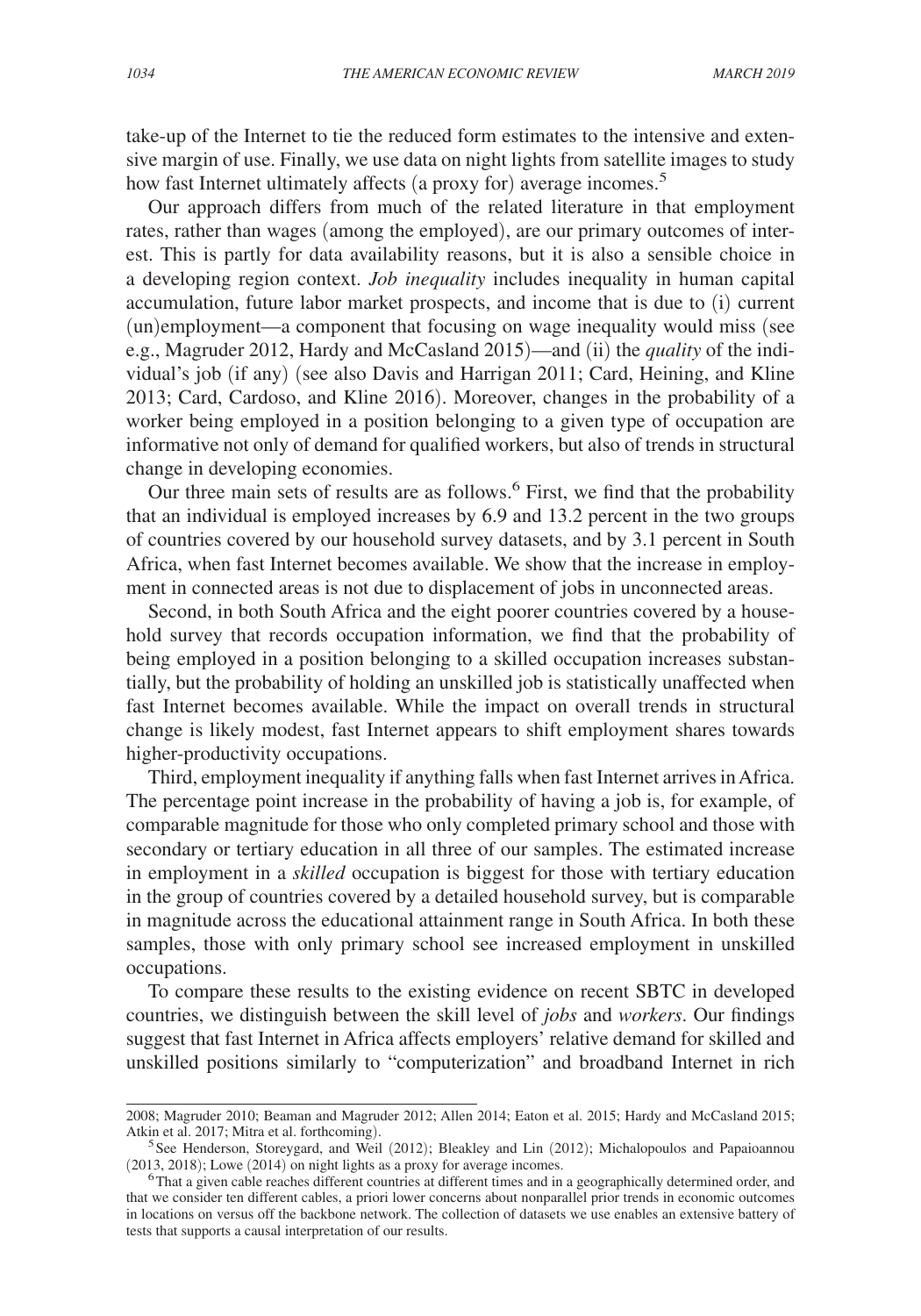countries (Autor, Katz, and Krueger 1998; Autor, Levy, and Murnane 2003; Autor, Katz, and Kearney 2008; Goos, Manning, and Salomons 2014; Katz and Margo 2014; Akerman, Gaarder, and Mogstad 2015), although the increase in overall employment and employment in skilled occupations is notably bigger in Africa. In contrast, while ICT tends to increase inequality across the educational attainment range in rich countries, fast Internet, if anything, decreases (un)employment inequality in Africa.<sup>7</sup> These results underscore that the factor bias of new technologies varies by context.

The changes in employment patterns observed when submarine Internet cables arrive in Africa occur through a combination of extensive margin (new users) and intensive margin (different use of the Internet by existing users) responses. We find a large and significant increase in net firm entry (in South Africa), notably in sectors that use ICT extensively (e.g., finance), and in the productivity of existing manufacturing firms (in Ethiopia). The latter finding comes from a procedure wherein we first estimate how factor output elasticities change with fast Internet, controlling for a possible simultaneous change in firm-level productivity (see De Loecker 2011) to uncover the technology's (positional) skill bias in Ethiopia. In the last step of the procedure, we impose additional structure to estimate how firm level productivity responds, and find a significant increase. We also use World Bank Enterprise Survey data to show that firms in Ghana, Kenya, Mauritania, Nigeria, Senegal, and Tanzania appear to export more, communicate with clients online more, and train employees more after they get access to fast Internet.

In sum, the evidence we present indicates that greater and cheaper access to information and communication due to availability of fast Internet increases employment rates in Africa, and that in at least some countries, this happens in part due to the technology's impact on firm entry, productivity, and exports. In the final part of the paper, we show that average incomes rise in the areas that see changes in employment when fast Internet arrives.

This paper contributes to the literatures on the relationship between globalization and jobs, poverty, and inequality; structural change; and constraints on firm growth in developing countries. The "new" features of international trade uncovered in the recent body of work on globalization (see Feenstra and Hanson 2003; Goldberg and Pavcnik 2007; Harrison, McLaren, and McMillan 2011; Goldberg 2015 for overviews) are important in part because they alter traditional models' prediction that locally relatively abundant factors necessarily gain the most from global integration.<sup>8</sup> A parallel literature convincingly demonstrates SBTC's role in slowing wage

<sup>7</sup>Interestingly, Atasoy (2013) finds a relatively large correlation between Internet access and employment also in the United States. Specifically, that a county gaining access to broadband services is associated with a 1.8 percentage points higher employment rate, and that the correlation is bigger in rural and isolated areas, among college-educated workers, and in industries and occupations that more-heavily utilize college-educated workers. Acemoglu and Autor (2011) and Michaels, Natraj, and Van Reenen (2014) find that, if three skill levels are considered, ICT technologies substitute most for middle-skill workers in rich countries. Of course, the types of positions that exist within a given skill category in Africa may differ from those in rich countries.

<sup>&</sup>lt;sup>8</sup>Most existing studies find that trade liberalization tends to increase productivity in developing countries (Goldberg and Pavcnik 2007), with more varied effects on poverty (Topalova 2010; Winters, McCulloch, and McKay 2004) and employment rates (see e.g., Currie and Harrison 1997, Revenga 1997, Harrison and Revenga 1998, Márquez and Páges-Serra 1997, Levinsohn 1999, Moreira and Najberg 2000). Currie and Harrison (1997) is an exception in that they study (trade reform in) Africa (Morocco). Fajgelbaum and Khandelwal (2016) show that trade benefits the poor through another channel, i.e., because their consumption is relatively concentrated in traded goods.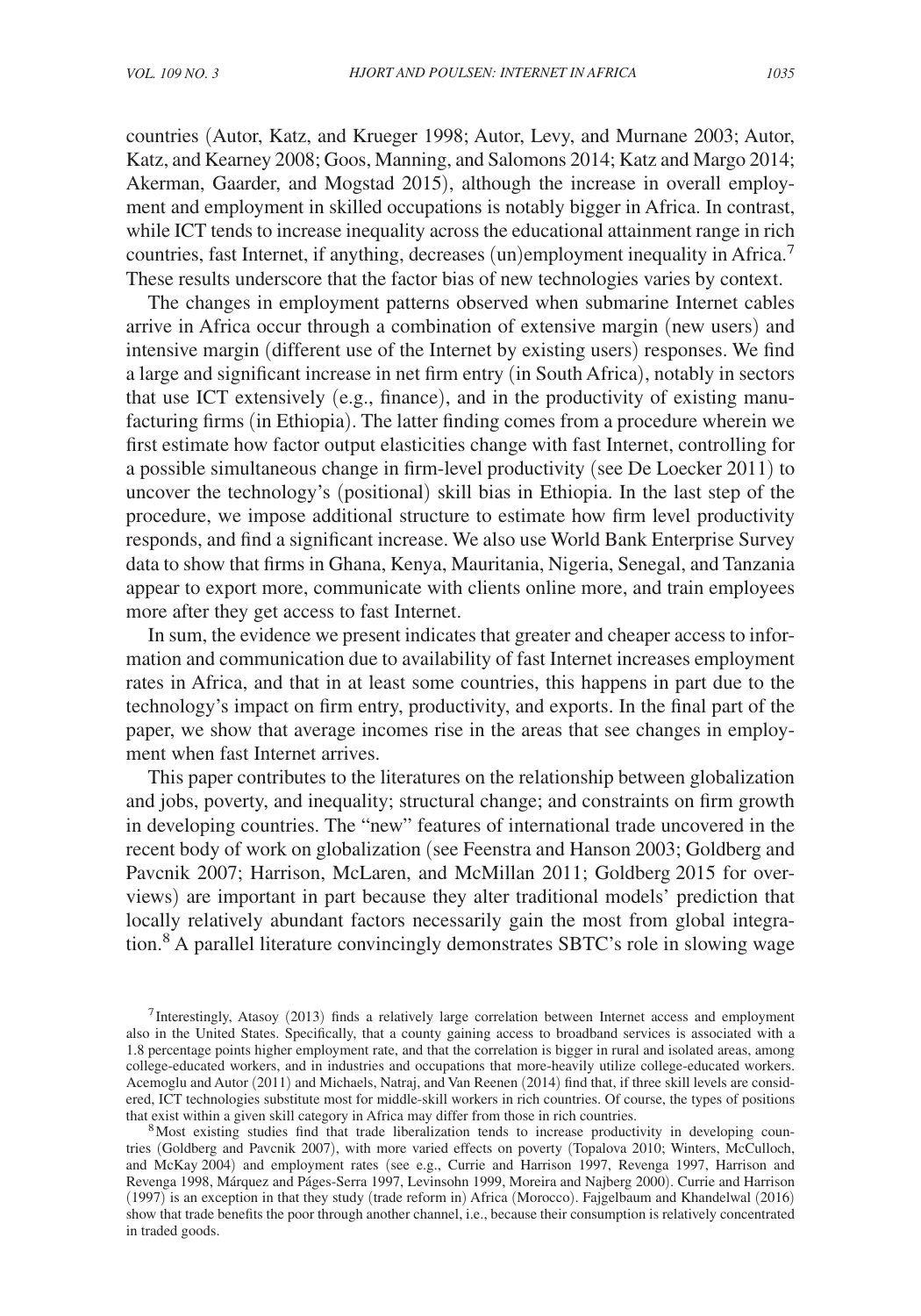growth and rising unemployment among less-educated workers in rich countries.<sup>9</sup> However, to our knowledge there is no direct, existing evidence on the causal relationship between employment rates, inequality, and incomes in developing countries and the ICT technologies that were shown to adversely affect the relative labor market outcomes of low-skill workers in rich countries (Goldberg and Pavcnik 2007).<sup>10</sup>

To date, research on the factor bias of new technologies in developing countries has largely focused on how technology-driven improvements in agricultural productivity affect the movement of labor in and out of agriculture (see Syrquin 1988 and Foster and Rosenzweig 2008 for overviews, and Bustos, Caprettini, and Ponticelli 2016 for a prominent recent example). Such movement is a form of structural change (Clark 1940; Lewis 1955; Banerjee and Newman 1993; Baumol 2013; Herrendorf, Rogerson, and Ákos Valentinyi 2014), i.e., a persistent change in the relative size of different sectors and occupations. Beyond the role of agricultural productivity and openness to trade, the drivers of structural change are not well understood.<sup>11</sup>

The literature on firms in developing countries has made considerable progress in the last decade and a half. The benefits of importing, exporting, and winning government contracts suggest that the size of the input and output markets that can be accessed is important even conditional on a firm's initial productivity (see e.g., Frías, Kaplan, and Verhoogen 2009; Goldberg et al. 2010a, b; Amiti and Davis 2012; Brambilla, Lederman, and Porto 2012; Atkin, Khandelwal, and Osman 2017; Ferraz, Finan, and Szerman 2015). Greater demand from richer consumers

<sup>9</sup>The relative demand for college graduates increased from the late 1980s onwards with take-up of computers in Europe and the United States (Krueger 1993; Berman, Bound, and Griliches 1994; DiNardo and Pischke 1997; Autor, Katz, and Krueger 1998; Machin and Van Reenen 1998; Autor, Levy, and Murnane 2003; Beaudry and Green 2003, 2005; Beaudry, Doms, and Lewis 2010; Acemoglu and Autor 2011; Goos, Manning, and Salomons 2014; Katz and Margo 2014; Michaels, Natraj, and Van Reenen 2014). The explanation lies not only in "direct" factor complementaries, but also in associated worker sorting and organizational change (Bartel and Sicherman 1999; Caroli and Van Reenen 2001; Bresnahan, Brynjolfsson, and Hitt 2002; Crespi, Criscuolo, and Haskel 2007; Bloom, Sadun, and Van Reenen 2012). Akerman, Gaarder, and Mogstad (2015) document an increase in the relative wages and productivity of high-skill workers when broadband Internet became available in Norway. More generally, SBTC studies that focus on advanced Internet technology in rich countries find positive correlations with local wage levels (see e.g., Czernich. et al. 2011, OECD 2013), and mixed results for the relative wage effects in richer versus poorer US counties (Forman, Goldfarb, and Greenstein 2012; Champion, Kosec, and Stanton 2012; Atasoy 2013). De Stefano, Kneller, and Timmis (2014) find no significant effect of broadband Internet on the performance of British firms.

<sup>10</sup>There are important existing studies of mobile phones, mobile money, and TV in poor countries that focus on price variation across space, risk sharing, and cultural change as outcomes (Jensen 2007; Jensen and Oster 2009; Aker 2010; La Ferrara, Chong,and Duryea 2012; Jack and Suri 2014). Jensen's (2007) innovative study also shows that fishermen's profits increased and consumer prices decreased when mobile phones helped eliminate price dispersion across markets in Kerala. There is also important indirect evidence on SBTC in developing countries from studies that use trade liberalization episodes or exchange rate variation that simultaneously affect trade and technological change for identification, including Harrison and Hanson (1999); Acemoglu (2003); Attanasio, Goldberg, and Pavcnik (2004); Aghion et al. (2005); Amiti and Cameron (2012); Frazer (2013); Raveh and Reshef (2016). Another indirect form of evidence that has been taken to suggest that SBTC has occurred in Latin America and India in recent decades is that the share of skilled workers has increased in most industries there (Goldberg and Pavcnik 2007). Goldberg and Pavcnik (2007) note that the skill premium increased around the same time as trade reform occurred in several Latin American countries and India, but that inequality *decreased* in several Southeast Asian countries and China when they opened up their markets (see also Wood 1999, Wei and Wu 2002). Interestingly, while income inequality has increased in many African countries in recent decades, the picture for Africa as a whole is less clear than for Asia and Latin America (Harrison, McLaren, and McMillan 2011; Dabla-Norris et al. 2015).

<sup>11</sup> Recent work on structural change has emphasized the importance of the manufacturing sector (Gollin, Parente, and Rogerson 2002; Lagakos and Waugh 2013; Gollin, Lagakos, and Waugh 2014; Rodrik Rodrik 2016), improvements in trends in structural change in Africa in the 2000s (McMillan and Harttgen 2014; McMillan, Rodrik, and Verduzco-Gallo 2014), and how trade liberalization can shift workers across sectors and across firms within sectors (see e.g., Attanasio, Goldberg, and Pavcnik 2004; Davis and Harrigan 2011; Young 2014).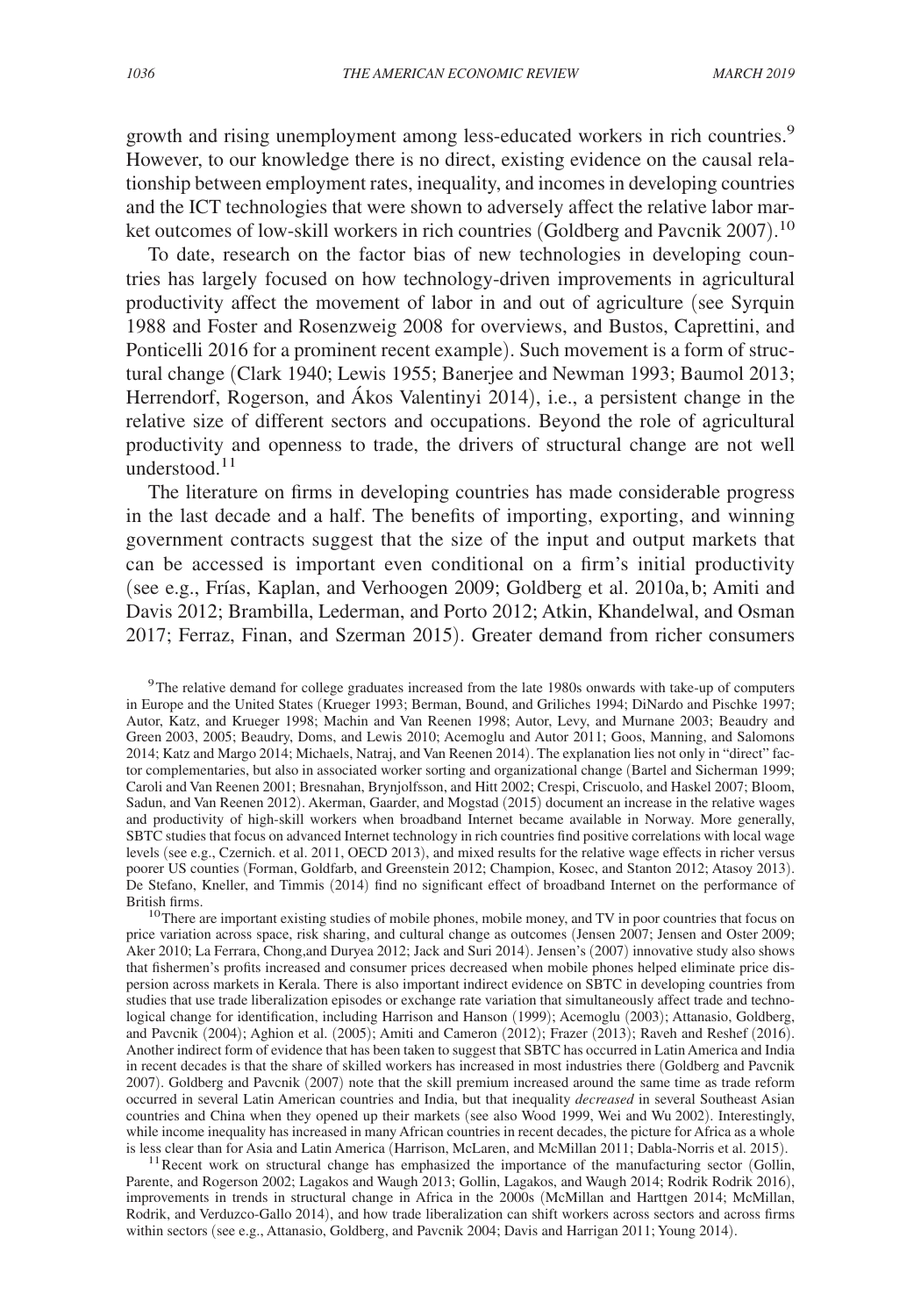abroad has in turn been shown to enable firms to learn and to produce higher quality products that may require more skilled workers (Verhoogen 2008; Frías, Kaplan, and Verhoogen, 2009; Atkin, Khandelwal, and Osman 2017; Hansman et al. 2017). Existing evidence also indicates that firms' financial performance is enhanced by improved coordination with suppliers, access to credit, and good management (Bloom and Van Reenen 2007; de Mel, McKenzie, and Woodruff 2008; Bloom et al. 2013; Casaburi et al. 2013; Macchiavello and Miquel-Florensa 2015). However, we know little about what drives job creation, productivity, and exporting among firms in developing countries. This is especially true when the focus is on the poorest countries and/or the role of specific technologies or inputs. The existing literature reviewed here, the role of ICT in the resurgence of US productivity growth (Draca, Sadun, and Van Reenen 2007; Oliner, Sichel, and Stiroh 2007; Jorgenson, Ho, and Stiroh 2008; Syverson 2011), and a considerable body of important correlational evidence from developing countries all underscore the promise of fast Internet.<sup>12</sup>

We make three main contributions to the literature. First, we use quasi-random variation in access to ICT technology to provide direct evidence on its impact on employment rates, job inequality, and incomes in 12 developing countries. These findings are important because they suggest that the factor bias of modern technologies differs in Africa. This implies that the primary explanation for rising inequality in poor countries may not be SBTC.

Second, we provide evidence on the relationship between structural change and ICT technology. This represents a first step towards understanding what drives structural change beyond the role of agricultural productivity and openness to trade. Our results qualify negative views of (other manifestations of) globalization in that fast Internet appears to increase both the share of skilled jobs and average incomes in Africa, and—at least in the Ethiopian context—productivity and employment in manufacturing.

Finally, we demonstrate how fast Internet affects employment, productivity, and exporting in African firms, expanding the body of evidence on why firms tend to grow slowly, and ways to stimulate job growth, in poor countries. Our findings on fast Internet and exports represent evidence of an interaction between technological change and trade that differs from trade-induced SBTC as analyzed by the existing literature.

The rest of the paper is organized as follows. In Section I we lay out the background on Internet and jobs in Africa and discuss examples of job creation often attributed to the submarine cables. In Section II we present our data, and in Section III the empirical strategy. The paper's main results are in Section IV, and in Section V we analyze *how* fast Internet affects employment in Africa. Section VI explores the ultimate impact on incomes. Section VII concludes.

 $12$  Qiang and Rossotto (2009) find that, across developing countries, a 10 percent increase in broadband penetration is associated with a 1.38 percentage point higher GDP per capita growth rate. Clarke and Wallsten (2006) find that a 1 percentage point increase in Internet users is associated with 3.8 percentage points higher exports from low-income to high-income countries. Paunov and Rollo (2015) find that use of the Internet correlates positively with firm performance in a range of poor countries. Commander, Harrison, and Menezes-Filho (2011), using more detailed data on Brazilian and Indian manufacturing firms and more extensive controls, find the same for ICT technologies. Their novel results point to much higher rates of return to investment in ICT in Brazil and India than in developed countries.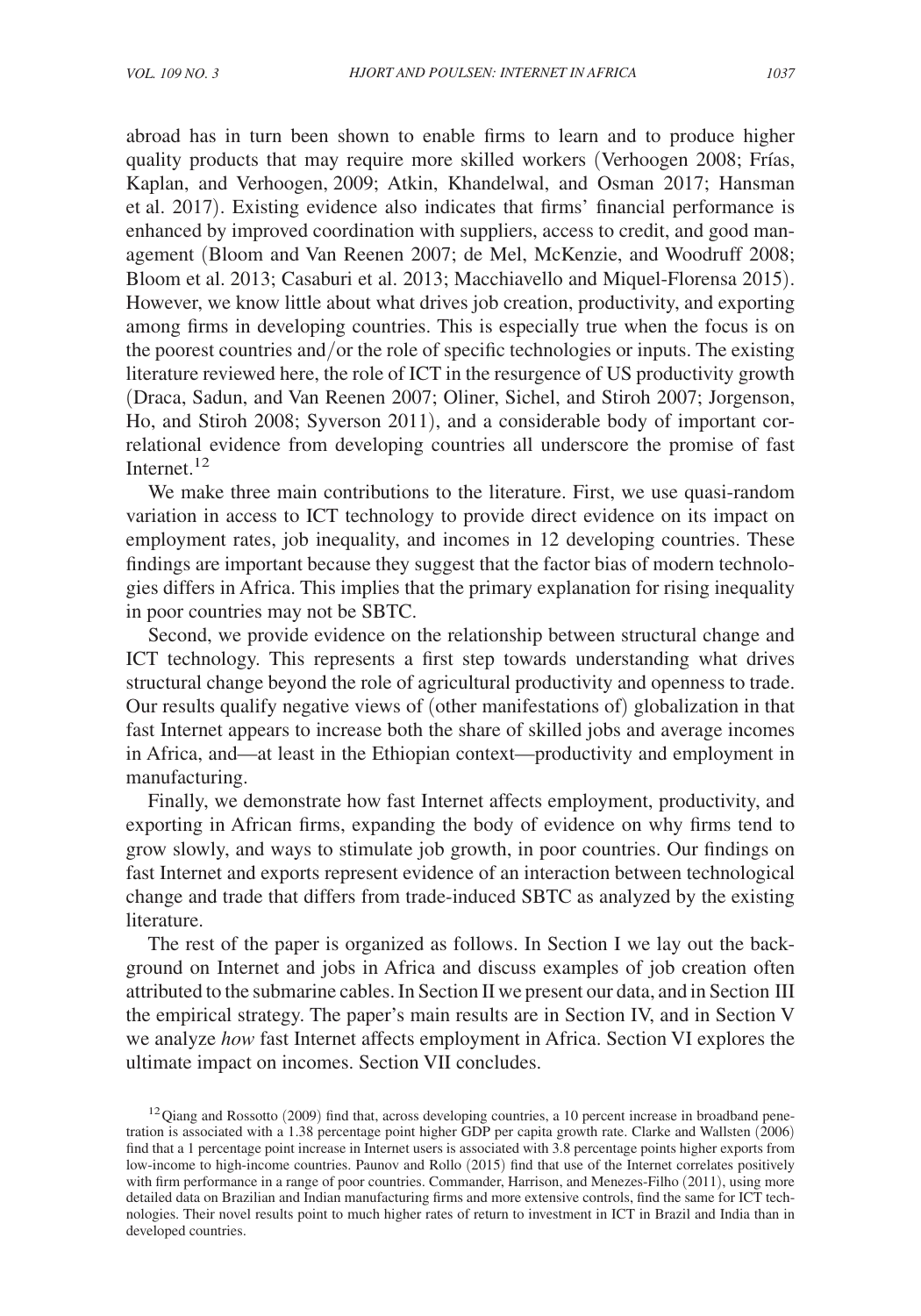

FIGURE 1. THE TERRESTRIAL BACKBONE NETWORK, ENUMERATION AREAS USED FOR LOCATION FIXED EFFECTS, and Sampling Clusters (Southwestern South Africa and SA-QLFS Dataset as Example)

*Notes:* This figure shows submarine Internet cables arriving to Yzerfontein, just north of Cape Town in South Africa, the country's terrestrial backbone network, and centroids of the SA-QLFS enumeration areas. Enumeration areas are used for location fixed effects.

#### **I. Background**

### A. *Internet Infrastructure and Use in Africa*

In 2000, Africa as a whole had less international Internet bandwidth than the country of Luxembourg (ITU 2000). By 2013, 13 percent of all Africans used the Internet, compared to 36 percent globally (Internet Society 2013), and more than half of urban African adults owned Internet-capable devices (McKinsey Global Institute 2013). The forms of Internet infrastructure that reach users in Africa—the "last mile"—are fiber cables, copper cables, wireless transmission using cell towers, and satellites (de M. Cordeiro et al. 2003, Gallaugher 2012). Prior to the last mile, Internet traffic travels through a national "backbone" of bigger (typically fiber) cables, as depicted in Figure 1 for South Africa. The backbone was built by a national telecom in almost all countries, sometimes with "branches" added by private telecoms. Since Internet traffic was initially transmitted through telephone cables, the majority of the backbone network cables date back many decades (ITU 2013).

In the 2000s, submarine Internet cables from Europe were built by consortia made up of private investors, African governments, and/or multilateral organizations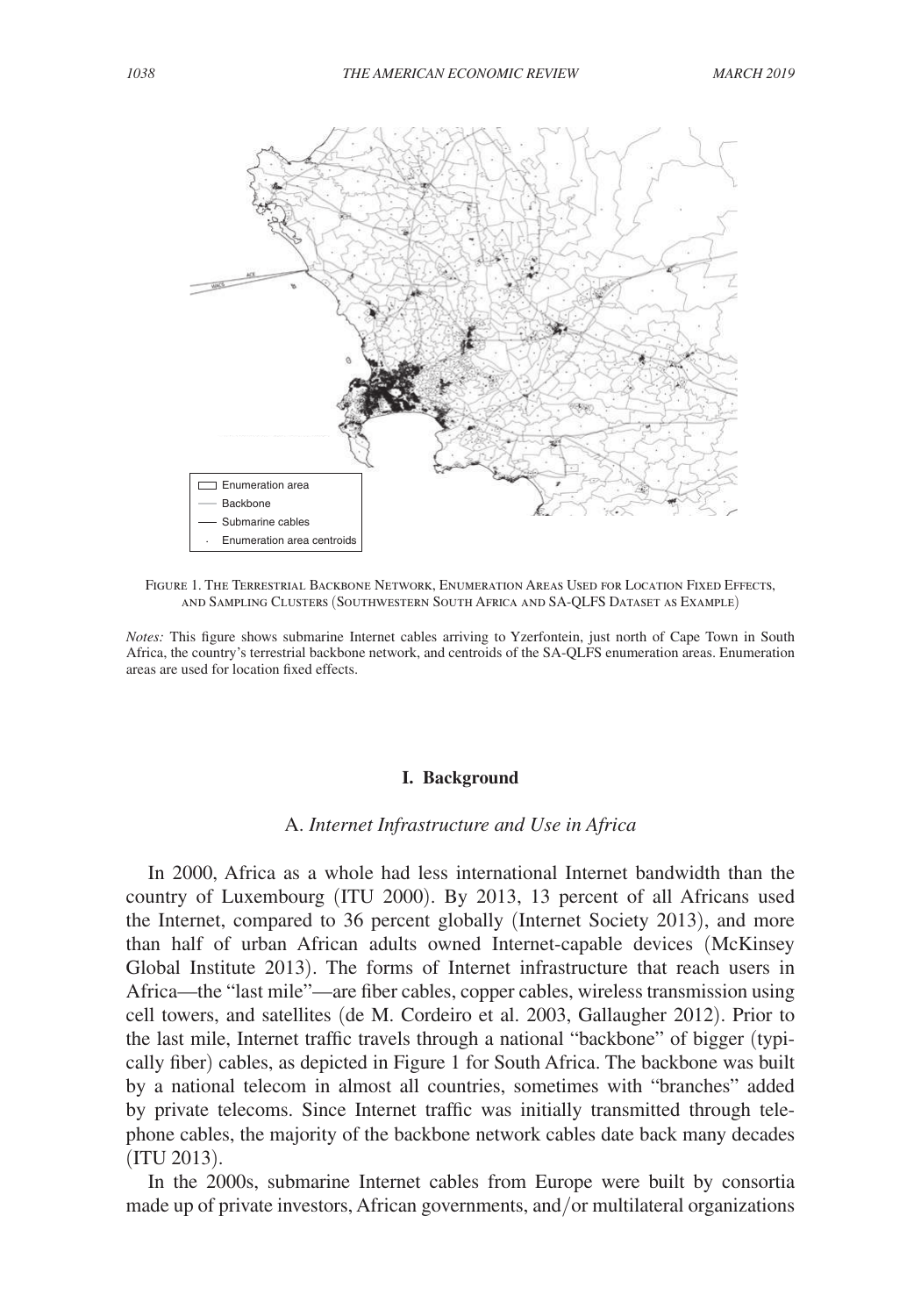

Figure 2. Submarine Internet Cable Arrival in Africa

(OECD 2014). <sup>13</sup> The submarine cables were brought to shore at landing points along the coast, typically one in each country passed by the cable. These were usually located just outside of a big city that was connected to the national backbone. Figure 2 shows the ten submarine cables that arrived in Africa during 2006–2014, as reported by Mahlknecht (2014).

*Notes:* This figure shows the arrival of submarine Internet cables in Africa over time. The first two cables during our analysis period arrived in 2009:III and the last in 2012:IV. The submarine cables are Seacom and Teams (2009:III), Lion (2009:IV), Eassy and MainOne (2010:III), Glo1 (2011:II), WACS (2012:II), and ACE (2012:IV).

<sup>&</sup>lt;sup>13</sup>One of the ten submarine cables that arrived in Africa during our data period connected the continent with both Europe and India, and another one with the UAE. We refer to the connection point of the submarine cables outside of Africa as "Europe" for simplicity.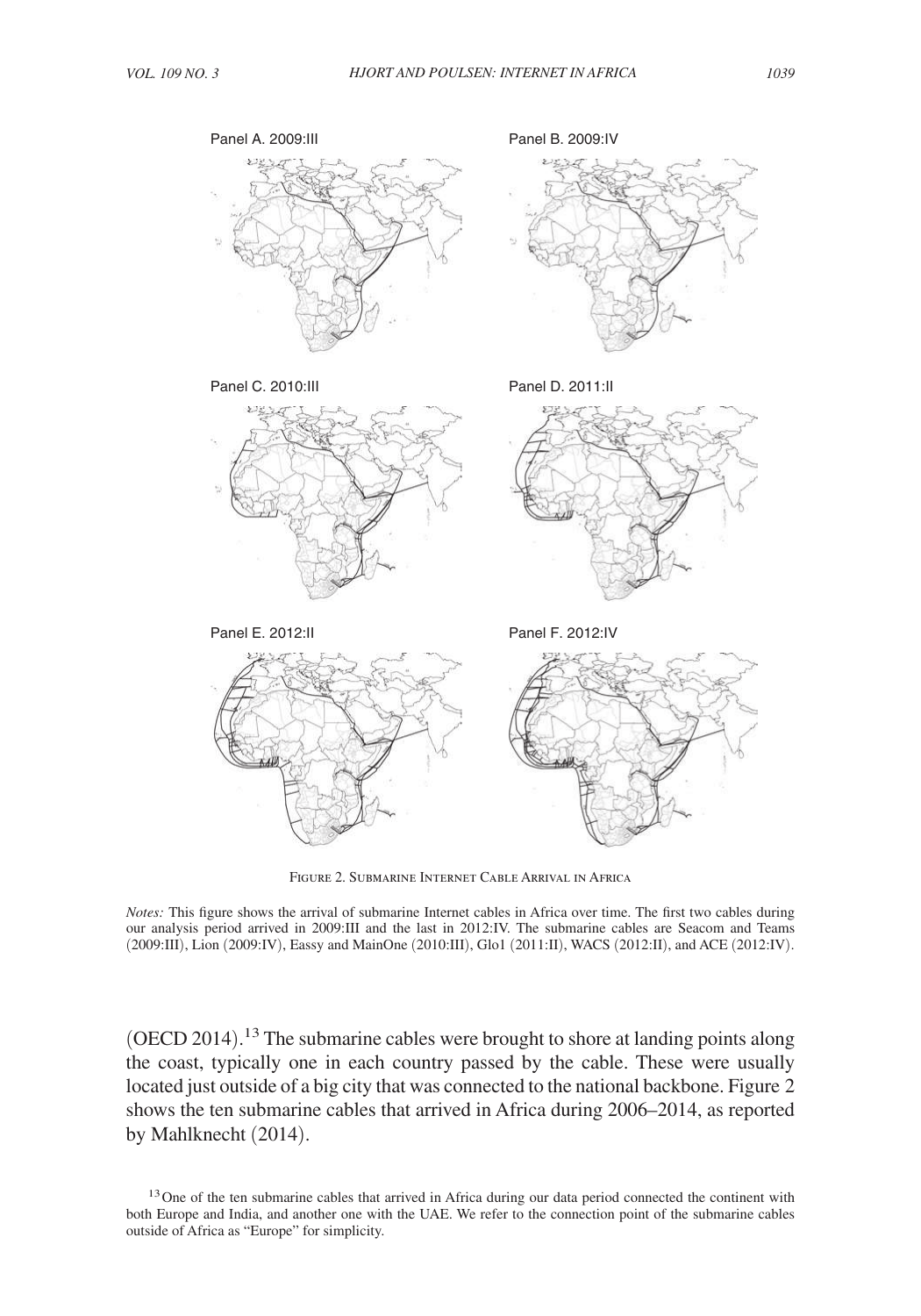Once plugged in, the submarine cables brought much faster speed and traffic capacities on Internet traffic to and from other continents to locations in Africa connected to the terrestrial network.<sup>14</sup> On a cable network, the technologically feasible increase in speeds and traffic post-submarine cable plug-in decays with cable length to the landing point to a negligible extent. In general, technological bottlenecks therefore arise at the backbone-level primarily where networks owned by different owners connect to each other.

In such cases, the Internet service providers (ISPs) operating on network A will transmit content to (physically connected) network B directly only if the two networks are collaborating, for example through "peering" (ITU 2013). If not, the fees that African networks charge each other for the exchange of traffic ("transit") are such that content stored on network A would likely be sent via other continents to users on network B ("tromboning"). This partly explains the submarine cables' predicted effect on experienced speed and capacity, but a more important contributor is that "in Africa very little Internet content is sourced locally, with the vast majority sourced internationally—including local content that is hosted overseas" (Kende and Rose 2015, p. 15). <sup>15</sup> For example, Chavula et al. (2014) found that on average 75 percent of the traffic originating in Africa that is destined for African universities traverse links outside the continent, and Kende and Rose (2015) report that all of the top 14 commercial websites in Rwanda are hosted in Europe or the United States.

The need for African Internet traffic to travel overseas is important for this paper. In combination with each country being covered by a single backbone network, the lack of spillovers from one coastal country's submarine connection to neighboring countries means that each country has a specific *treatment date*—the date when the first cable has arrived at the country's landing point and is plugged in.<sup>16</sup>

In Table 1 we show the mean and standard deviation of Internet speeds and use of the Internet across locations in Africa before the submarine cables arrived. The average (measured) speed was 430 kbps, with a standard deviation of 419 kbps.<sup>17</sup> These relatively high numbers partly reflect the fact that our speed data measure nonmobile connections. (In Section II we describe the data in detail; some limitations of the speed measure are discussed in Subsection IVA). The proportion of individuals in the countries covered by one of our household survey datasets who used the Internet daily and weekly was 10 and 20 percent on average, with standard deviations of 30 and 40 percent.

<sup>&</sup>lt;sup>14</sup>Being reached by submarine Internet cables from Europe implies a faster connection also to North America and other continents because of the extensive Internet infrastructure that connects Europe with other continents.

<sup>&</sup>lt;sup>15</sup>The main reason is cost: "one content developer reported spending US\$49.99 per year for up to 150GB capacity overseas, compared to a Rwandan offer of over US\$900 for 50GB capacity" (Kende and Rose 2015, p. 3). Africa pays over US\$600 million a year for within-Africa traffic exchange that is carried outside the continent (Internet Society 2013).

<sup>&</sup>lt;sup>16</sup>We exclude landlocked countries from our analysis because the extent to which they get treated (through coastal neighbors) is unclear.

<sup>&</sup>lt;sup>17</sup>These numbers exclude the four biggest cities in each country (see Table 2).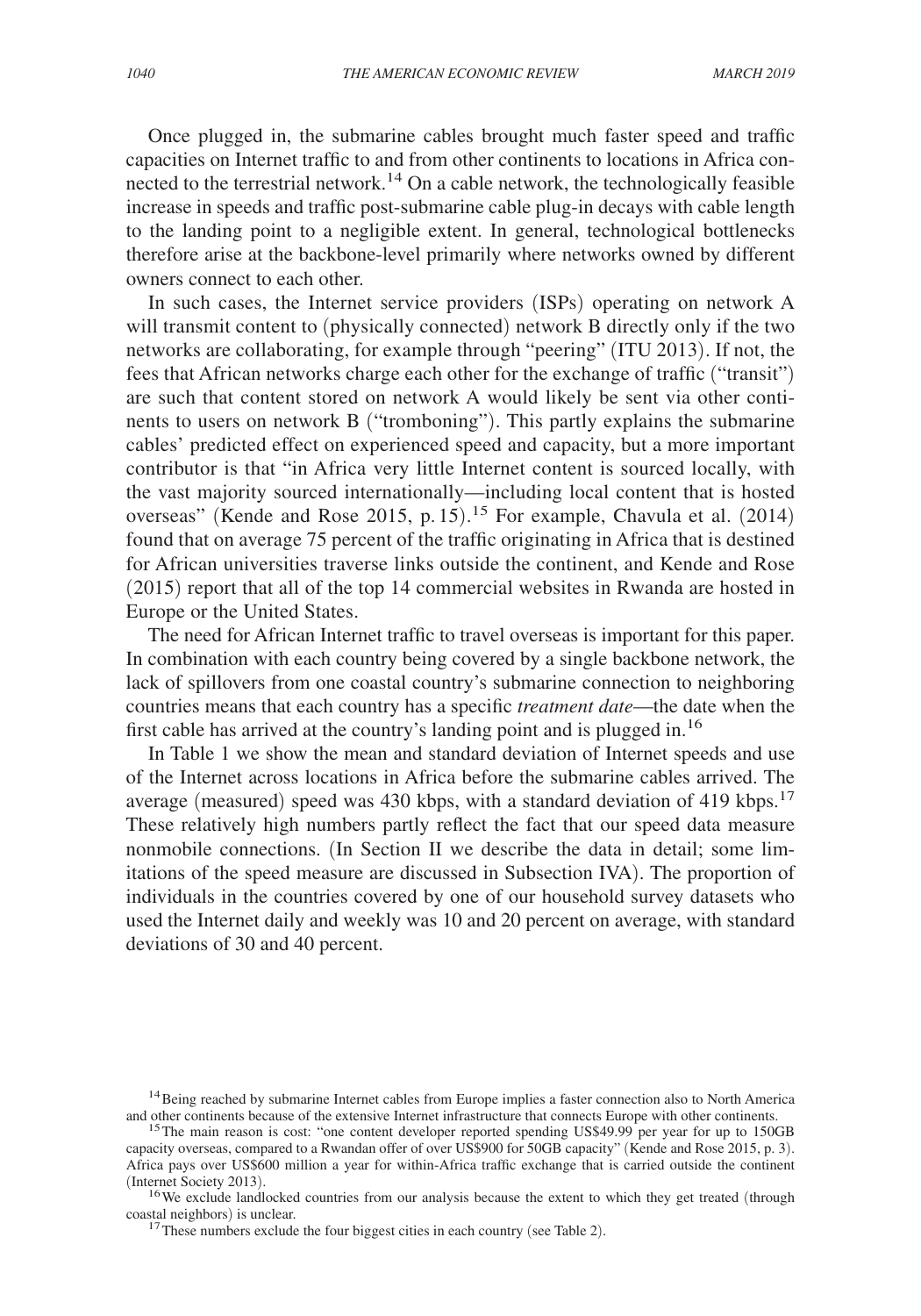|                                                                                                                                | Connected      | Unconnected    | All              | Raw baseline         |
|--------------------------------------------------------------------------------------------------------------------------------|----------------|----------------|------------------|----------------------|
|                                                                                                                                | [Standard      | [Standard      | Standard         | difference           |
|                                                                                                                                | deviation]     | deviation]     | deviation        | $[t-statistic]$      |
| Internet outcomes: location and individual level                                                                               | 453.64         | 423.47         | 429.60           | 30.17                |
| Internet speed, kbps (location, from Akamai)                                                                                   | [319.92]       | [443.87]       | [419.31]         | [0.27]               |
| Daily Internet use (individual, from Afrobarometer)                                                                            | 0.08           | 0.11           | 0.10             | $-0.03$              |
|                                                                                                                                | [0.27]         | [0.32]         | [0.30]           | $[-2.42]$            |
| Weekly Internet use (individual,                                                                                               | 0.16           | 0.21           | 0.20             | $-0.05$              |
| from Afrobarometer)                                                                                                            | [0.37]         | [0.41]         | 0.40             | $ -2.61 $            |
| Employment outcomes: individual level<br>Benin, D.R. Congo, Ghana, Kenya, Namibia, Nigeria, Togo, Tanzania (DHS)<br>Employment | 0.67<br>[0.47] | 0.68<br>[0.47] | 0.68<br>[0.47]   | $-0.01$<br>$[-1.46]$ |
| Skilled                                                                                                                        | 0.57           | 0.58           | 0.58             | $-0.01$              |
|                                                                                                                                | [0.49]         | [0.49]         | [0.49]           | $[-1.05]$            |
| Benin, Ghana, Kenya, Madagascar, Mozambique, Nigeria, Senegal, South Africa, Tanzania (Afrobarometer)                          | 0.56           | 0.59           | 0.58             | $-0.03$              |
| Employment                                                                                                                     | [0.50]         | [0.49]         | [0.49]           | $[-1.57]$            |
| South Africa (QLFS)                                                                                                            | 0.77           | 0.71           | 0.72             | 0.06                 |
| Employment                                                                                                                     | 0.42           | [0.45]         | 0.45             | [7.99]               |
| Skilled                                                                                                                        | 0.55           | 0.49           | 0.50             | 0.07                 |
|                                                                                                                                | [0.50]         | [0.50]         | [0.50]           | [8.13]               |
| Hours worked                                                                                                                   | 45.26          | 45.38          | 45.36            | $-0.11$              |
|                                                                                                                                | [14.20]        | [15.03]        | $[14.92]$        | $[-0.41]$            |
| Wants to work more                                                                                                             | 0.62           | 0.66           | 0.66             | $-0.04$              |
|                                                                                                                                | [0.48]         | 0.47           | [0.47]           | $[-5.82]$            |
| Formal employment                                                                                                              | 0.54           | 0.47           | 0.48             | 0.07                 |
|                                                                                                                                | 0.50           | [0.50]         | [0.50]           | [7.83]               |
| Informal employment                                                                                                            | 0.12           | 0.12           | 0.12             | 0.00                 |
|                                                                                                                                | [0.33]         | [0.33]         | [0.33]           | $[-0.67]$            |
| Employment outcomes: firm level                                                                                                | 73.90          | 80.83          | 75.47            | $-6.93$              |
| Number employees (from Ethiopia LMMIS)                                                                                         | [146.40]       | [300.12]       | [192.31]         | $[-0.35]$            |
| Number skilled positions (from Ethiopia LMMIS)                                                                                 | 24.30          | 23.85          | 24.20            | 0.45                 |
|                                                                                                                                | [73.21]        | [132.75]       | [90.19]          | [0.05]               |
| Net firm entry: location level<br>Net zip-code firm entry per quarter<br>(from South Africa CIPC)                              | 3.46<br>[5.01] | 3.31<br>[5.48] | 3.33<br>$[5.42]$ | 0.15<br> 1.58        |
| Average local incomes: location level                                                                                          | 3.62           | 1.41           | 1.54             | 2.21                 |
| Light density at night (from NOAA)                                                                                             | [10.21]        | [6.15]         | [6.47]           | [8.89]               |

#### Table 1—Internet Speed and Use, Employment Outcomes, Firm Entry, and Incomes Before Submarine Cable Arrival

*Notes:* All measures displayed are from the period before submarine cable arrival. Internet speed data come from Akamai. They provided us with quarterly data on average connection speeds for ∼900 African locations during the 2007–2013 period. These locations are shown in online Appendix Figure A1. Akamai averages the speeds recorded for residential users, educational institutions, government offices, and firms in a given location  $\times$  quarter, excluding those who connect via mobile networks. We restrict to location  $\times$  quarters for which the speed measure is based on more than ten unique IP addresses. (We also exclude the 4 biggest cities in each country from the speed data sample in this table; see Table 2). Internet use rates come from Afrobarometer (survey countries and years are listed in online Appendix Table A1). We restrict the (individual level) Afrobarometer sample to observations near  $(< 20 \text{ km})$ Akamai locations for comparability (see Table 2). Employment rates are from Demographic Health Surveys (DHS), Afrobarometer, and South African Quarterly Labor Force Surveys (QLFS). Occupational skill levels in DHS and QLFS are defined according to ILO ISCO standards. Firm data are from the Ethiopia Large and Medium Scale Manufacturing Industries Survey (LMMIS). In LMMIS, skilled positions are defined as those where earnings are more than 800 Birr per year (roughly the sample salary median). Net firm entry comes from South Africa CIPC and light density at night (a proxy for average local incomes) comes from NOAA. Individuals (locations) are considered connected if they are closer than 0.5 km to the backbone network. Standard deviations are shown in square brackets in columns 1–3, and *t-*statistics are shown in square brackets in column 4.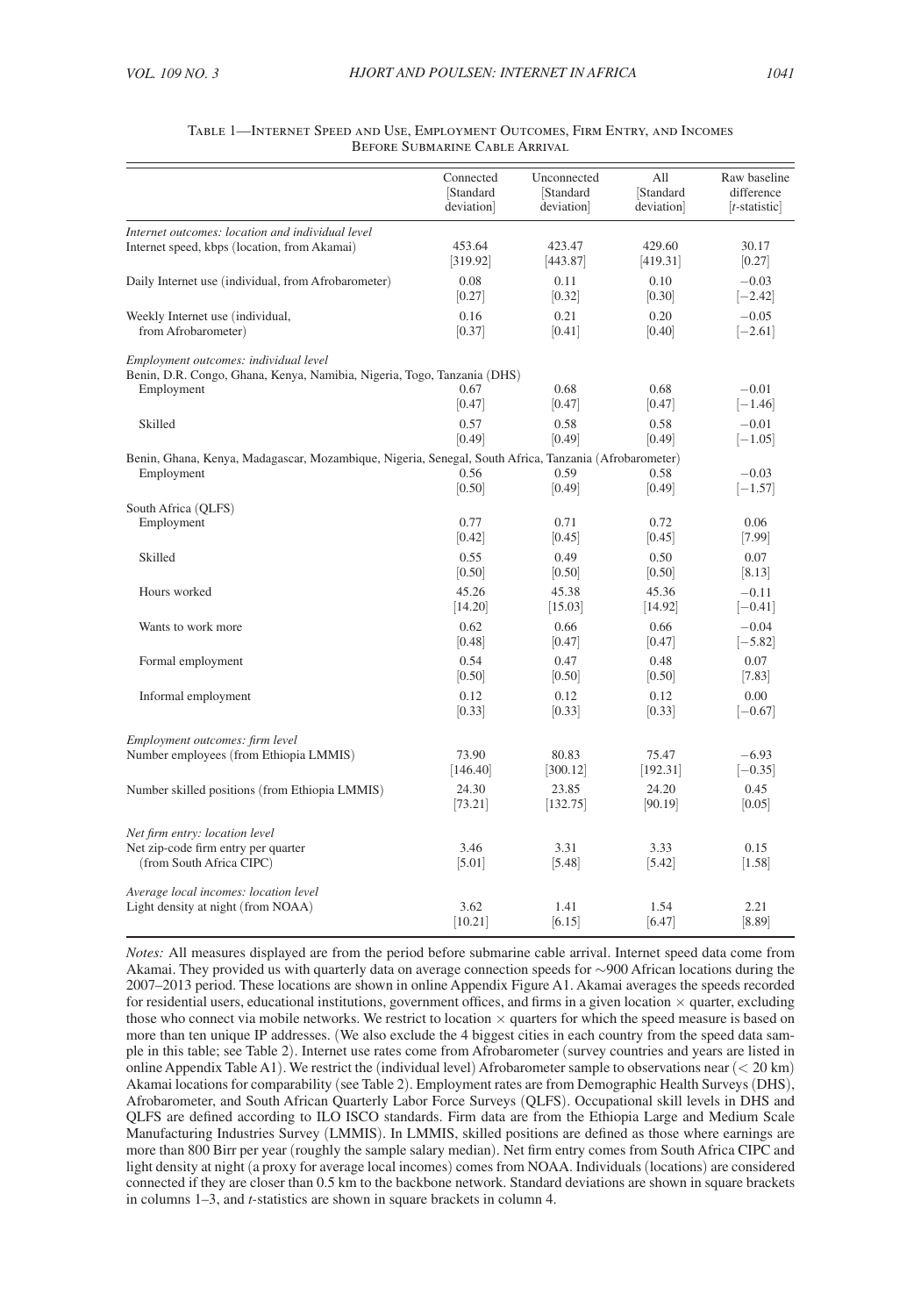#### B. *Jobs and Firms in Africa*

The 2006–2014 period we focus on was a period of high economic growth in many African countries.<sup>18</sup> Given their diversity, we do not attempt to describe an average labor market among the 12 countries in our sample here. Instead, the second panel of Table 1 displays, for the groups of countries covered by our respective datasets, and focusing again on the period before fast Internet became available, the proportion of individuals that have a job, and the proportion that have a job in a skilled occupation. In Benin, D.R. Congo, Ghana, Kenya, Namibia, Nigeria, Togo, and Tanzania (the DHS sample), the employment rate is on average 68 percent, with a standard deviation of 47 percent. In Benin, Ghana, Kenya, Madagascar, Mozambique, Nigeria, Senegal, Tanzania, and South Africa (the Afrobarometer sample), the employment rate is on average 58 percent, with a standard deviation of 49 percent. In South Africa, the employment rate is 72 percent, with a standard deviation of 45 percent.

In the first group of countries, 58 percent have a job that belongs to a skilled occupation as defined by the International Labour Organization (ILO), with a standard deviation of 49 percent.<sup>19</sup> We also observe the type of occupation to which an individual's job belongs (and several additional employment related outcomes) in South Africa. There, 50 percent have a skilled job  $(SD = 50$  percent), average hours worked per week among the employed are  $45$  (SD = 15 hours), 66 percent "want to work more" (SD = 47 percent), 48 percent have a formal job (SD = 50 percent), and 12 percent have an informal job ( $SD = 33$  percent).

In the third panel of Table 1, we show that large- and medium-sized Ethiopian manufacturing firms have 75 employees on average, with a standard deviation of 192. The number of skilled positions per firm, as proxied by high salary positions, is 24.

We return to the comparison between eventually treated and untreated locations in Section III.

#### C. *Examples of New Job Creation after the Arrival of Fast Internet*

Many media articles and case studies illustrate new, and new types, of jobs in Africa being created after the arrival of fast Internet. Scruggs (2015) reports that "In 2009, a submarine fiber-optic cable landed in Mombassa. […] Six years later, Nairobi is bursting with technology startups like Shop Soko, a sort of Etsy for Africa that allows shopkeepers to sell handmade goods to consumers worldwide. The Kenyan capital has also emerged as [a] base for high-tech heavyweights such as Google, IBM and Intel. From 2002 to 2010, the value of Kenya's tech exports rose from US\$16 million to US\$360 million." Nairobi's iHub incubator had helped develop more than 150 new businesses by 2013 (McKinsey Global Institute 2013). Similarly, Harris (2012) reports that "With the landing of new submarine telecom cables off South Africa's coastline starting in 2009, bandwidth prices began to tumble, removing one of the most significant barriers to the global competitiveness

<sup>&</sup>lt;sup>18</sup> However, some countries in our sample, especially South Africa, were badly affected by the 2008 global financial crisis.

<sup>&</sup>lt;sup>19</sup>ILO's definition of skilled occupations is fairly broad; in Section IVE we consider each of the underlying subcategories.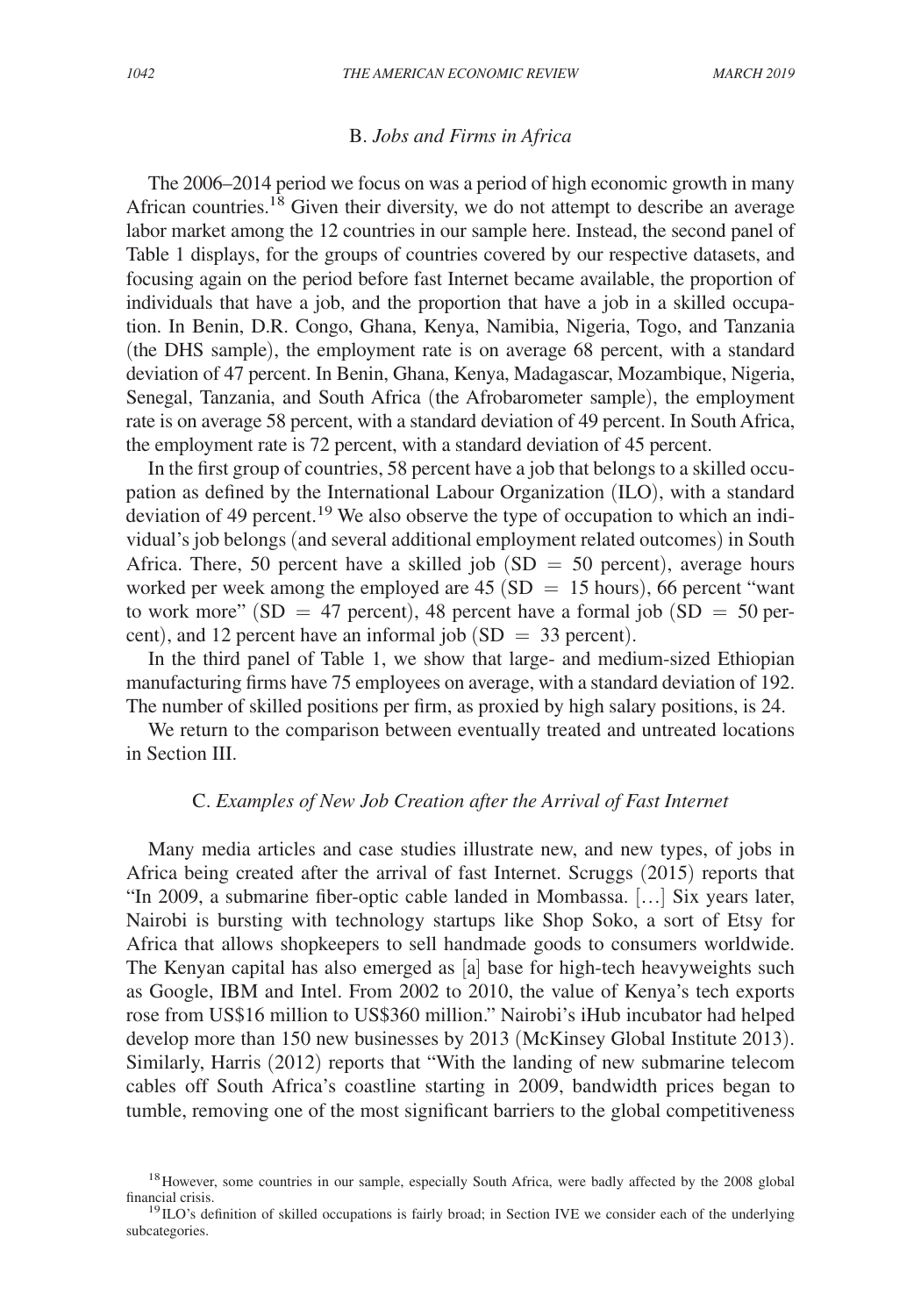of the country's IT industry. That was a catalyst for the explosion of Cape Town's tech scene […] [and] stature as a business process outsourcing [BPO] and offshoring hub." In 2013 there were more than 54,000 jobs in South Africa's new BPO sector, and Morocco's was at similar scale (McKinsey Global Institute 2013). Growth in the technology sector also has add-on benefits in other sectors, e.g., construction.<sup>20</sup>

Nigeria is one of the African countries where "eCommerce" has taken off, driven in part by major online retailers that also operate e.g. in Egypt, Ivory Coast, Kenya, and Morocco (Rice 2013). Online purchases in Nigeria stood at more than US\$1 billion in 2014, tripling in 3 years (Atuanya and Augie 2013). Adepetun (2014) of the online news site AllAfrica.com, argues, based on interviews with officials and industry executives, that Nigeria's ICT sector from 2004 to 2014 created 100,000 direct jobs, and 1.1 million jobs indirectly, and that eCommerce and ICT's success in Nigeria is due in part to the arrival of the submarine cables.

Kenya, Nigeria, and South Africa all now have a manufacturing sector producing Internet-capable devices for the African market, such as low-cost cell phones and computers (McKinsey Global Institute 2013).

There are also signs that the arrival of fast Internet helped make supply chain coordination easier. Mozambican moWoza and similar start-ups elsewhere use apps and websites to deploy drivers to deliver parcels from wholesalers to traders, and doing the bureaucracy required to import and export in Ghana online has decreased delays considerably (McKinsey Global Institute 2013). Such supply chain improvement is believed to enhance productivity in agribusiness and manufacturing. For example, the adoption of cloud-based supply-chain management solutions by the Kenyan Tea Development Agency connected around 60 tea factories with the farmers that supply them. This reportedly reduced delays at collection points and fraud, and increased tea factories' productivity and farmers' incomes (Business Daily 2009, GIZ 2014).

Technology start-ups, BPO, eCommerce, new forms of manufacturing, and innovative supply-chain management companies and regulatory agencies that make doing business easier for factories and farmers are examples of the ways in which fast Internet may enable greater job creation. But the technology may also eliminate jobs in some occupations—or conceivably even on average—for example due to automation or increased exposure to Asian competition. In the next section we present the data that we use to investigate the causal impact of fast Internet on employment in Africa.

## **II. Data**

Our outcome data come from the following sources:

**Afrobarometer:** surveys are nationally representative repeated cross-sections, conducted every two-three years in many African countries. The order in which locations are surveyed is randomly determined. We geo-code the location based on information provided on the respondent's residence. Men and women of voting age are interviewed. The survey asks socioeconomic questions. We use Afrobarometer data from coastal countries that had survey rounds both before and after sub-

<sup>&</sup>lt;sup>20</sup> Scruggs (2015): "In Nairobi's Kilimani area, where the tech scene is centered, ten-story office buildings are shooting up."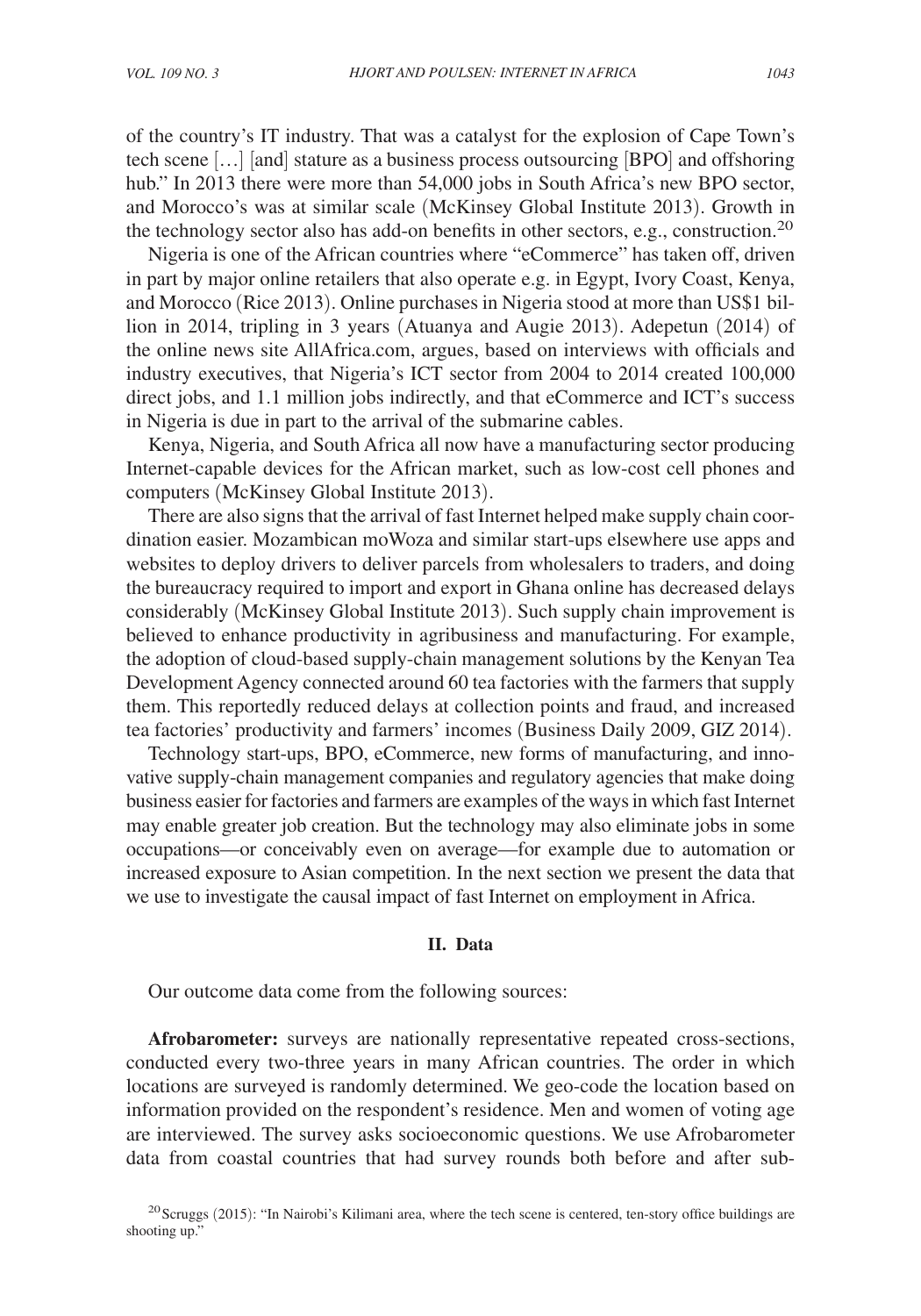marine cable arrival in the relevant country: Benin, Ghana, Kenya, Madagascar, Mozambique, Nigeria, Senegal, Tanzania, and South Africa.

From Afrobarometer we construct an outcome variable for the individual being employed.21 We also use variables on educational attainment and Internet use.

**Demographic and Health Surveys** (**DHS**): are nationally representative repeated cross-sections. The order in which sampling clusters are surveyed is randomly determined. GPS coordinates for sampling clusters are recorded. Women and men between 15 and 49 years old are interviewed.<sup>22</sup> The survey asks questions about labor market participation, health, and demographic background. We use DHS data from coastal countries that had survey rounds both before and after submarine cable arrival in the relevant country: Benin, D.R. Congo, Ghana, Kenya, Namibia, Nigeria, Togo, and Tanzania.

From DHS we construct outcome variables for the individual being employed,  $2<sup>3</sup>$ and for being employed in a specific type of occupation. We also use educational attainment variables.

**The South Africa Quarterly Labor Force Survey** (**QLFS**): is a nationally representative repeated cross-section. Unlike in Afrobarometer and DHS, QLFS surveys are carried out every quarter. GPS coordinates for enumeration areas are recorded. The current version of the survey began in  $2008.<sup>24</sup>$ 

From QLFS we construct outcome variables for the individual being employed,<sup>25</sup> and for being employed in a specific type of occupation. We also use educational attainment and other employment-related variables.

South African companies are required to register with the *Companies and Intellectual Property Commission* (*CIPC*) *Firm Registry*. We use the resulting zip  $code \times date$  level panel registry, which captures entry and exit of formal firms. CIPC provided us with data from 2007:I to 2014:IV. We code up each firm's sector when its name contains sufficient information to do so. $^{26}$ 

**The Ethiopia Large and Medium Scale Manufacturing Industries Survey**  (**LMMIS**): is an annual survey of all Ethiopian manufacturing establishments that engage ten or more persons and use power-driven machines. We use the 2006 to 2013 rounds. The survey collects information on employees, inputs, production, sales, and assets, and is used to construct the country's national accounts.

<sup>24</sup> From 2010:III onwards, the QLFS changed the way observations are linked to enumeration areas and locations. We thus restrict attention to the period prior to then.

<sup>25</sup>The question is "In the last week, did you work for a wage, salary, commission or any payment in kind (including paid domestic work), even if it was only one hour?"

 $^{26}$ The procedure is described in the online Appendix. We were able to assign a sector to 67 percent of the firms based on their names.

 $21$ The question is "Do you have a job that pays a cash income?"

<sup>&</sup>lt;sup>22</sup>DHS surveys both women and men, but its primary focus is on women (and children) and fewer men are surveyed. About 30 percent of the DHS sample we use is male. Note also that, for two of the countries in our DHS sample (Tanzania and Togo), the pretreatment survey round we use was conducted in the late 1990s, rather than in the years preceding the arrival of submarine cables as for the other countries (these two countries did not have a survey round in the years preceding the arrival of submarine cables). Our results are very similar if these two countries are excluded. In Afrobarometer, Tanzania was surveyed in 2008.

 $23$  The question is "Aside from your own housework, have you done any work in the last seven days?"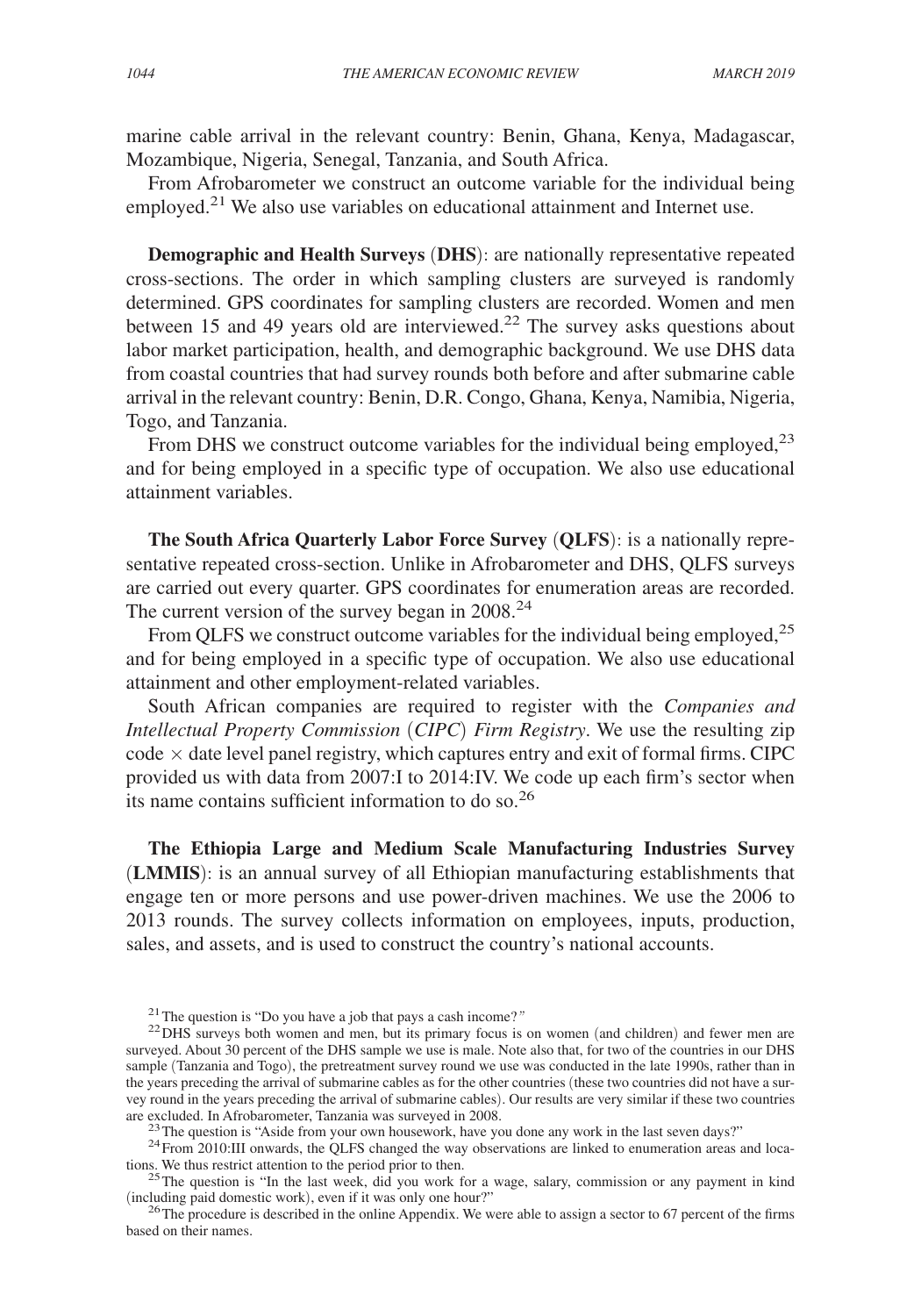From LMMIS we construct an outcome variable for the number of employees per firm. As proxies for skilled and unskilled positions, we use high-salary and low-salary positions.27 When estimating production functions, we also use measures of output (value added), capital (total book value), and intermediate inputs.

**The World Bank Enterprise Survey** (**WBES**): is a nationally representative sample of formal firms from all sectors with five or more employees. The survey asks about the business environment, operations, output, and input use. We use WBES data from coastal countries that had survey rounds both before and after submarine cable arrival in the relevant country: Ghana, Kenya, Mauritania, Nigeria, Senegal, and Tanzania. The surveys for these countries were carried out in 2006, 2007, 2013, and 2014.

From WBES we use an outcome variable for the number of employees per firm. We also use measures of sales per unit of labor costs; direct exports; communication with clients through a website and email; and whether the firm provides training to its employees.

We also use Internet infrastructure and speed data. We use *Mahlknecht's map of submarine cables* to measure landing points and times (Mahlknecht 2014), and www.africabandwidthmaps.com and *AfTerFibre's* (AfTerFibre 2014) maps of terrestrial backbone networks to measure locations' connectivity.<sup>28</sup>

Our data on Internet speeds come from the content delivery network *Akamai Technologies, Inc.*, which owns servers worldwide and serves 15–30 percent of all Internet traffic. Akamai averages the speeds recorded for residential users, educational institutions, government offices, and firms in a given location  $\times$  quarter, excluding those who connect via mobile networks. (We discuss a limitation of this measurement method in Subsection IVA). Akamai provided us with quarterly data on average connection speeds for ∼ 900 African locations during the 2007–2014 period. These locations are shown in Appendix Figure A1.

#### **III. Empirical Strategy**

We analyze the relationship between employment patterns in a given location and time period on the one hand and whether or not the location is connected to submarine Internet cables from Europe via the terrestrial backbone network on the other. We run

(1) 
$$
y_{ij(i)c(i)t} = \alpha + \beta \text{SubmarineCables}_{c(i)t} \times \text{Connected}_i + \delta_{j(i)} \times \text{Connected}_i
$$

$$
+ \gamma_{c(i)t} + \epsilon_{ij(i)c(i)t},
$$

where  $y_{ij(i)c(i)t}$  is an outcome for individual *i* in grid-cell  $j(i)$ , country  $c(i)$ , and time period *t*. *SubmarineCables*<sub>*c*(*i*)*t*</sub> is a dummy variable equal to one if the backbone network in country  $c(i)$  has been connected to at least one submarine cable at  $t$ , and

<sup>&</sup>lt;sup>27</sup>LMMIS does not contain information on occupational categories. Skilled (high-salary)/unskilled ( low-salary) positions are defined as those where salary is higher/lower than 800 Birr per year, approximately the sample salary median.

<sup>&</sup>lt;sup>28</sup>We consider Ethiopia "treated" because it is well documented that its backbone became internationally connected via the submarine cable landing in Djibouti, which was planned and built to also cover Ethiopia (Giorgis 2010, Oxford Business Group 2016).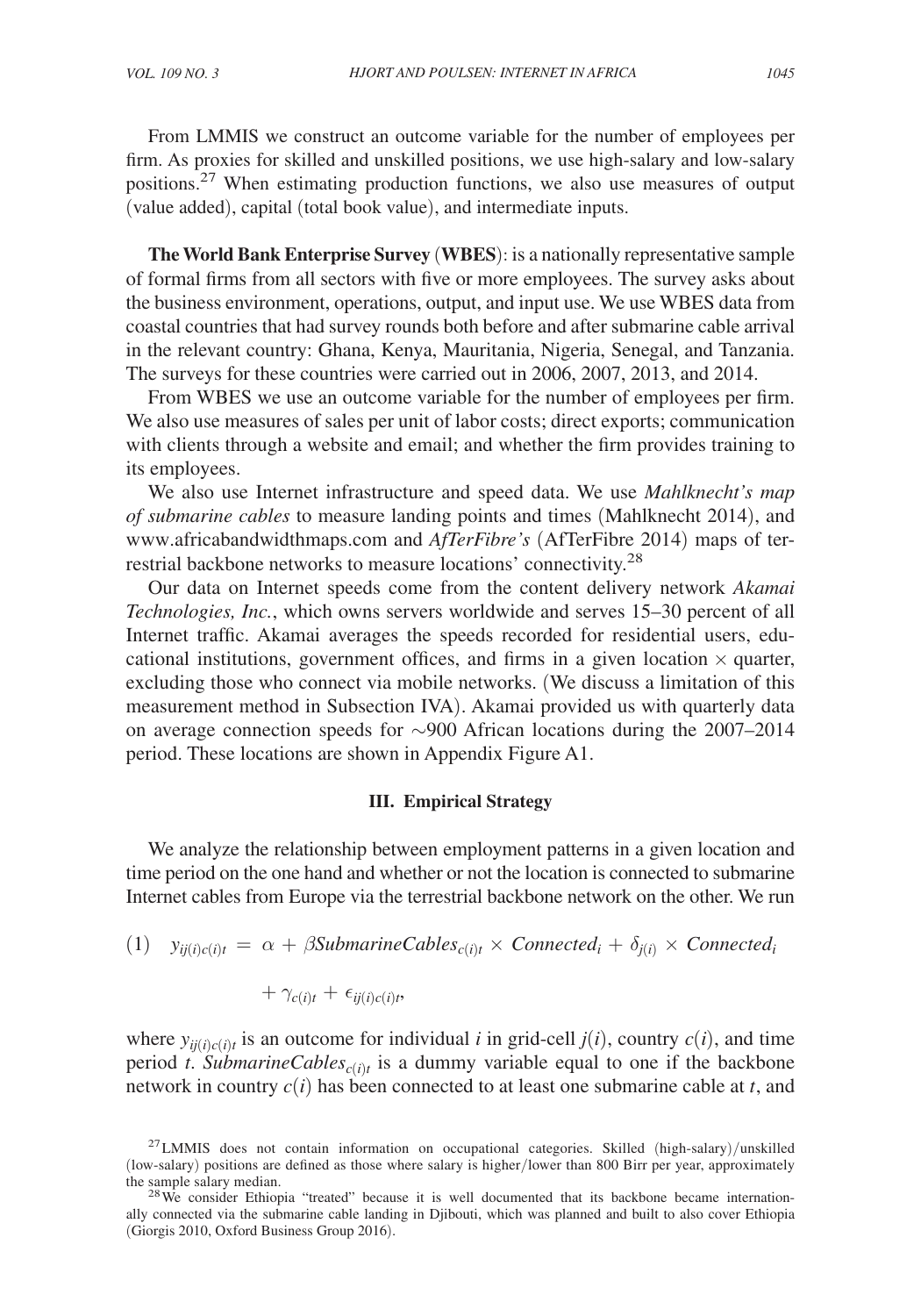Connected*<sup>i</sup>* is a dummy variable equal to one if individual *i* 's location is connected to the backbone network. In some parts of our analysis, *i* represents a firm or geographical location rather than an individual.

The interaction between  $0.1 \times 0.1$  degree ( $\sim 10 \times 10$  km) grid-cell fixed effects—  $\delta_{j(i)}$ —and the *Connected<sub>i</sub>* indicator controls for any time-invariant differences in employment outcomes that may be correlated with access to fast Internet. These can be included because all our datasets are panels at " $\delta_{i(i)} \times Connected_i$ " level." Some of our datasets are sufficiently balanced across time at the lowest geographical level at which *i* 's location is reported (e.g., an enumeration area) that  $\delta_{j(i)} \times$  *Connected<sub>i</sub>* can be replaced with location fixed effects defined at that level.<sup>29</sup>

Country-specific time period (quarter or year) fixed effects,  $\gamma_{c(i)t}$ , control for any within-country-location-invariant changes in employment outcomes that may be correlated with getting access to fast Internet.<sup>30</sup> The effect of fast Internet is thus identified off of the comparison between the change in outcomes for locations that gain access to fast Internet in a given quarter or year and the change in outcomes for other locations in the same country that do not gain access at the same point in time.

We cluster the standard errors at location level; i.e.,  $j(i)$ . Most of our outcome variables are 0/1; the ones that are not are highly skewed. We transform these using the inverse hyperbolic sine  $(a sinh).$ <sup>31</sup>

Since we lack information on last mile infrastructure at the local level, $32$  we define *i* 's location as *connected* if it is near infrastructure that makes availability of fast Internet possible, i.e., the country's backbone network. (We refer to a location as *treated* at *t* if additionally at least one submarine cable has arrived in the country at *t*). We use maps of Africa's backbone networks prior to the arrival of the ten submarine cables to measure such connectivity.<sup>33</sup> Specifically, we define as connected

<sup>30</sup> Online Appendix Table A1 lists when the countries in our sample were surveyed and when they were reached by submarine cables. We use the quarter in which the survey was conducted (or to which the observation belongs) to designate a given observation as pre- versus post-submarine cable arrival in all our outcome datasets as this is the time level at which Mahlknecht's (2014) map of submarine cables reports arrival times in the various landing point cities along the coast.

<sup>31</sup>Our results are robust to instead clustering the standard errors at the level of administrative units and to computing standard errors using methods designed to account for spatial correlation, as discussed in Section IV. The asinh function closely parallels the natural logarithm function, but is well defined at zero (see Card and DellaVigna forthcoming).

<sup>32</sup>In Subsection IA we discussed how the technologically feasible increase in traffic and speeds post-submarine cable arrival decays with cable length *along* backbone networks to a negligible extent. Connectivity *is* lower further away from than close to the backbone network, but the connectivity reach beyond the backbone network depends on the last mile infrastructure in place in a given area (Commonwealth Telecommunications Organisation 2012, Banerji and Chowdhury 2013).

 $33^{37}$ To construct our map of the initial backbone network, we start with AfTerFibre's 2013 map (which is publicly and freely available, and for which corresponding GIS shape files are provided). We then use a map of backbone networks in Africa from www.africabandwidthmaps.com that is available (for purchase, and without shape files) both for 2009:II and 2013:II to identify the (few) backbone segments built during that period. Finally, we "remove" these new segments from the AfTerFibre map. We calculate the distance between an individual, firm or location in the sample, and the nearest point on the country's backbone network. (For QLFS, we observe the location of the (∼ 80,000) enumeration areas individuals belong to. In QLFS we thus define the location of the individual as the GPS coordinates of the centroid of his or her enumeration area).

 $^{29}$  In such cases there is no need to include interactions between location fixed effects and *Connected<sub>i</sub>* because the lowest geographical level at which *i* 's location is reported is either connected or not in these datasets. On the other hand, in DHS and Afrobarometer, information on an individual's village or neighborhood is reported, but during our data period specific villages/neighborhoods rarely appear in two different survey rounds of which one is conducted before and one after submarine cable arrival. The connected and unconnected parts of  $10 \times 10$  km grid-cells, however, often do. Note that  $\delta_{j(i)} \times Connected_i$  is shorthand in (1) in the sense that we interact  $\delta_{j(i)}$  both with the *Connected*<sup>*i*</sup> dummy and the converse dummy for *not* being connected.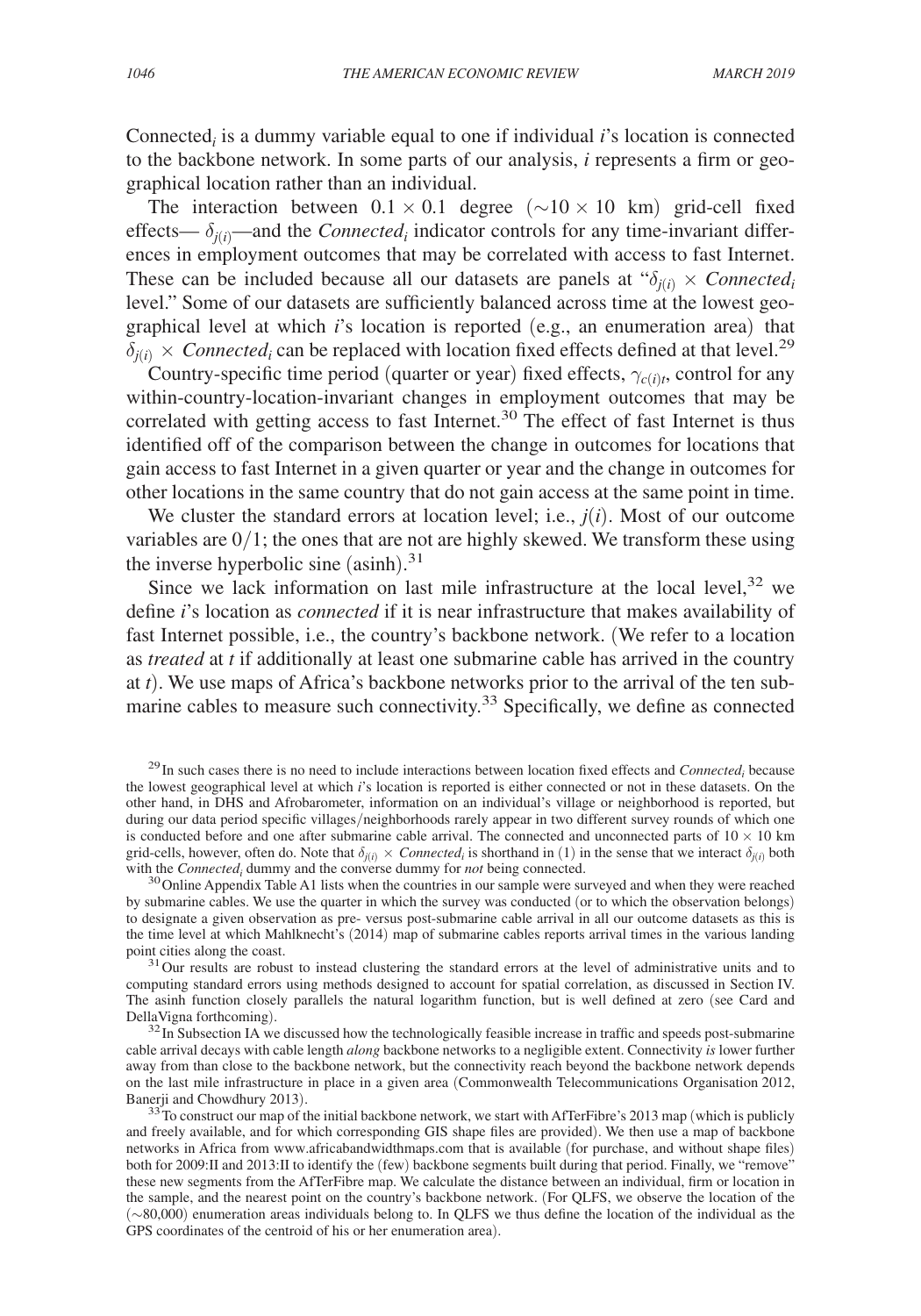those locations that are less than 500 meters from the backbone network. Dividing the sample into two groups facilitates easy inspection of possible differences in pretrends in the outcomes across connected versus unconnected locations, and this approach also simplifies interpretation of the estimates. In Section IV, we show that our results are robust to varying the radius used to define connectivity, and to relaxing the binary definition of connectivity.<sup>34</sup>

We exclude locations that are further than 10 km from the backbone network. The identifying assumption is that locations close to and somewhat further away from the terrestrial backbone network were on parallel trends in employment outcomes prior to the arrival of submarine Internet cables in Africa and did not experience systematically different idiosyncratic shocks after the cables arrived. To illustrate the geographical variation that we exploit, Figures 1 and 3 display points where we observe individuals' location, the backbone networks, and the areas we use to define location fixed effects for two specific areas and datasets (southwestern South Africa for the QLFS dataset and southern Ghana for the Afrobarometer dataset).

Table 1 shows, in addition to the overall employment rates by groups of countries covered by our respective datasets, the breakdown by connected versus unconnected areas. Differences in employment rates are small in most countries; in the DHS and Afrobarometer countries the employment rate is respectively 1 and 3 percentage points higher in unconnected areas, while in South Africa the employment rate is 6 percentage points higher in connected areas. The rate of employment in skilled positions is 1 percentage point higher in unconnected areas in the DHS countries, and 7 percentage points higher in connected areas in South Africa. Firms on average employ 74/81 and 24/24 workers overall and in skilled positions in connected/unconnected areas in Ethiopia. Internet speeds are slightly higher in connected areas, whereas take-up rates are slightly higher in unconnected areas.<sup>35</sup>

In Subsection IVC we investigate possible violations of the identifying assumption of parallel trends. We show that our results are robust to varying the radius around the backbone network used to define connectivity status; to varying the size of the grid-cells used to define location fixed effects; to defining the backbone network as the intersection of cables reported by two different data sources; to excluding landing point locations; to including placebo treatments that interact SubmarineCables<sub>*it*</sub> with proximity to roads, electricity networks or 3G coverage; to controlling for location-specific linear and nonlinear trends in the outcomes; to including leads and lags of SubmarineCables<sub>it</sub>; and to alternative ways to compute standard errors. We

<sup>&</sup>lt;sup>34</sup>Given that back-haul networks (such as metropolitan loops) were generally lacking in sub-Saharan Africa during our data period, most telephone and Internet exchange points were likely located along the national backbones. Technological considerations indicate that 500 meters is a reasonable proxy for potential fast Internet reach beyond the backbone cables for copper-cable last mile technologies. (For last mile transmission via microwaves, the distance-connectivity relationship beyond the backbone is less clear-cut. We thus choose a conservative radius based on copper-cable technologies.) Our empirical strategy may underestimate the true effect of fast Internet in treated locations since locations further than 500 meters from the backbone network may also benefit from the arrival of submarine cables, even if they do so to a lesser extent. It is also possible that neighboring locations suffer (or benefit) from the greater increase in access to fast Internet in connected locations. In Section IV we vary the assumed connectivity radius and also compare locations at varying distances to the backbone network.

<sup>&</sup>lt;sup>35</sup> Column 4 in Table 1 displays the raw baseline differences between connected—that is, eventually treated—and unconnected locations/firms/individuals in our samples. Recall that the generalized difference-in-differences approach used in our empirical analysis nets out any level differences.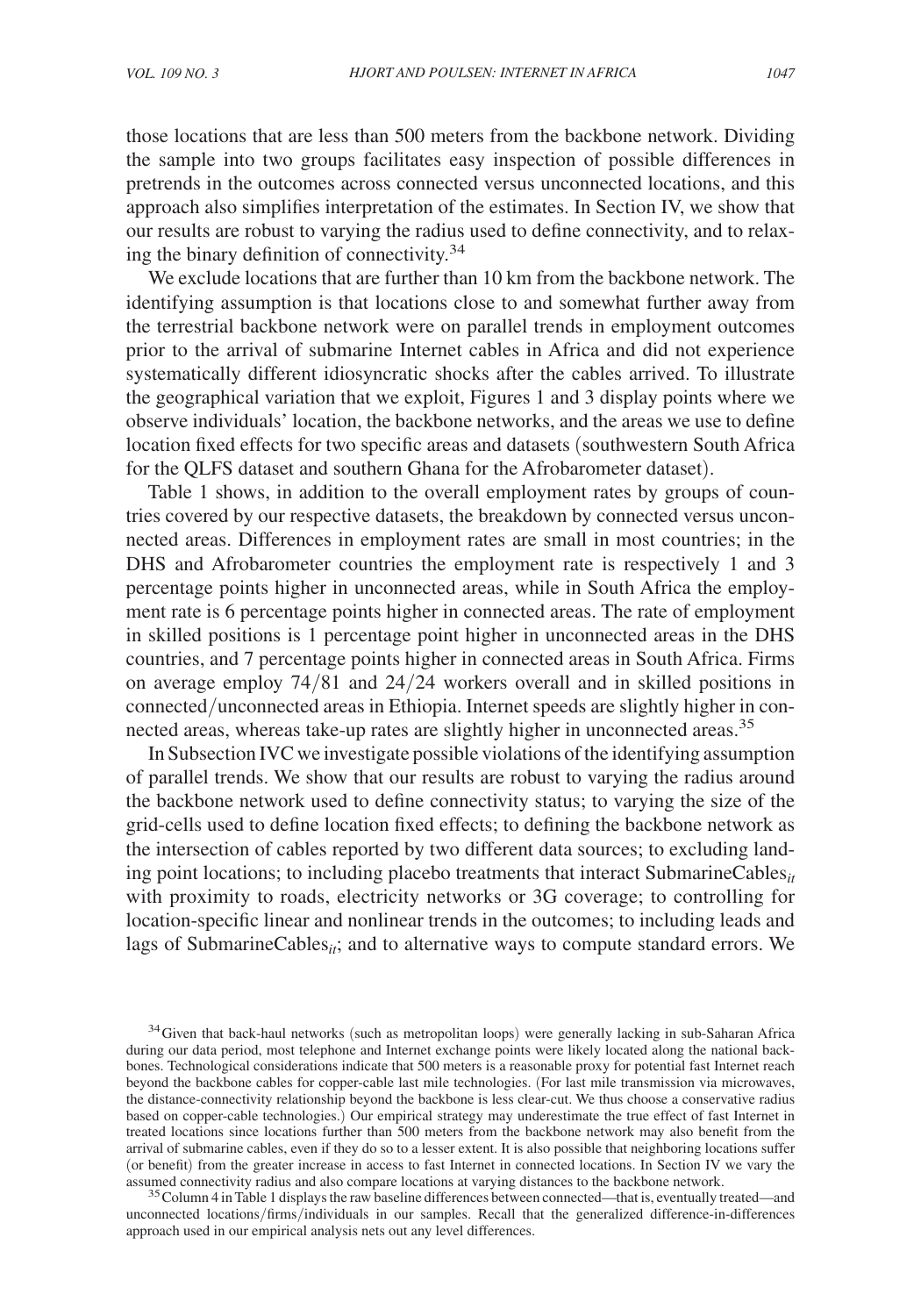

Figure 3. The Terrestrial Backbone Network, Grid-Cells Used for Location Fixed Effects, and Sampling Clusters (Southern Ghana and Afrobarometer Dataset as Example)

*Notes:* This figure shows submarine Internet cables arriving to the Accra region in Ghana, the country's terrestrial backbone network, and locations from the Afrobarometer. Grid-cells are  $0.1 \times 0.1$  decimal degrees, which is roughly  $10 \times 10$  km, and are used for location fixed effects.

also show direct evidence of parallel pretrends, and that our estimates remain significant if we use a nonparametric permutation test for inference.

Figure 2 shows the submarine cables that had arrived in different landing point locations along the coast at various times during our data period. The figure illustrates two important aspects of the identifying variation we exploit. First, submarine cables arrive at many different points in time and at different points in time in different countries. This means that we compare connected and unconnected locations across many different points in time rather than a single date. Second, the order in which different countries are reached by a given submarine cable is geographically determined. It is, thus, a priori unlikely that arrival times correlate with temporal variation across countries in differences between the economic trajectories of connected and unconnected areas.

#### **IV. Results**

## A. *Submarine Cable Arrival and Internet Speed and Use*

Before analyzing how access to fast Internet affects employment in Africa, we document that the arrival of submarine cables increases both average speeds and use of the Internet. Columns 1 to 3 of Table 2 show results from running (1) with the outcome defined as the average Internet speed in a given location  $\times$  quarter as measured in Akamai's data. We find that cable arrival increases measured speed in connected locations, relative to unconnected locations, by around 35 percent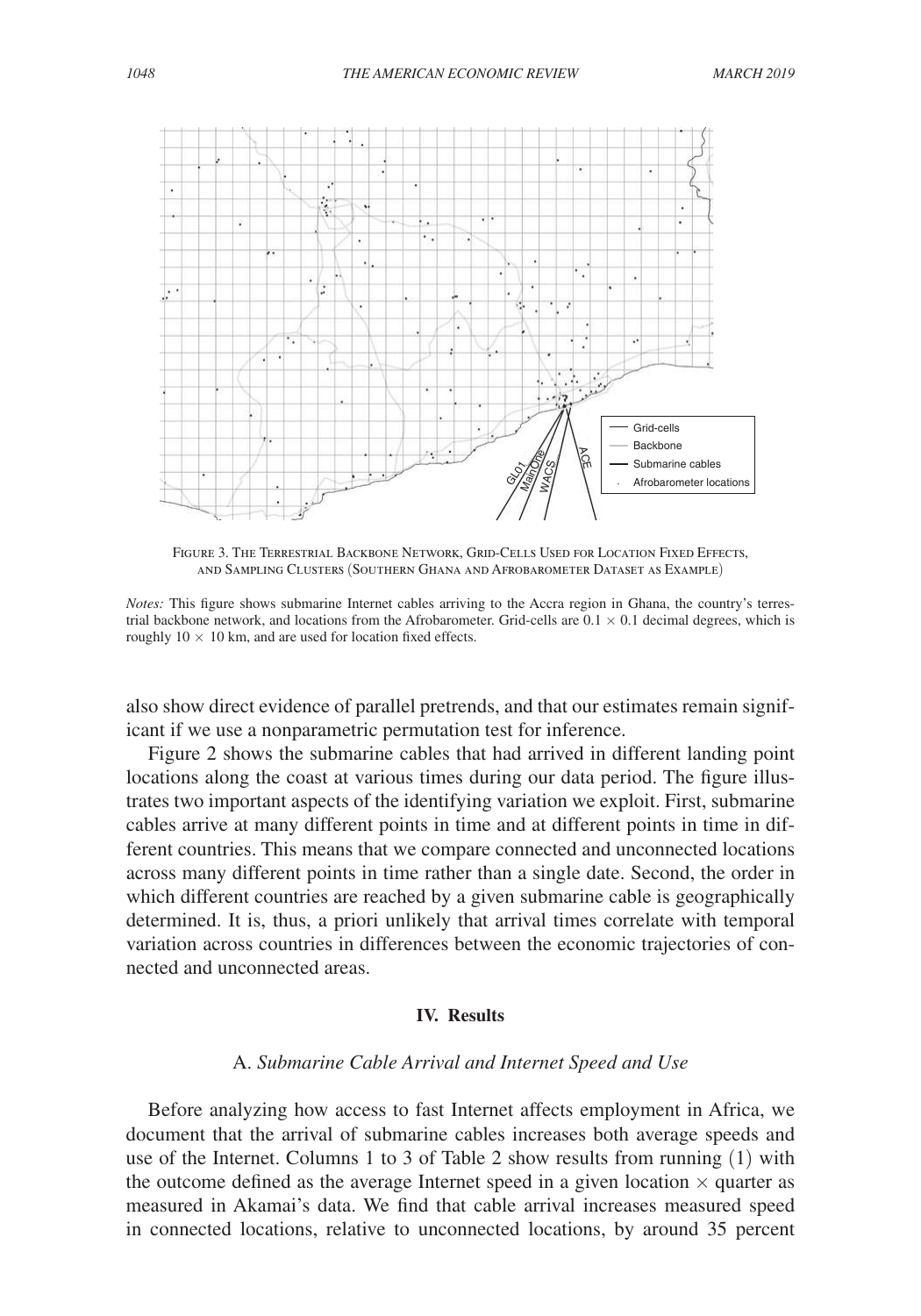|                                                                                                                               |                                |                               |                                |                              |                                | Internet use                 |                                           |
|-------------------------------------------------------------------------------------------------------------------------------|--------------------------------|-------------------------------|--------------------------------|------------------------------|--------------------------------|------------------------------|-------------------------------------------|
| Outcome                                                                                                                       |                                | Internet speed (asinh)        |                                |                              | Daily $(0/1)$                  |                              | Weekly $(0/1)$                            |
| Unit of analysis                                                                                                              |                                | Location                      |                                |                              |                                | Individual                   |                                           |
| Sample                                                                                                                        |                                | Akamai                        |                                |                              |                                | Afrobarometer                |                                           |
|                                                                                                                               | (1)                            | $\left( 2\right)$             | (3)                            | $\left( 4\right)$            | (5)                            | (6)                          | (7)                                       |
| SubmarineCables<br>$\times$ Connected                                                                                         | 0.354<br>(0.137)               | 0.362<br>(0.176)              | 0.380<br>(0.191)               | 0.082<br>(0.028)             | 0.124<br>(0.050)               | 0.123<br>(0.032)             | 0.142<br>(0.053)                          |
| <b>Observations</b><br>Mean of outcome                                                                                        | 2,533                          | 1,670                         | 1.670                          | 4,160<br>0.10                | 4.160<br>0.10                  | 4.160<br>0.20                | 4,160<br>0.20                             |
| Country $\times$ time FE<br>Location FE<br>Number unique $IPs > 10$<br>Connected $\times$ time FE<br>Including biggest cities | Yes<br>Yes<br>Yes<br>No<br>Yes | Yes<br>Yes<br>Yes<br>No<br>No | Yes<br>Yes<br>Yes<br>Yes<br>No | Yes<br>Yes<br>No<br>No<br>No | Yes<br>Yes<br>No.<br>Yes<br>No | Yes<br>Yes<br>No<br>No<br>No | Yes<br>Yes<br>No<br>Yes<br>N <sub>0</sub> |

Table 2—Submarine Cable Arrival and Internet Speed and Use

*Notes:* Internet speed (kbps) and use  $(0/1)$  data come from Akamai and Afrobarometer respectively (more details in Table 1). Akamai data is for 2007–2014 and the locations are shown in online Appendix Figure A1. Afrobarometer survey countries and years are listed in online Appendix Table A1. Akamai recommends focusing on location  $\times$  quarters for which the speed measure is based on more than 1,000 unique IP addresses, but this dramatically reduces the sample size. We thus restrict to number unique  $IP > 10$ . Individuals (locations) are considered connected if they are closer than 0.5 km to the backbone network. This indicator may incorrectly classify large, connected cities as unconnected when the city is considered as one geographical unit. Since the Akamai data is at location/city  $\times$  quarter level (e.g., Cape Town  $\times$  2009:I), we exclude each country's four largest cities (as defined by UNData) from the Akamai sample (if they are present in the sample to begin with). As seen in column 1, the estimated effect of fast Internet is of similar magnitude and significant also in the full sample. (Note that this issue is not relevant to our other datasets, where we have much more fine-grained information on individuals and firms' location). We restrict the (individual level) Afrobarometer sample to observations near  $( $20 \text{ km}$ )$  Akamai locations for comparability. Time FEs are years. Location FEs are the reported location (a village/neighborhood or city) in both samples. Robust standard errors clustered at the level of location FEs in parentheses.

in the full sample, 36 percent when we leave out the biggest cities in each country, and by around 38 percent when we also control for interactions between the Connected*<sup>i</sup>* indicator and the time period fixed effects. (We motivate this control in Subsection IVC). 36

Akamai informed us that, because only a fraction of their African speed tests were "sent" to servers on other continents during our data period, the coefficients estimated in columns 1 to 3 of Table 2 are likely much smaller than the true effect of the submarine cables on speeds experienced by users.<sup>37</sup> This is in line with numerous media articles and existing analyses reporting large increases in speed with the arrival of submarine cables in Africa (see e.g., BBC 2009, CNN 2009,

<sup>&</sup>lt;sup>36</sup>We display results excluding the biggest cities because the 500-meter connectivity radius may misclassify the biggest, connected cities in Akamai's sample as unconnected, as explained in more detail in the notes to the table.

<sup>&</sup>lt;sup>37</sup>The reason is that Akamai's technology normally tests a user's speed of connection to a nearby server. In general, during our data period, the speed recorded was that to a server in another country—typically in or via Europe—only in cases where Akamai did not own a server that was located within the user's ISP's own network or directly upstream. It is, however, primarily speeds on traffic to other continents that are affected by the submarine cables, as discussed in Subsection IA. Almost all Internet traffic from Africa did indeed travel to or via other continents during our data period, as also discussed in Section IA. Despite significant efforts, we have not managed to find Internet speed data covering our data period that explicitly measure speeds between specific locations in Africa and other continents over time, and Akamai would not share a more detailed version of their data (that could allow us to separate out the speed tests that were sent to other continents) with us.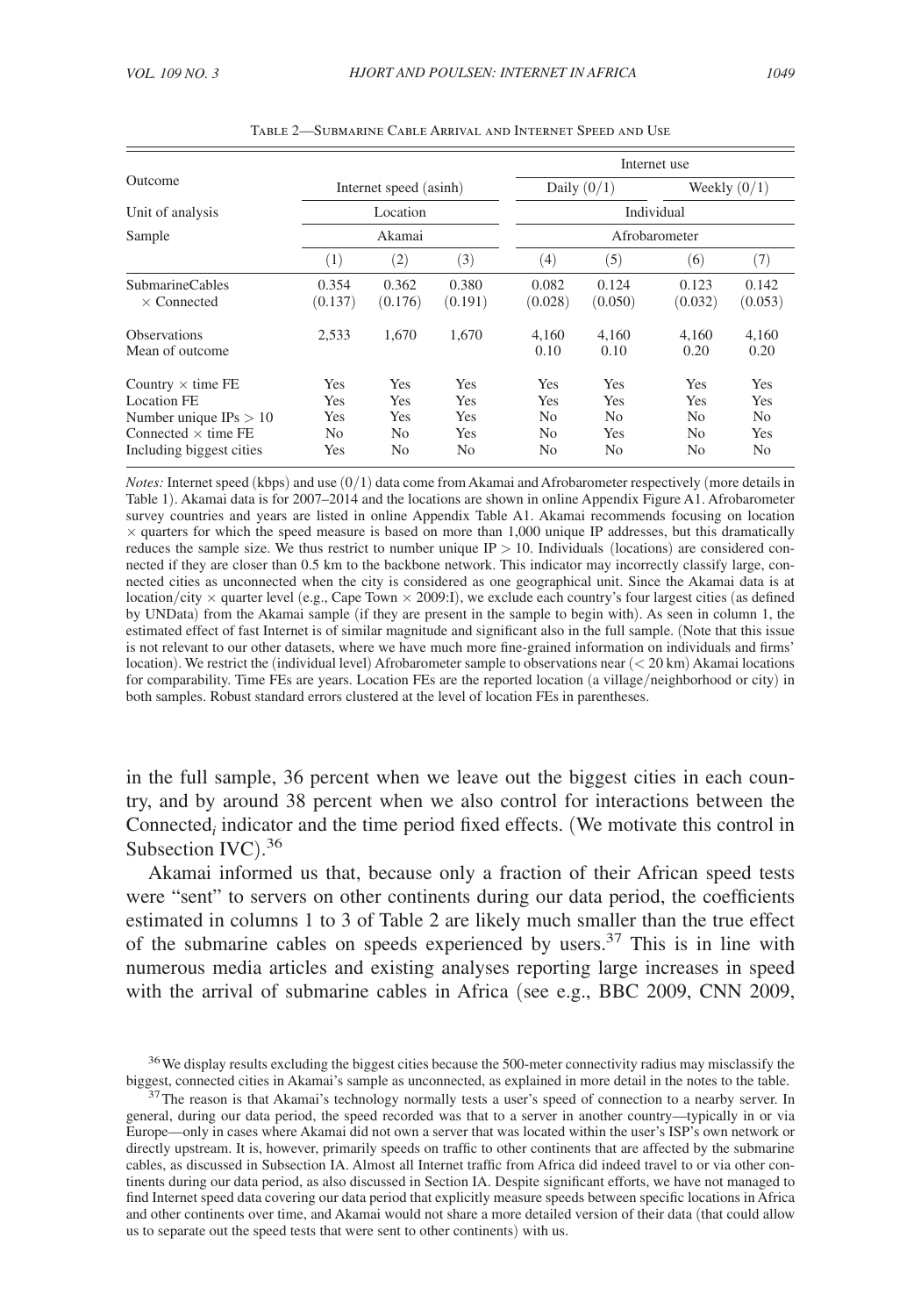Akamai 2012), and with a large positive jump in *country-level* average broadband speeds when submarine cables arrive.<sup>38</sup>

In the Afrobarometer surveys, respondents are asked if they use the Internet daily or weekly. In columns 4 and 6 of Table 2, we show results from again running (1), except that the outcome variable is now a dummy for the individual reporting that she uses the Internet. We find that submarine cable arrival increases the probability that an individual uses the Internet daily in connected relative to unconnected locations by about 8 percent on average, and the probability that she uses the Internet weekly by about 12 percent. When we control for interactions between the Connected<sub>i</sub> indicator and time period fixed effects in columns 5 and 7, the estimated effect on daily and weekly Internet use is respectively 12 and 14 percent.

There are likely two reasons why use of the Internet increases with submarine cable arrival. First, the technology becomes more useful to potential users. Second, the arrival of the submarine cables led to "drastic falls in prices for international capacity" (Kende and Rose 2015, p. 15); a cost decrease that ISPs likely partly pass on to users via lower prices. This is supported by Appendix Figure A1, where we use country-level data from the International Telecommunication Union (ITU). As seen in the figure, there is no discernible trend in broadband subscription or connection charges before submarine cable arrival, whereas we see a large decrease in charges the years after the cables arrive.

Of course, the increase in take-up by *employers* after the arrival of the submarine cables may differ from that for individuals. In Section V, where we use firm-level data to explore channels through which fast Internet may affect employment, we analyze how firms' use of websites and email responds.

We conclude that, while data limitations prevent us from pinning down the exact magnitude of the increase in experienced speeds and employment-related use of the Internet with the arrival of fast Internet in Africa, the evidence suggests that both rise considerably. This highlights that an impact on employment patterns may arise both through inframarginal users increasing and changing their use of the Internet, and through take-up by new users.

#### B. *Fast Internet and Employment Rates*

In Table 3 we report this paper's first main finding: the estimated effect of the arrival of fast Internet on employment rates in Africa. In the eight countries for which we have DHS data (Benin, D.R. Congo, Ghana, Kenya, Namibia, Nigeria, Togo, and Tanzania) we find a 4.6 percentage point, or 6.9 percent, increase in the probability that an individual is employed when fast Internet arrives. In the nine countries for which we have Afrobarometer data (Benin, Ghana, Kenya, Madagascar, Mozambique, Nigeria, Senegal, Tanzania, and South Africa) we find an even bigger 7.7 percentage point, or 13.2 percent, increase in the employment rate. In South

<sup>&</sup>lt;sup>38</sup>This can be shown using wider-coverage-but-country-level data from the International Telecommunication Union (ITU) (a UN agency covering issues related to information and communication technologies). The regression includes pre- and post-indicators and country and year fixed effects. The outcome is fixed-broadband speeds measured in Mbit/s. As submarine cables arrive in the countries studied in this paper (with the exception of D.R. Congo, for which data is missing), country-level average broadband speeds rise by more than 100 percent.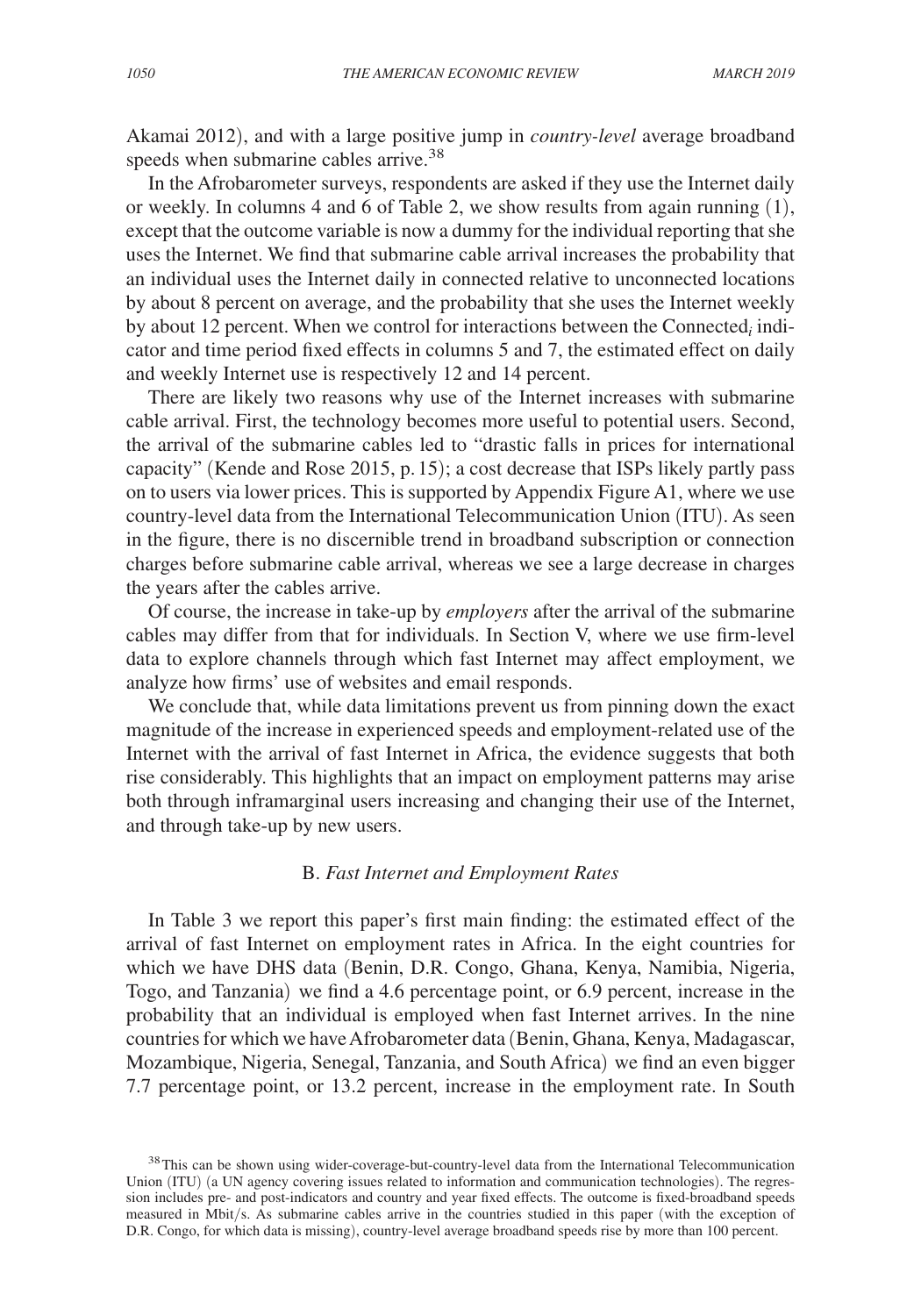| Panel A. Employment<br>Outcome                                                        |                         | Employment $(0/1)$<br>Individual               |                                                |                                                |  |  |  |
|---------------------------------------------------------------------------------------|-------------------------|------------------------------------------------|------------------------------------------------|------------------------------------------------|--|--|--|
| Unit of analysis                                                                      |                         |                                                |                                                |                                                |  |  |  |
|                                                                                       |                         | <b>DHS</b>                                     | Afrobarometer                                  | SA-QLFS                                        |  |  |  |
|                                                                                       |                         | (1)                                            | (2)                                            | (3)                                            |  |  |  |
| SubmarineCables $\times$ connected                                                    |                         | 0.046<br>(0.014)                               | 0.077<br>(0.037)                               | 0.022<br>(0.008)                               |  |  |  |
| <b>Observations</b>                                                                   |                         | 59,914                                         | 7,918                                          | 280,641                                        |  |  |  |
| Mean of outcome                                                                       |                         | 0.68                                           | 0.58                                           | 0.72                                           |  |  |  |
| Country $\times$ time FE<br>Grid-cell $\times$ connected FE<br>Time FE<br>Location FE |                         | Yes<br>Yes<br>N <sub>0</sub><br>N <sub>0</sub> | Yes<br>Yes<br>N <sub>0</sub><br>N <sub>0</sub> | N <sub>0</sub><br>N <sub>0</sub><br>Yes<br>Yes |  |  |  |
| Panel B. Work-related outcomes from SA-QLFS                                           |                         |                                                |                                                |                                                |  |  |  |
| Outcome                                                                               | Hours<br>worked (asinh) | Wants to work<br>more $(0/1)$                  | Formal<br>employment $(0/1)$                   | Informal<br>employment $(0/1)$                 |  |  |  |
| Unit of analysis                                                                      |                         | Individual                                     |                                                |                                                |  |  |  |
|                                                                                       | (1)                     | (2)                                            | (3)                                            | (4)                                            |  |  |  |
| SubmarineCables $\times$ connected                                                    | 0.101<br>(0.035)        | $-0.022$<br>(0.008)                            | 0.017<br>(0.009)                               | 0.004<br>(0.005)                               |  |  |  |
| <b>Observations</b>                                                                   | 279,482                 | 457,192                                        | 280,641                                        | 280,641                                        |  |  |  |
| Mean of outcome                                                                       |                         | 0.66                                           | 0.48                                           | 0.12                                           |  |  |  |
| Time FE                                                                               | Yes                     | Yes                                            | Yes                                            | Yes                                            |  |  |  |
| Location FE                                                                           | Yes                     | Yes                                            | Yes                                            | Yes                                            |  |  |  |

Table 3—Fast Internet and Employment

*Notes:* The DHS sample includes Benin, D.R. Congo, Ghana, Kenya, Namibia, Nigeria, Tanzania, and Togo. The Afrobarometer sample includes Benin, Ghana, Kenya, Madagascar, Mozambique, Nigeria, Senegal, South Africa, and Tanzania. The QLFS survey is from South Africa. Survey years for each DHS and Afrobarometer country are reported in online Appendix Table A1. QLFS data are 2008:I-2010:II. Grid-cells are  $0.1 \times 0.1$  decimal degrees, which is roughly  $10 \times 10$  km. Location FEs are enumeration areas in South Africa QLFS. Time FEs are quarters in QLFS and years in DHS and Afrobarometer. Individuals (locations) are considered connected if they are closer than 0.5 km to the backbone network. Hours worked is defined as zero for unemployed individuals. Robust standard errors clustered at the level of location FEs in parentheses.

Africa—for which we use labor force survey data—we find a 2.2 percentage point or 3.1 percent increase in employment.

Given the large magnitude of these estimates, one may wonder to what extent they reflect real additional economic activity. In panel B of Table 3, we use more detailed work-related questions available in the QLFS dataset to investigate this. In column 1, we show that access to fast Internet increases hours worked by about 10 percent on average in South Africa. This helps rule out, for example, that fast Internet simply allows individuals to spread out their work hours over time (which could affect how they answer employment questions in a survey). The increase in hours worked also helps explain why the technology reduces the probability that an individual "wants to work more" by 2.2 percent, as seen in column 2. Another possibility is that the estimates in the top panel of Table 3 reflect formalization of preexisting informal jobs rather than additional employment. This is unlikely because all the surveys we use ask about employment status in a way that should capture also informal employment (see Section II). The QLFS survey explicitly records both formal and informal employment, however. As seen in columns 3 and 4 of panel B, the estimated increase in formal employment is only slightly smaller than the estimated increase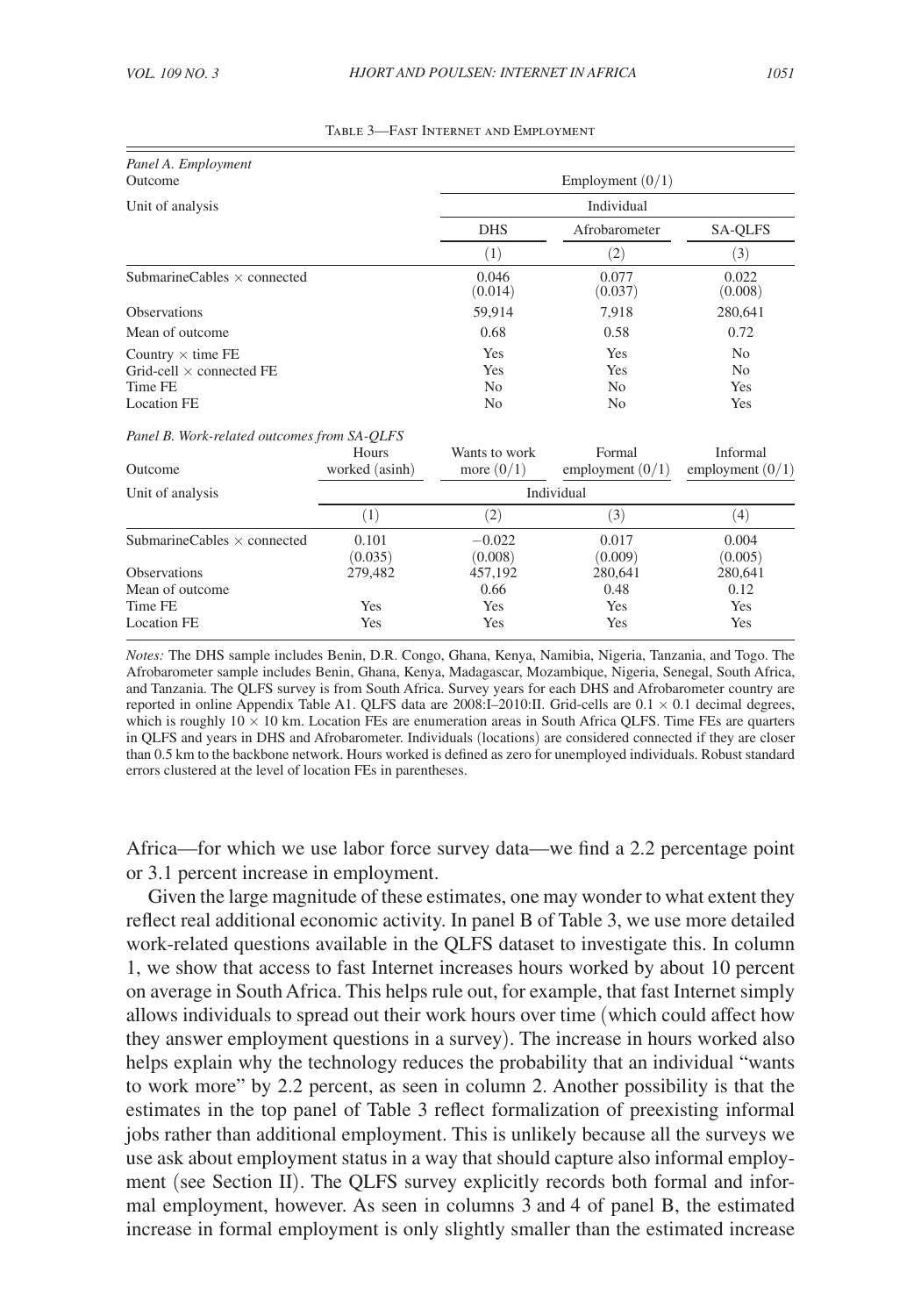

*Notes:* This figure plots the coefficients from running (1) using varying connection radii. The coefficients thus come from separate regressions. We display a longer *x*-axis for Afrobarometer since the estimated effect becomes insignificant "further out" in that sample.

in any employment, while the estimated effect on informal employment is positive but close to zero and insignificant.

The evidence suggests that real employment in Africa increases substantially when fast Internet becomes available. In Section IVC we probe the identifying assumption underlying our causal interpretation of the estimates in depth.

# C. *Robustness*

We start by confirming that the estimated effect of fast Internet is not sensitive to the radius around the backbone network used to define locations' connection status. In Figure 4 we display point estimates and confidence intervals for a wide range of radii, each used to define connectivity in a separate regression. For each of our three main outcome datasets, we display results for several radii beyond the connection radius at which the point estimate becomes insignificant. In all three datasets, the point estimate falls as the connection radius is increased, as one would expect. The decay in the estimate as we increase the assumed connection radius is steepest in the DHS sample and least steep in the Afrobarometer sample. In all three samples, the point estimate remains significant well beyond the 500-meter radius we use to define connectivity in our baseline approach. In Appendix Table A1, we show that the results are also not sensitive to the size of the grid-cells used to define location fixed effects.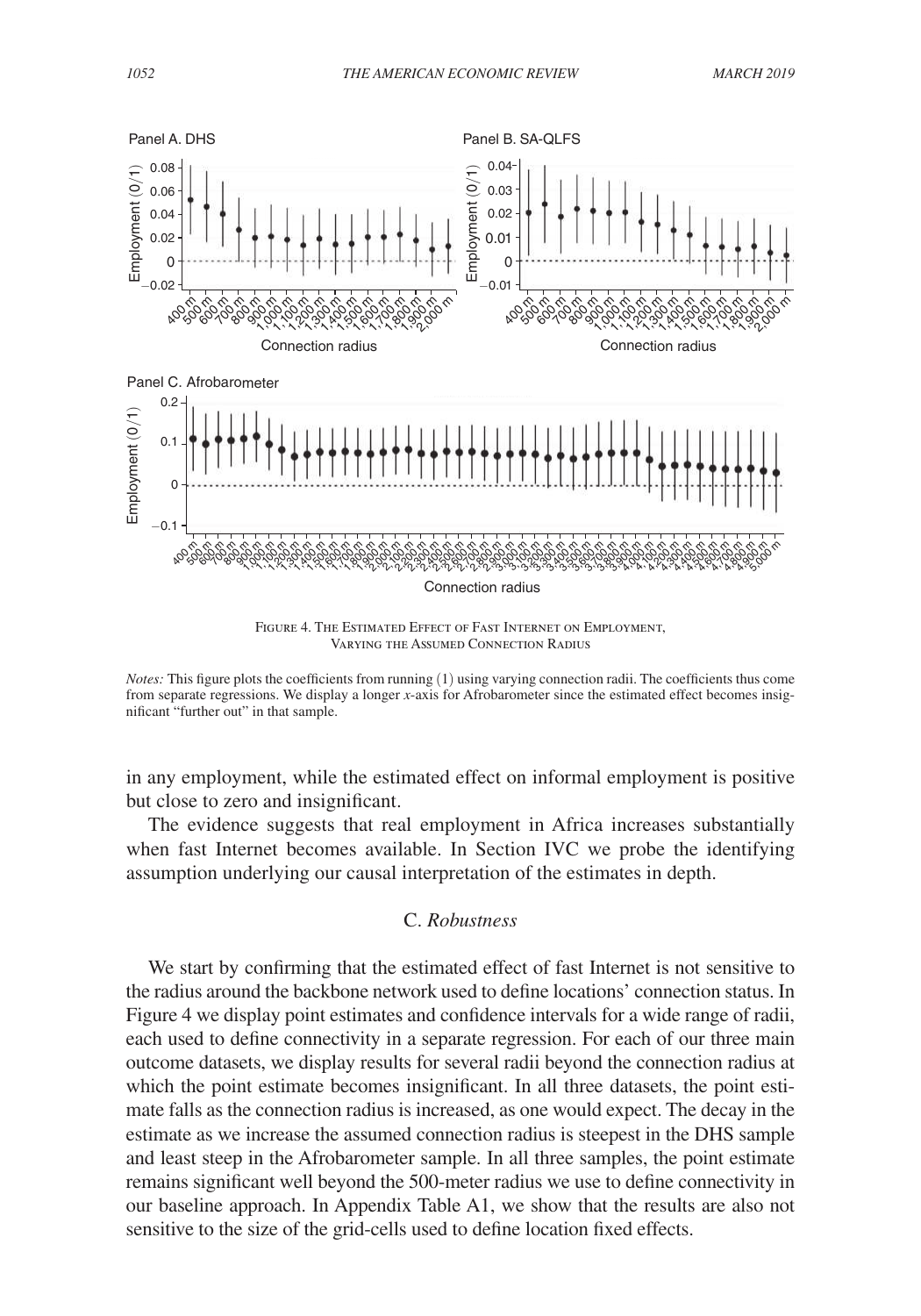In Appendix Table A2, we vary the backbone cables used to define connection status and the sample analyzed in several ways. We first use the intersection of the AfTerFibre and www.africabandwidthmaps.com maps to define connectivity.<sup>39</sup> When we do so, the estimated effect of fast Internet is essentially unchanged in two of our samples, as seen in panel A. In the Afrobarometer sample, the point estimates decreases somewhat and becomes insignificant, but remains large in magnitude when we use only backbone cables reported by both these sources to define connectivity.

In panel B of Appendix Table A2, we exclude from the sample all individuals located less than 20 km from a landing point. The locations that were chosen as landing points are, in addition to being on the coast, typically in or near large cities. If such locations were on a different trend in employment before the arrival of submarine cables, we may incorrectly attribute an estimated treatment effect to the arrival of fast Internet. However, the results are essentially unchanged—if anything the point estimates are slightly larger in magnitude—when we exclude near-landing point locations.<sup>40</sup>

In panel C of Appendix Table A2, we exclude from the sample all observations in locations that are more than 5 km from the backbone network itself. Though there are arguments for including more remote locations in the sample—they are presumably less likely to be indirectly affected by the arrival of fast Internet than unconnected locations closer to the backbone—such locations likely differ more from connected locations. The estimates in panel C make clear that our findings in Table 3 are not driven by the inclusion of more remote, less comparable locations in the analysis sample.

In Table 4 we include additional controls. In most African countries, a part of the backbone network runs parallel to other infrastructure such as roads or electricity cables (see Appendix Figure A2). If locations near such infrastructure saw faster employment growth over time, irrespective of whether they were also connected to the Internet backbone, there is a risk of misattributing employment growth to the arrival of submarine cables. We thus use maps of Africa's road and electricity network to define each location's "road-connectivity" and "electricity-connectivity" status, as we do for Internet backbone connectivity. We interact these with the arrival of submarine Internet cables—analogously to the construction of *SubmarineCables*<sub>*it*</sub>  $\times$  *Connected*<sup>*i*</sup> in (1)—to construct placebo road- and electricity treatments. When these are included, the estimated effect of fast Internet is essentially unchanged and the estimated coefficients on the placebo treatments are small and insignificant, as seen in columns 1, 3, and 5 of Table 4.

In column 5 of Table 4, we also include a placebo treatment that interacts *SubmarineCables<sub>it</sub>* with an indicator for the location having 3G mobile coverage at *t* , similarly to the approach for roads and electricity connectivity (except that 3G coverage varies over time). This is possible when we use the QLFS sample since 3G coverage data is available for South Africa. The coefficient on the treatment variable

 $39$ The drawback of this approach is that we can only implement it with post-treatment (2013) backbone maps (see Section III). However, few backbone cables were finalized and turned on during our data period.

<sup>&</sup>lt;sup>40</sup>This finding also implies that an increase in demand due to the building of the submarine cables themselves cannot explain the effect on overall employment rates. Locations near the landing points are presumably places where a lot of the submarine cable-driven increase in construction and related employment would have occurred.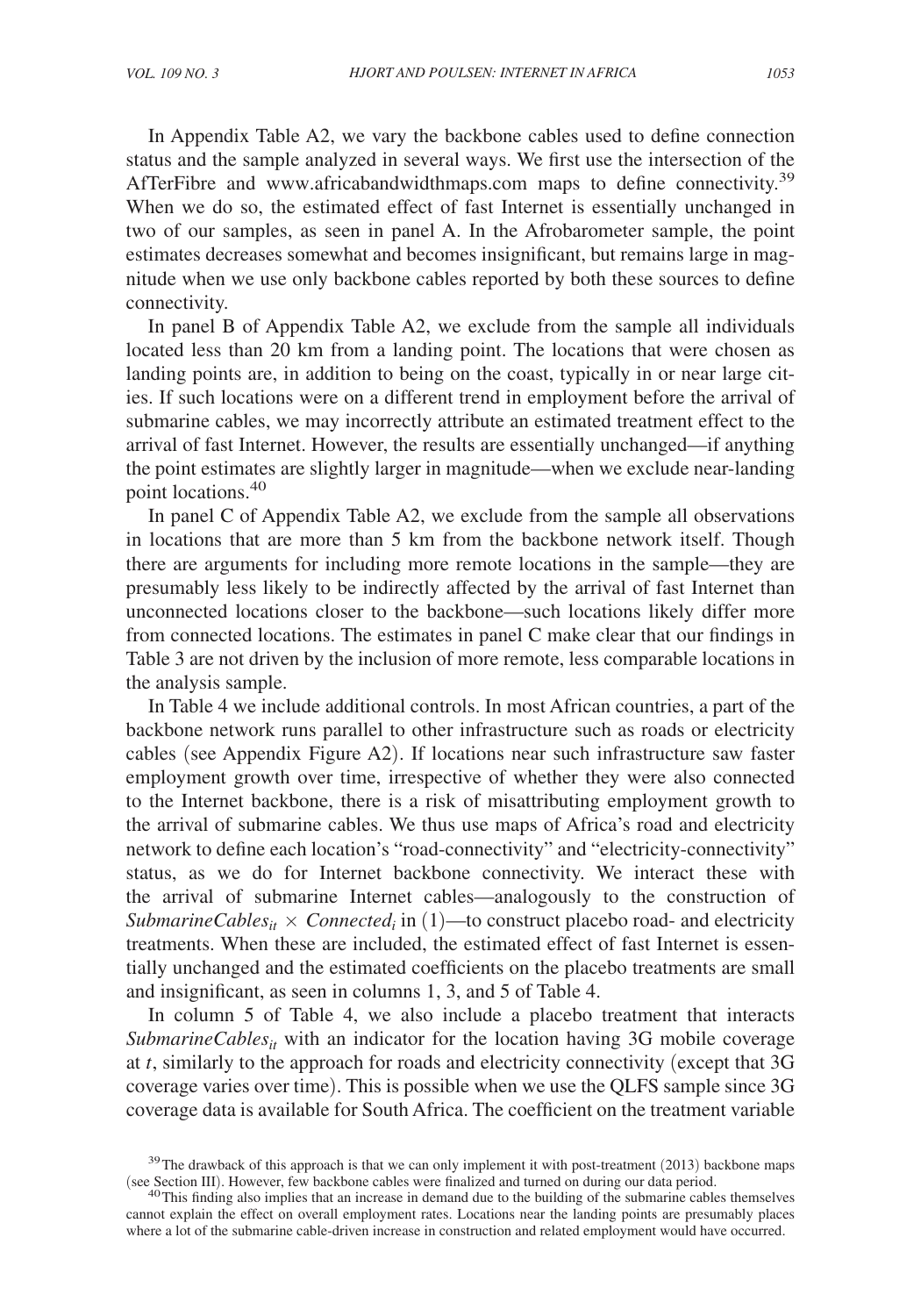| Outcome                                                          | Employment $(0/1)$  |                  |                     |                  |                     |                  |                  |                  |  |  |  |  |
|------------------------------------------------------------------|---------------------|------------------|---------------------|------------------|---------------------|------------------|------------------|------------------|--|--|--|--|
| Unit of analysis                                                 |                     | Individual       |                     |                  |                     |                  |                  |                  |  |  |  |  |
| Sample                                                           | <b>DHS</b>          |                  | Afrobarometer       |                  |                     | <b>SA-QLFS</b>   |                  |                  |  |  |  |  |
|                                                                  | (1)                 | (2)              | (3)                 | (4)              | (5)                 | (6)              | (7)              | (8)              |  |  |  |  |
| SubmarineCables $\times$ connected                               | 0.049<br>(0.014)    | 0.108<br>(0.040) | 0.084<br>(0.037)    | 0.142<br>(0.071) | 0.021<br>(0.008)    | 0.017<br>(0.010) | 0.022<br>(0.009) | 0.018<br>(0.010) |  |  |  |  |
| SubmarineCables<br>$\times$ connected to road network            | $-0.014$<br>(0.009) |                  | $-0.016$<br>(0.024) |                  | 0.000<br>(0.006)    |                  |                  |                  |  |  |  |  |
| <b>SubmarineCables</b><br>$\times$ connected to electricity grid | 0.006<br>(0.009)    |                  | 0.004<br>(0.032)    |                  | $-0.012$<br>(0.017) |                  |                  |                  |  |  |  |  |
| SubmarineCables $\times$ connected to 3G                         |                     |                  |                     |                  | 0.007<br>(0.006)    |                  |                  |                  |  |  |  |  |
| SubmarineCables $\times$ connected, $t-1$                        |                     |                  |                     |                  |                     |                  | 0.000<br>(0.008) |                  |  |  |  |  |
| SubmarineCables $\times$ connected, $t + 1$                      |                     |                  |                     |                  |                     |                  |                  | 0.005<br>(0.007) |  |  |  |  |
| <b>Observations</b>                                              | 59,914              | 59,914           | 7,900               | 7,900            | 280,641             | 280,641          | 280,641          | 280,641          |  |  |  |  |
| Mean of outcome                                                  | 0.68                | 0.68             | 0.58                | 0.58             | 0.72                | 0.72             | 0.72             | 0.72             |  |  |  |  |
| Country $\times$ time FE                                         | Yes                 | Yes              | Yes                 | Yes              | N <sub>0</sub>      | No               | No               | N <sub>0</sub>   |  |  |  |  |
| Grid-cell $\times$ connected FE                                  | Yes                 | Yes              | Yes                 | Yes              | N <sub>0</sub>      | No               | No               | N <sub>0</sub>   |  |  |  |  |
| Time FE                                                          | N <sub>o</sub>      | N <sub>0</sub>   | N <sub>0</sub>      | N <sub>o</sub>   | Yes                 | Yes              | Yes              | Yes              |  |  |  |  |
| <b>Location FE</b>                                               | N <sub>0</sub>      | N <sub>o</sub>   | N <sub>0</sub>      | N <sub>0</sub>   | Yes                 | Yes              | Yes              | Yes              |  |  |  |  |
| Linear grid-cell trend                                           | N <sub>0</sub>      | N <sub>o</sub>   | N <sub>o</sub>      | N <sub>o</sub>   | N <sub>o</sub>      | Yes              | No               | N <sub>o</sub>   |  |  |  |  |
| Connected $\times$ time FE                                       | No                  | Yes              | N <sub>0</sub>      | Yes              | N <sub>0</sub>      | No               | N <sub>0</sub>   | No               |  |  |  |  |

#### Table 4—Fast Internet and Employment, Including Placebo "Treatments," and Controlling for Trends

*Notes:* The DHS sample includes Benin, D.R. Congo, Ghana, Kenya, Namibia, Nigeria, Tanzania, and Togo. The Afrobarometer sample includes Benin, Ghana, Kenya, Madagascar, Mozambique, Nigeria, Senegal, South Africa, and Tanzania. The QLFS survey is from South Africa. Survey years for each DHS and Afrobarometer country are reported in online Appendix Table A1. QLFS data are 2008:I-2010:II. Grid-cells are  $0.1 \times 0.1$  decimal degrees, which is roughly  $10 \times 10$  km. Location FEs are enumeration areas in South Africa QLFS. Time FEs are quarters in QLFS and years in DHS and Afrobarometer. Individuals (locations) are considered connected to the backbone, roads, and electricity if they are closer than 0.5 km to the backbone network, the road network, and the electricity grid respectively; and to 3G if the individual (location) is within 3G coverage. The GIS shapefile for African electricity grids comes from The Africa Infrastructure Country Diagnostic (AICD), that for African road networks from the Socioeconomic Data and Applications Center (SEDAC) at the Center for International Earth Science Information Network at Columbia University, and that for 3G data from Collins Bartholomew. Robust standard errors clustered at the level of location FEs in parentheses.

for access to fast Internet remains essentially unchanged; it is thus clear that Internet affects employment rates whether or not the area is covered by the 3G network.

We next control for a nonlinear trend in employment that is specific to the connected locations. Specifically, we include interactions between the Connected indicator and the time fixed effects in columns 2 and 4 of Table 4. This is possible for the multi-country DHS and Afrobarometer samples, where the arrival of fast Internet is staggered across time. Estimating the treatment effect of interest while controlling for Connected  $\times$  Time FEs is unusually demanding on the data. Remarkably, the estimated coefficient on *SubmarineCables*<sub>*it*</sub>  $\times$  *Connected*<sub>*i*</sub> remains large and significant in both the DHS and the Afrobarometer sample (and in fact the point estimate increases in magnitude in both samples). In column 6, we approximate this multi-country specification in the South Africa sample by including linear grid-cell specific trends. The estimated coefficient on the access-to-fast-Internet indicator is essentially unchanged.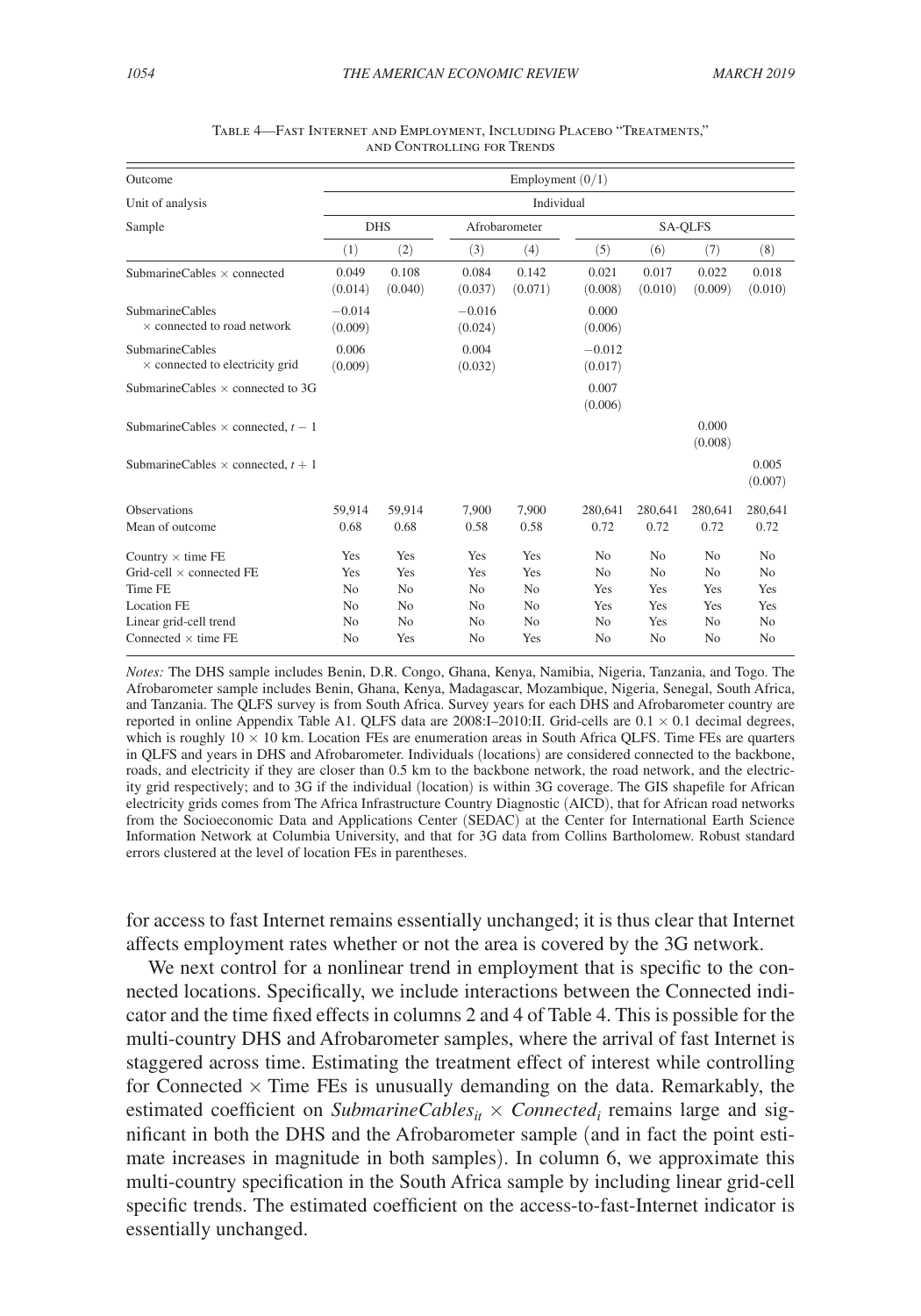

Figure 5. Distribution of Placebo Estimates: Fast Internet and Employment in South Africa

*Notes:* This figure shows a nonparametric permutation test of  $\beta = 0$ . We sample from all possible submarine cable arrival times, assigning a randomly chosen "fake" arrival time to each location while maintaining each observation's backbone connectivity status. There are as many possible arrival times as there are quarters in the SA-QLFS sample. The figure depicts the empirical cdf of estimates resulting from permuting arrival times 500 times and running  $(1)$ on each fake dataset. The vertical line represents the true estimate; where it falls in the empirical cdf of estimates from the dataset with permuted arrival times implies its *p*-value, which is 0.046.

Finally, in columns 6 and 7, we include a lead and a lag of SubmarineCables<sub>it</sub>. This is possible in the QLFS dataset, wherein data is collected every quarter. Perhaps somewhat surprisingly, the effect of *SubmarineCables*<sub>*it*</sub>  $\times$  *Connected*<sub>*i*</sub> loads on the quarter-of-arrival treatment indicator when a lag is included. More importantly, the estimated coefficient on the lead is near zero and insignificant, supporting the identifying assumption of parallel trends.

Bertrand, Duflo, and Mullainathan (2004) point out that serial correlation can bias standard errors in difference-in-differences analysis. To address this concern, we follow Chetty, Looney, and Kroft (2009) and conduct a nonparametric permutation test of  $\beta = 0$ . We can do so in the QLFS dataset, where data is collected every quarter. We sample from the set of possible submarine cable arrival times, assigning a randomly chosen "fake" arrival time to each location while maintaining each observation's backbone connectivity status. Figure 5 depicts the empirical cdf of estimates resulting from permuting arrival times 500 times and running (1) on the fake datasets. The vertical line represents the true estimate; where it falls in the empirical cdf of estimates from datasets with permuted arrival times implies its *p*-value. As seen in the figure, the true estimate is near the top of the empirical cdf, with an implied *p*-value of 0.046.

Conley (1999) emphasizes that *spatial* correlation may also require corrections to standard errors and develops a method for implementing such corrections. In panel A of online Appendix Table A3, we present the estimates from Table 3 and standard errors that are calculated using Conley's method. In panel B of the same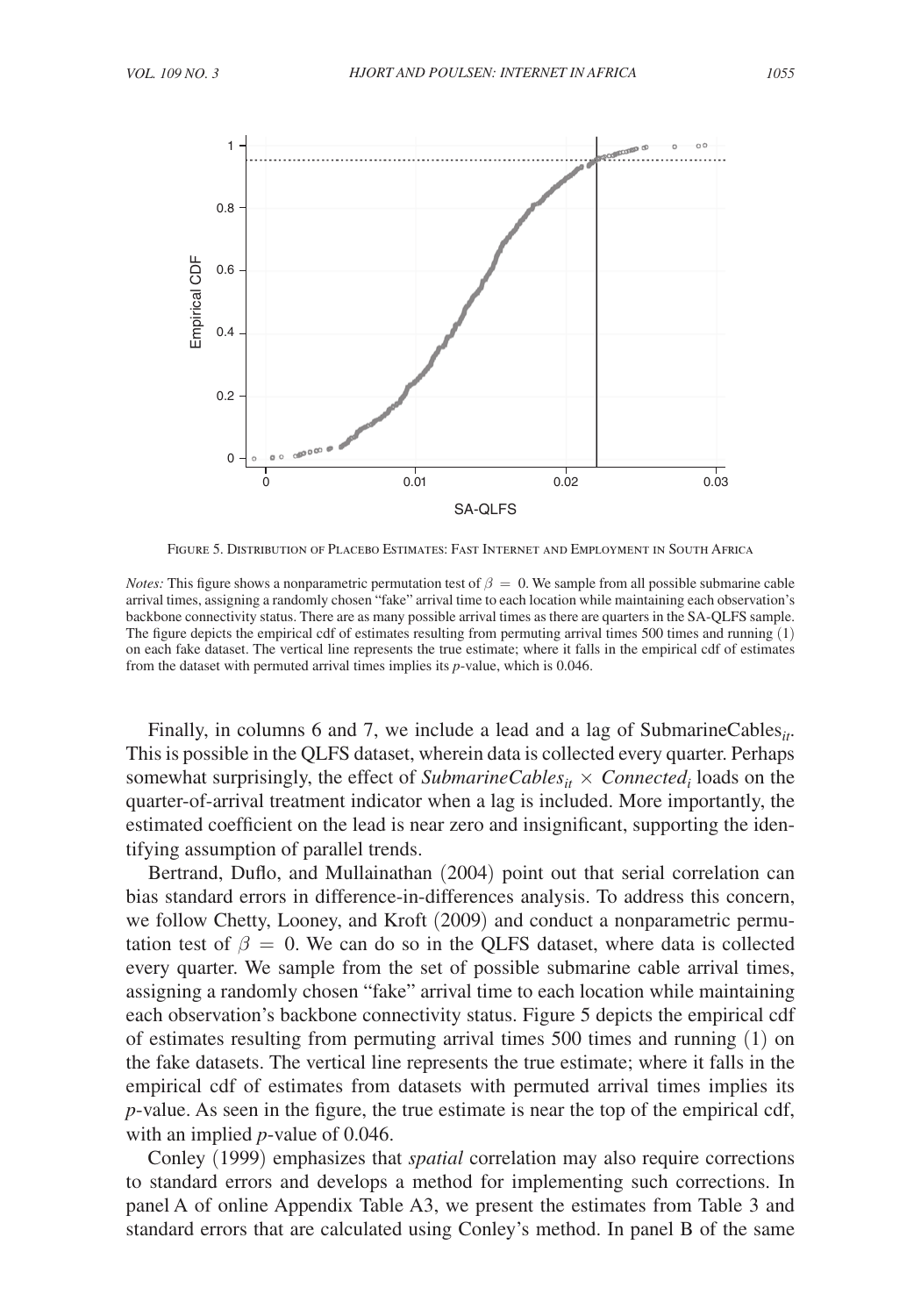

Figure 6. Employment Rate in Connected and Unconnected Locations in South Africa before and after Fast Internet Arrival

*Notes:* This figure plots the employment rate in connected and unconnected locations in South Africa before and after the first submarine cable during our data period arrived in the country (2009:III).

table, we cluster the standard errors by administrative unit, rather than grid-cells. In both cases, the estimated effect of fast Internet on employment rates remains statistically significant.

Finally, in Figure 6, we again take advantage of the quarterly surveying in QLFS to display the path of the employment rate in connected and unconnected areas before and after the arrival of the first submarine cable in South Africa. This allows us to inspect how the gap between the two areas evolves after fast Internet arrives and, more importantly, to check if the identifying assumption of parallel pretrends appears to hold. Indeed, while the employment rate in both areas declines between 2008 and 2011, in part due to the financial crisis that hit South Africa during that period, the shape of the graph is virtually identical for connected and unconnected areas before the submarine cable arrives in mid-2009. The gap in the employment rate between the connected and unconnected areas starts to increase soon after submarine cable arrival and widens further over time, illustrating the treatment effect estimated in Table 3.

We conclude that the estimated effect of access to fast Internet on employment rates in Africa is robust and likely represents a causal response.

#### D. *Fast Internet and Employment Rates across Space*

We have established that the arrival of fast Internet in Africa led to a large increase in employment rates in connected areas relative to unconnected areas. This finding would hold even if employment in unconnected areas was also affected. However, it is possible that the impact we estimate in Section IVB does not capture the total effect of fast Internet across space. We would overestimate the total effect if, for example, (existing or newly created) jobs are shifted from unconnected to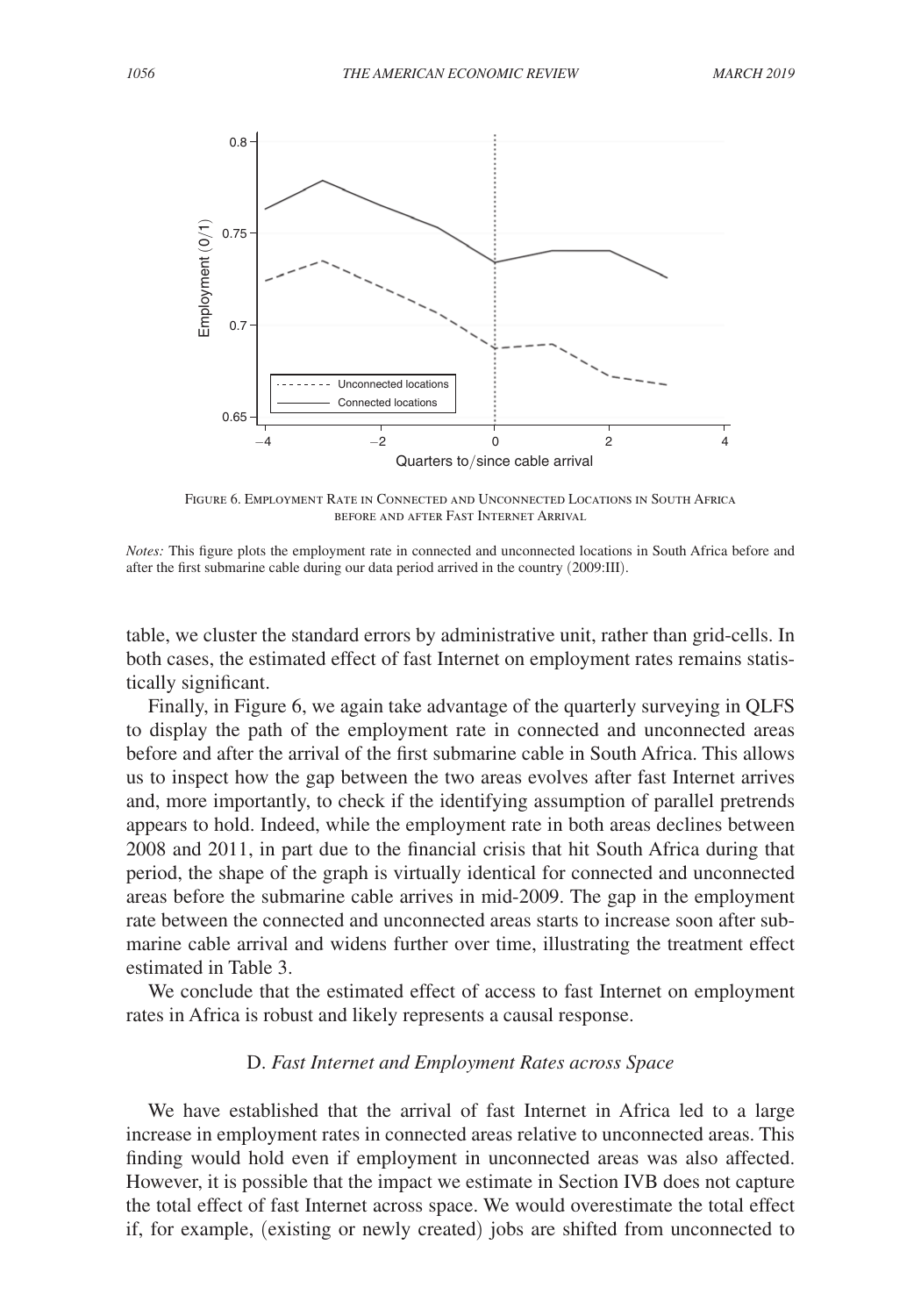

Figure 7. The Effect of Fast Internet on Employment across Space

*Notes:* This figure plots the coefficients from running (1) using several connection radii. The coefficients thus come from the same regression for each sample. The first radius is the baseline specification in the paper, i.e., 0–500 meters. We then include three "bands" further away from the backbone to display effects across space. These additional treatment groups are each 1 km wide since there are fewer and fewer observations the further out from the backbone.

 connected areas. We would underestimate the total effect if, for example, surveyed individuals commute to work in or migrate to connected areas. We now investigate these possibilities.

First, note that we find no effect of access to fast Internet on migration in South Africa and Tanzania (for which the required data is available).<sup>41</sup>

Second, recall that we confirmed in Figure 4 that the estimated positive effect on employment of fast Internet is not sensitive to the radius around the backbone network used to define connection status. This finding implies that our results are unlikely to be driven by a simultaneous decrease (or increase) in employment in areas neighboring connected locations.

Finally, we investigate more directly in Figure 7. Recall that we consider individuals and areas located within 500 meters of the backbone network connected. We now divide those located outside of this connection radius into a maintained control group (those located more than 3,500 meters from the backbone network) and three additional treatment groups that are equally spaced, geographically: those 500–1,500 meters, 1,500–2,500 meters, and 2,500–3,500 meters from the backbone respectively. We compare the four groups closest to the backbone to those furthest away, before and after the arrival of submarine cables on the coast. As seen

<sup>&</sup>lt;sup>41</sup> None of the surveys we use elicited respondents' migration status or place of birth in both pre and post survey rounds conducted during our data period. (QLFS contains a question about migration, but the variable is missing for the majority of the sample). But in South Africa and Tanzania, it is possible to run (1) with migration status on the left-hand side by using another data source (South Africa) or adding a later survey round conducted by DHS (Tanzania).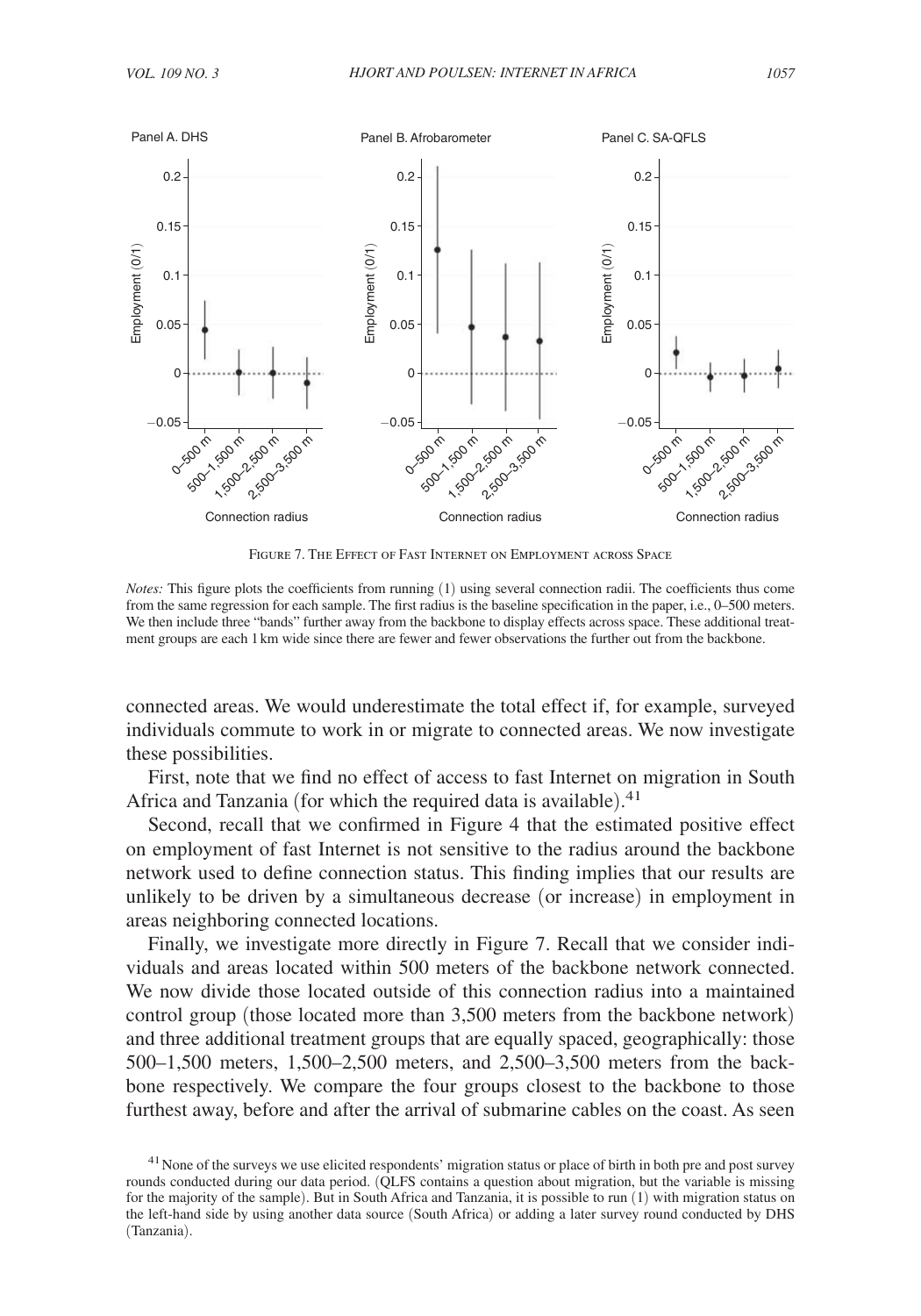in the figure, the estimated coefficients on *SubmarineCables*<sub> $c(i)t$ </sub> interacted with indicators for the three additional treatment groups are statistically insignificant and generally near zero. Consequently, the estimated coefficient for those nearest to the backbone network remains essentially unchanged in comparison to the estimates in Subsection IVB (except in the Afrobarometer sample, where the estimate increases in magnitude when individuals intermediate distance from the backbone are excluded from the control group<sup>42</sup>). We conclude that the estimated increase in employment in connected areas is not due to shifting of employment across space.

We now explore how fast Internet affects structural change as measured by occupational employment shares in Africa.

#### E. *Fast Internet and Employment in Skilled and Unskilled Jobs*

The overall response of employment to the arrival of fast Internet in Africa is made up of underlying changes in job creation and destruction across specific occupations and the sectors associated with those occupations. How technological change affects occupational and sectoral employment shares is especially important in poor countries (Herrendorf, Rogerson, and Valentinyi 2014). To explore this question, we distinguish between *jobs* and *workers*. "The employment rate in occupation X" will here mean the probability of holding a job in occupation X (not the overall employment rate of workers who "permanently" belong to occupation X). We believe that the changes in occupational employment rates we document mostly reflect changes in the size of different sectors. $43$  However, readers can alternatively interpret the results in this subsection as reflecting a combination of within- and across-sector changes in employment in skilled and unskilled occupations.

In Table 5 we use the DHS and QLFS datasets, where occupations are recorded and can thus be categorized. In the first two columns of panel A, we define skilled and unskilled employment categories following the ILO's ISCO categorization of occupations' skill level (ILO 2012). <sup>44</sup> In the DHS countries and South Africa, the arrival of fast Internet increases the probability that an individual holds a skilled job by respectively 4.4 and 1.4 percent. The probability of unskilled employment is statistically unaffected in both the first group of countries and South Africa. Our findings thus imply a *positional* skill bias of fast Internet in Africa that is directionally similar to what has been found for computerization and fast Internet in the United States

<sup>42</sup>In the Afrobarometer sample, the point estimate for areas that are intermediate distance from the backbone network suggests that these may also experience employment *gains*, but the estimates are far from significant.

<sup>&</sup>lt;sup>43</sup>In addition to our expectation that low rates of tertiary education make African workers comparatively likely to switch sectors, this is because we in Section V find that when fast Internet arrives, there are noteworthy changes in firm entry across sectors in South Africa and an expansion of the manufacturing sector in Ethiopia. Note that we cannot estimate how the impact of fast Internet differs for individuals who "permanently" belong to different occupations because none of our individual level datasets include (nonmissing) information on the occupations workers' *past* jobs belong to.

<sup>&</sup>lt;sup>44</sup> Unskilled jobs (ISCO level 1) "typically involve performance of simple and routine physical or manual tasks" (ILO 2012, p. 12). ILO defines the following DHS occupational categories as skilled work: professional, sales, services, and skilled manual; and the following DHS occupational categories as unskilled work: self-employed agriculture, domestic, and unskilled manual. ILO defines the following QLFS occupational categories as skilled work: legislative, professional, services, skilled manufacturing, and technical; and the following QLFS occupational categories as unskilled work: elementary and domestic.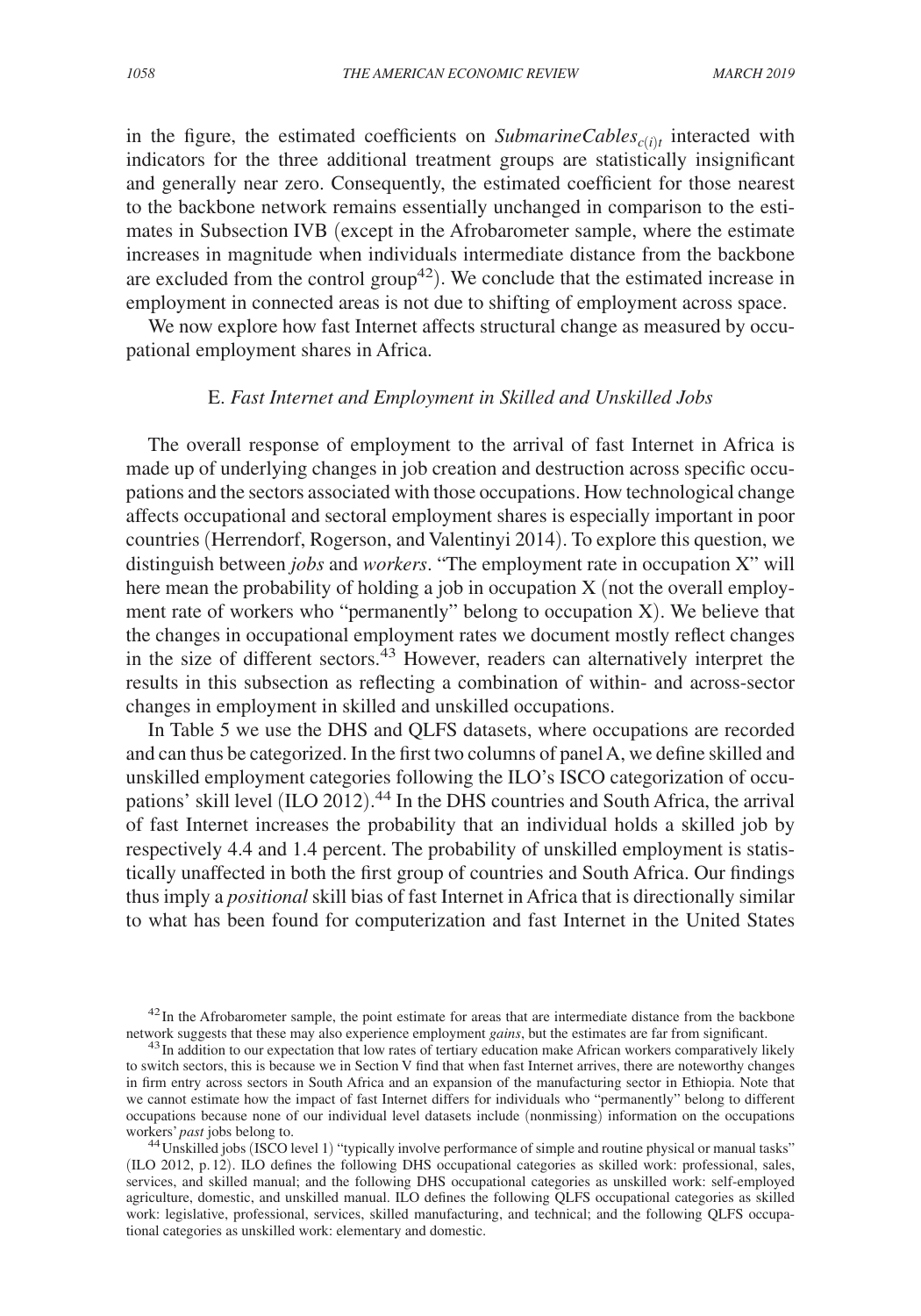| Outcome                                                   | Skilled $(0/1)$   | Unskilled<br>(0/1)  | Highly<br>skilled $(0/1)$ | Somewhat<br>skilled $(0/1)$ | Moderately<br>skilled $(0/1)$ | Unskilled<br>(0/1)  |
|-----------------------------------------------------------|-------------------|---------------------|---------------------------|-----------------------------|-------------------------------|---------------------|
| Unit of analysis                                          |                   |                     | Individual                |                             |                               |                     |
|                                                           | (1)               | (2)                 | (3)                       | (4)                         | (5)                           | (6)                 |
| Panel A. DHS<br>SubmarineCables<br>$\times$ connected     | 0.044<br>(0.018)  | 0.003<br>(0.015)    | 0.017<br>(0.011)          |                             | 0.027<br>(0.020)              | 0.003<br>(0.015)    |
| <b>Observations</b><br>Mean of outcome                    | 59,966<br>0.58    | 59,923<br>0.11      | 59,923<br>0.09            |                             | 59,957<br>0.49                | 59,923<br>0.11      |
| Country $\times$ time FE<br>Grid-cell                     | Yes               | Yes                 | Yes                       |                             | <b>Yes</b>                    | <b>Yes</b>          |
| $\times$ connected FE                                     | Yes               | Yes                 | Yes                       |                             | Yes                           | Yes                 |
| Panel B. SA-OLFS<br>SubmarineCables<br>$\times$ connected | 0.014<br>(0.006)  | $-0.001$<br>(0.005) | 0.001<br>(0.004)          | 0.003<br>(0.004)            | 0.010<br>(0.006)              | $-0.001$<br>(0.005) |
| <b>Observations</b><br>Mean of outcome                    | 280,641<br>0.50   | 280,641<br>0.22     | 280,641<br>0.08           | 280,641<br>0.08             | 280,641<br>0.34               | 280,641<br>0.22     |
| Time FE<br><b>Location FE</b>                             | <b>Yes</b><br>Yes | Yes<br>Yes          | <b>Yes</b><br>Yes         | <b>Yes</b><br>Yes           | <b>Yes</b><br>Yes             | <b>Yes</b><br>Yes   |

Table 5—Fast Internet and Employment in Skilled and Unskilled Positions

*Notes:* The DHS sample includes Benin, D.R. Congo, Ghana, Kenya, Namibia, Nigeria, Tanzania, and Togo. The QLFS survey is from South Africa. Survey years for each DHS country are reported in online Appendix Table A1. QLFS data are 2008:I-2010:II. Grid-cells are  $0.1 \times 0.1$  decimal degrees, which is roughly  $10 \times 10$  km. Location FEs are enumeration areas in South Africa QLFS. Time FEs are quarters in QLFS and years in DHS. Individuals (locations) are considered connected if they are closer than 0.5 km to the backbone network. We categorize occupations' skill level following the ILO's ISCO categorization. For DHS, the highly skilled occupation group includes professional; the moderately skilled group clerical, skilled manufacturing, retail and sales, services, and employed agriculture; and the unskilled group unskilled manufacturing, self-employed agriculture, and domestic work. There are no observations in the somewhat skilled occupation group in the DHS sample. For QLFS, the highly skilled occupation group includes legislative work and professional; the somewhat skilled group technical work; the moderately skilled group clerical, skilled agriculture, crafts workers, services, and plant workers; and the unskilled group elementary work and domestic work. The skilled category corresponds to the highly, somewhat, and moderate skilled occupation groups. Robust standard errors clustered at the level of location FEs in parentheses.

and Europe. However, it is noteworthy that the large estimated increase in overall employment in Africa is driven by increased employment in skilled occupations.

In columns 3–6 of Table 5, we break the skilled category (ISCO levels 2–4) into its subcategories as defined by the  $\text{ILO.}^{45}$  We lack power to estimate the impact on each of these separately with precision, but the point estimates are nevertheless worth reporting. In both the DHS countries and South Africa, a relatively large estimated increase in the probability of moderately skilled (ISCO level 2) employment appears to contribute most to the overall increase in skilled employment. The point estimates also point toward a sizable increase in highly skilled (ISCO level 4) employment in the DHS countries, when fast Internet becomes available.

<sup>&</sup>lt;sup>45</sup>Moderately skilled jobs (ISCO level 2) "typically involve performance of tasks such as operating machinery and electronic equipment; driving vehicles; maintenance and repair of electrical and mechanical equipment; and manipulation, ordering and storage of information." Somewhat skilled jobs (ISCO level 3) "typically involve performance of complex technical and practical tasks that require an extensive body of factual, technical and procedural knowledge in a specialized field." Highly skilled jobs (ISCO level 4) "typically involve performance of tasks that require complex problem-solving, decision-making and creativity based on an extensive body of theoretical and factual knowledge in a specialized field" (ILO 2012, pp. 12–13). There are no observations in the ISCO level 3 categories in the DHS sample.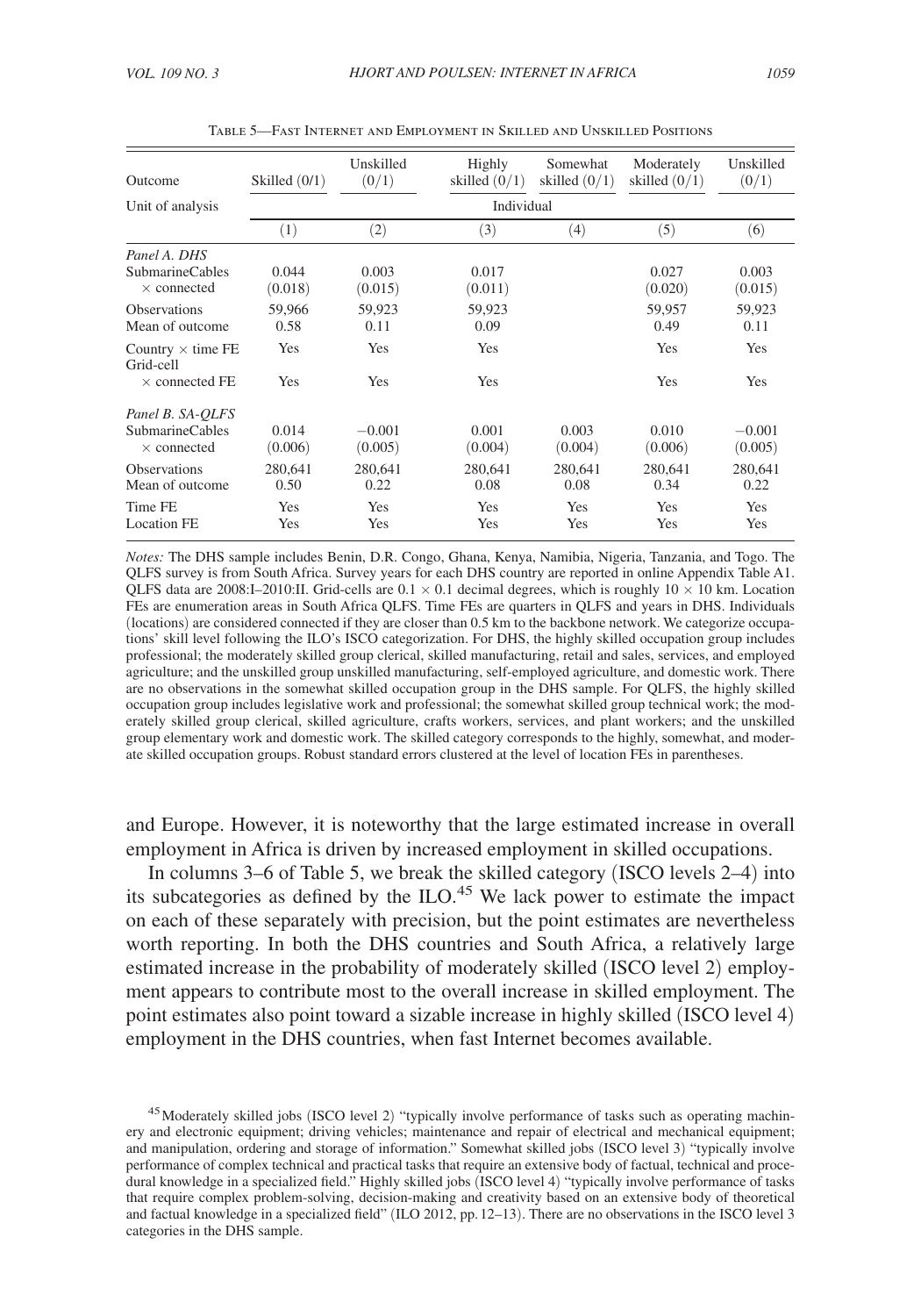McMillan, Rodrik, and Verduzco-Gallo (2014) and McMillan and Harttgen (2014) show that the overall trends in structural change in Africa improved after 2000. The estimates in Table 5 suggest that greater and cheaper access to information and communication may be among the changes in the economic environment that helped shift workers toward occupations that usually display higher productivity. We return to this question in Sections V and VI, where we investigate whether firms whose productivity increased, or which started exporting more, also hired more workers when fast Internet became available, and how the technology affects incomes in Africa. In subsection IVF we explore how job inequality in Africa responds to the arrival of fast Internet.

# F. *Fast Internet and Job Inequality*

Given the lack of direct evidence on the factor bias of ICT in poor countries, it is a priori unclear if fast Internet affects job inequality across the educational attainment range in Africa in the same way that ICT has been shown to do in rich countries (Katz and Autor 1999; Bond and Van Reenen 2007; Goldin and Katz 2007; Akerman, Gaarder, and Mogstad 2015). We investigate this question in Table 6, where we report results from interacting *SubmarineCables*<sub>*it*</sub>  $\times$  *Connected<sub>i</sub>* with educational attainment.

The estimated increase in the employment rate is of comparable magnitude for those with primary school, those with secondary school, and those with tertiary education in all three samples.<sup>46</sup> Those with primary school in fact see a moderately bigger estimated employment gain than those with secondary school in all three samples, though not statistically significantly differentially so. In the Afrobarometer countries (but not in the DHS countries and South Africa) our estimates suggest that fast Internet also increases the employment rate for those who did not complete primary school.

In the DHS countries, those with tertiary education see by far the biggest increase in *skilled* employment. The smaller, but nevertheless noteworthy, estimated increase in skilled employment is of very similar magnitude for those with primary and those with secondary education, but more precisely estimated for the latter group.<sup>47</sup> Employment in unskilled occupations increases significantly for those with primary school in both the DHS countries and South Africa.

The results in Table 6 in combination with those in Table 5 illuminate important similarities and differences in the way modern ICT technologies affect job inequality in Africa versus rich countries. We saw in Table 5 that the skill complementarity of fast Internet as defined by its relative impact on net creation (and/or saving) of high- and low-skill *jobs* in Africa resembles the skill-bias documented in the West. However, the results in Table 6 show that, in the eight DHS countries in our sample, those with almost no education are the only group of *individuals* whose employment outcomes do not benefit from fast Internet. In these countries, while the technology

<sup>46</sup>The initial employment rates that the estimates shown can be compared to are in online Appendix Table A5. <sup>47</sup>For the South African sample, the increase in skilled employment is imprecisely estimated for all educational attainment groups. (The point estimate for the increase in skilled employment is of roughly comparable magnitude across the educational attainment range, but it is noteworthy that the estimate for those without primary school in South Africa is comparatively large (but statistically insignificant). Recall, however, ILO's fairly broad definition of skilled occupations, e.g., including jobs in services).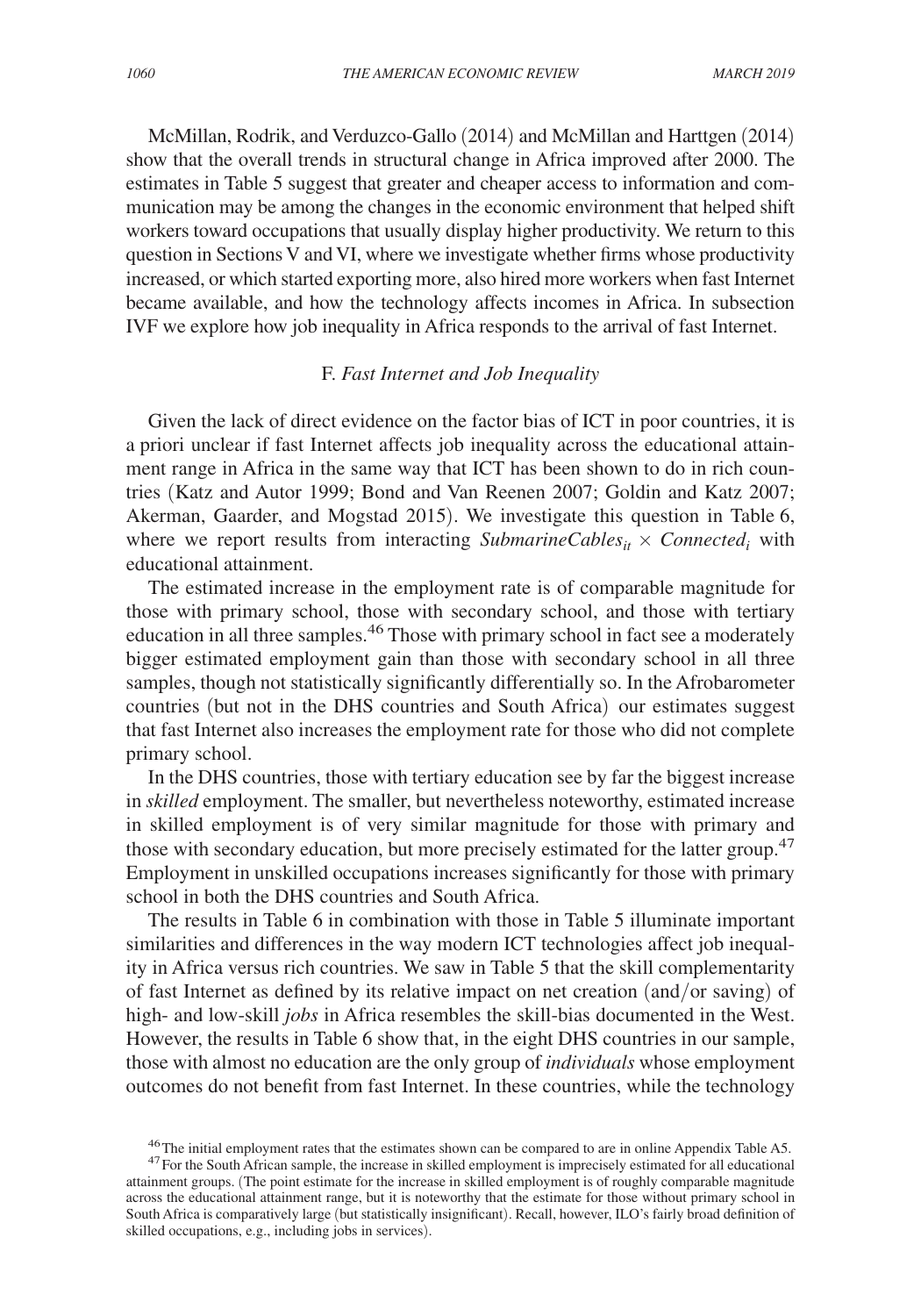| Outcome                                                     | Employed $(0/1)$    | Skilled $(0/1)$     | Unskilled $(0/1)$   |  |  |  |  |  |
|-------------------------------------------------------------|---------------------|---------------------|---------------------|--|--|--|--|--|
| Unit of analysis                                            |                     | Individual          |                     |  |  |  |  |  |
|                                                             | (1)                 | (2)                 | (3)                 |  |  |  |  |  |
| <b>DHS</b>                                                  |                     |                     |                     |  |  |  |  |  |
| SubmarineCables $\times$ connected                          |                     |                     |                     |  |  |  |  |  |
| $\times$ Not primary                                        | $-0.013$<br>(0.032) | $-0.001$<br>(0.036) | $-0.024$<br>(0.023) |  |  |  |  |  |
| $\times$ Primary                                            | 0.061<br>(0.023)    | 0.033<br>(0.028)    | 0.035<br>(0.019)    |  |  |  |  |  |
| $\times$ Secondary                                          | 0.047<br>(0.015)    | 0.033<br>(0.018)    | 0.012<br>(0.015)    |  |  |  |  |  |
| $\times$ Higher                                             | 0.067<br>(0.028)    | 0.119<br>(0.036)    | $-0.041$<br>(0.027) |  |  |  |  |  |
| Observations                                                | 59,914              | 59,966              | 59,923              |  |  |  |  |  |
| Country $\times$ time FE<br>Grid-cell $\times$ connected FE | Yes<br>Yes          | Yes<br>Yes          | Yes<br>Yes          |  |  |  |  |  |
| Afrobarometer<br>SubmarineCables × connected                |                     |                     |                     |  |  |  |  |  |
| $\times$ Not primary                                        | 0.109<br>(0.055)    |                     |                     |  |  |  |  |  |
| $\times$ Primary                                            | 0.077<br>(0.042)    |                     |                     |  |  |  |  |  |
| $\times$ Secondary                                          | 0.060<br>(0.050)    |                     |                     |  |  |  |  |  |
| $\times$ Higher                                             | 0.097<br>(0.053)    |                     |                     |  |  |  |  |  |
| <b>Observations</b>                                         | 7,902               |                     |                     |  |  |  |  |  |
| Country $\times$ time FE<br>Grid-cell $\times$ connected FE | Yes<br>Yes          |                     |                     |  |  |  |  |  |
| SA-OLFS<br>SubmarineCables $\times$ connected               |                     |                     |                     |  |  |  |  |  |
| $\times$ Not primary                                        | 0.012<br>(0.017)    | 0.021<br>(0.018)    | $-0.009$<br>(0.018) |  |  |  |  |  |
| $\times$ Primary                                            | 0.028<br>(0.011)    | 0.007<br>(0.011)    | 0.021<br>(0.010)    |  |  |  |  |  |
| $\times$ Secondary                                          | 0.022<br>(0.012)    | 0.015<br>(0.013)    | 0.007<br>(0.009)    |  |  |  |  |  |
| $\times$ Higher                                             | 0.019<br>(0.011)    | 0.012<br>(0.012)    | 0.007<br>(0.008)    |  |  |  |  |  |
| Observations                                                | 277,737             | 277,737             | 277,737             |  |  |  |  |  |
| Time FE<br><b>Location FE</b>                               | Yes<br>Yes          | Yes<br>Yes          | Yes<br>Yes          |  |  |  |  |  |

Table 6—Fast Internet, Employment, and Employment in Skilled and Unskilled Positions, by Educational Attainment

*Notes:* The DHS sample includes Benin, D.R. Congo, Ghana, Kenya, Namibia, Nigeria, Tanzania, and Togo. The Afrobarometer sample includes Benin, Ghana, Kenya, Madagascar, Mozambique, Nigeria, Senegal, South Africa, and Tanzania. The QLFS survey is from South Africa. Survey years for each Afrobarometer and DHS country are reported in online Appendix Table A1. QLFS data are  $2008:I-2010:II$ . Grid-cells are  $0.1 \times 0.1$  decimal degrees, which is roughly  $10 \times 10$  km. Location FEs are enumeration areas in South Africa QLFS. Time FEs are quarters in QLFS and years in Afrobarometer and DHS. Individuals (locations) are considered connected if they are closer than 0.5 km to the backbone network. We categorize occupations' skill level following the ILO's ISCO categorization (more details in Table 5). Afrobarometer does not record respondents' occupation. Controls for educational attainment (primary school not completed, primary school completed, secondary school completed, and higher education) are included. Robust standard errors clustered at the level of location FEs in parentheses.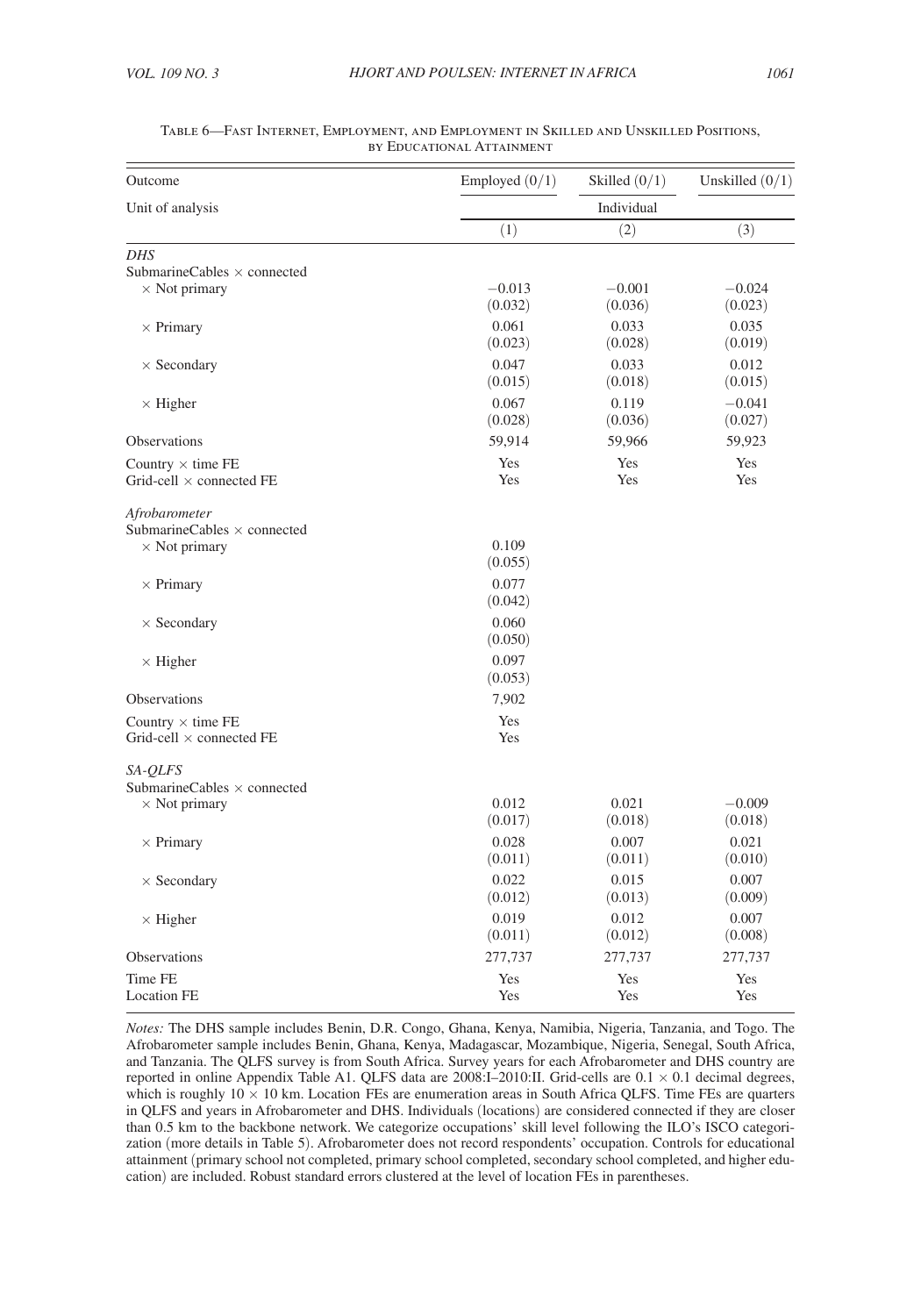increases *skilled* employment among more educated workers the most, fast Internet thus reduces (un)employment inequality across the majority of the adult population. In the Afrobarometer countries, even those who did not complete primary school see significant employment gains with the arrival of fast Internet. These results partially contrast both with existing findings on computers and fast Internet as SBTC in rich countries, and with the adverse estimated effect of another important form of globalization—trade liberalization—on (income and wage) inequality in developing countries (Goldberg and Pavcnik 2007; Harrison, McLaren, and McMillan 2011; Goldberg 2015).

The magnitude of the estimated increase in "any" and skilled employment with the arrival of fast Internet in Africa is surprising, but the overall pattern that emerges across the educational attainment range—particularly in the DHS sample—is arguably less surprising. The especially large increase in skilled employment for workers with tertiary education suggests that fast Internet is in one sense a high education-biased technology in these countries. The productivity of workers with less education may also benefit from fast Internet, however, if for example employers choose to provide targeted on-the-job training to such workers (Green, Dickerson, and Arbache 2001; Frías, Kaplan, and Verhoogen 2009). This may help explain why we observe a considerable increase in skilled employment also for less educated workers in the DHS countries. The increase in employment for workers with primary school in all three samples (and those without primary school in the Afrobarometer countries) may be due, for example, to the emergence of new types of positions that are complementary to jobs wherein more educated workers make more direct use of Internet technology.

In the next section we investigate *how* fast Internet affects employment in Africa.

### **V. Understanding How Fast Internet Affects Employment in Africa**

## A. *Firm Entry*

The changes in average speeds and use of the Internet after the arrival of the submarine cables we documented in Subsection IVA suggest that new, and new forms of, employment may arise both through extensive margin (new Internet users) and intensive margin (different use of the Internet by existing users) responses. In this subsection, we analyze how fast Internet affects firm entry and exit; in the next two subsections we explore possible changes in the productivity and exports of existing firms.

We first use a dataset from South Africa's CIPC that records the names and addresses (including zip codes) of firms that register or de-register, and the date of registration/de-registration. We run (1) at the zip code  $\times$  quarter level. As seen in Table 7, we find a significant increase in net firm entry per quarter of around 23 percent when fast Internet arrives in South Africa. This overall impact is due both to a large increase in firm entry, and to a decrease in firm exit of similar magnitude. Greater net firm entry may thus help explain the estimated increase in employment when fast Internet arrives in South Africa.

As also seen in Table 7, we find a significant increase in net firm entry in many sectors, but the biggest point estimates are seen in sectors that use ICT extensively (World Bank 2006), such as finance and services.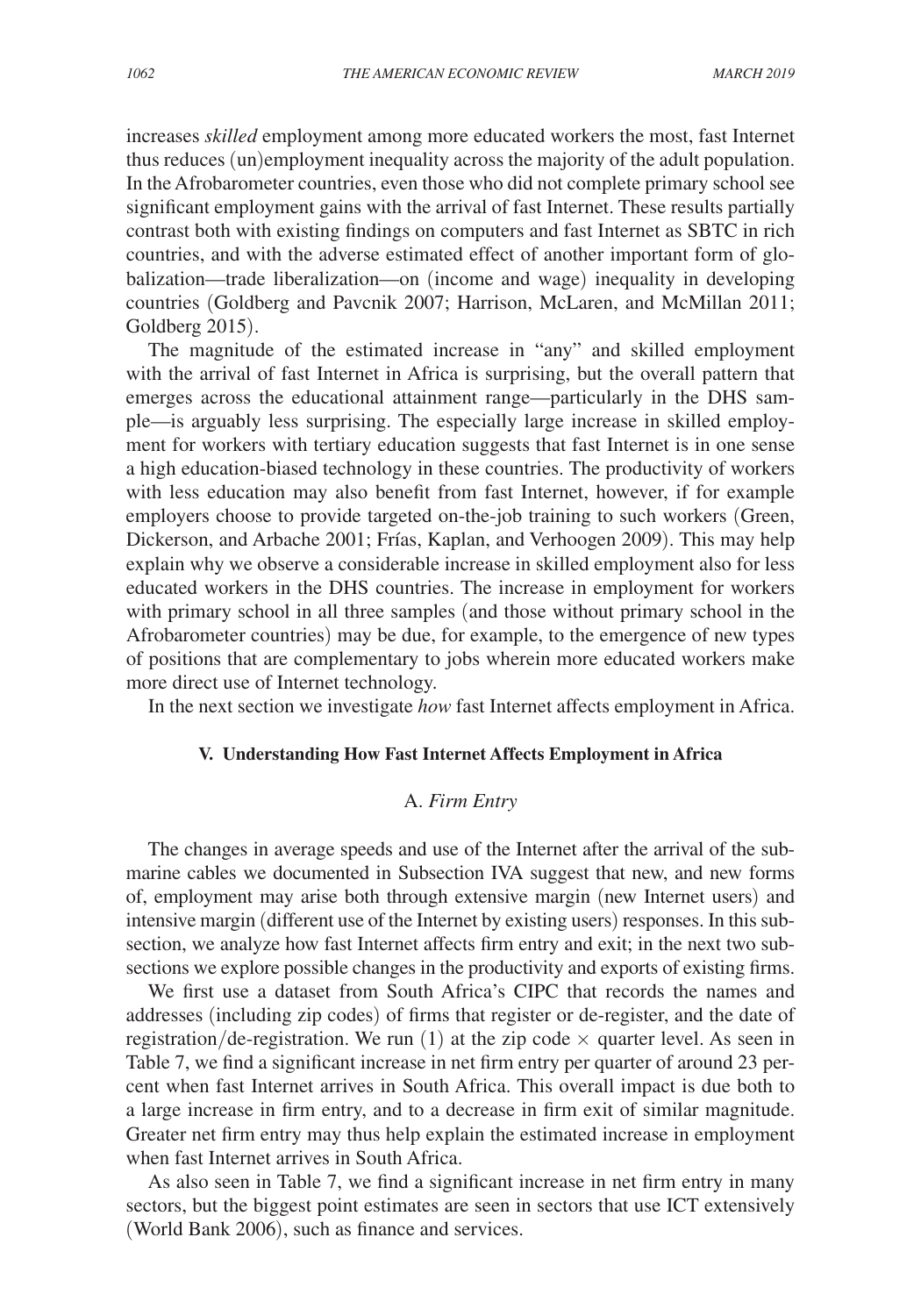| Unit of analysis                                                                    |                                |                                    |                                    |                                   | Location                             |                                   |                                  |                                    |                                   |
|-------------------------------------------------------------------------------------|--------------------------------|------------------------------------|------------------------------------|-----------------------------------|--------------------------------------|-----------------------------------|----------------------------------|------------------------------------|-----------------------------------|
| Outcome                                                                             | All<br>firms<br>(asinh)<br>(1) | Agri-<br>culture<br>(asinh)<br>(2) | Retail/<br>sales<br>(asinh)<br>(3) | Tech-<br>nology<br>(asinh)<br>(4) | Manu-<br>facturing<br>(asinh)<br>(5) | <b>Services</b><br>(asinh)<br>(6) | Finan-<br>cial<br>(asinh)<br>(7) | White-<br>collar<br>(asinh)<br>(8) | Blue-<br>collar<br>(asinh)<br>(9) |
| Panel A. Net firm entry<br>SubmarineCables<br>$\times$ connected                    | 0.227<br>(0.079)               | 0.026<br>(0.014)                   | 0.086<br>(0.043)                   | 0.022<br>(0.028)                  | 0.020<br>(0.013)                     | 0.120<br>(0.052)                  | 0.158<br>(0.063)                 | 0.060<br>(0.033)                   | 0.076<br>(0.034)                  |
| <b>Observations</b>                                                                 | 38,108                         | 38,108                             | 38,108                             | 38,108                            | 38,108                               | 38,108                            | 38,108                           | 38,108                             | 38,108                            |
| Panel B. Firm entry<br>SubmarineCables<br>$\times$ connected<br><b>Observations</b> | 0.089<br>(0.038)<br>38,108     | 0.007<br>(0.012)<br>38,108         | 0.033<br>(0.030)<br>38,108         | 0.015<br>(0.020)<br>38,108        | 0.012<br>(0.009)<br>38,108           | 0.046<br>(0.034)<br>38,108        | 0.103<br>(0.046)<br>38,108       | 0.029<br>(0.023)<br>38,108         | 0.043<br>(0.025)<br>38,108        |
| Panel C. Firm exit<br>SubmarineCables<br>$\times$ connected<br><b>Observations</b>  | $-0.088$<br>(0.038)<br>38,108  | $-0.021$<br>(0.012)<br>38,108      | $-0.053$<br>(0.023)<br>38,108      | $-0.007$<br>(0.015)<br>38,108     | $-0.008$<br>(0.009)<br>38,108        | $-0.059$<br>(0.029)<br>38,108     | $-0.043$<br>(0.029)<br>38,108    | $-0.031$<br>(0.017)<br>38,108      | $-0.032$<br>(0.018)<br>38,108     |
| Time FE<br>Location<br>$\times$ connected FE                                        | Yes<br>Yes                     | Yes<br>Yes                         | Yes<br>Yes                         | Yes<br>Yes                        | Yes<br>Yes                           | Yes<br>Yes                        | Yes<br>Yes                       | Yes<br><b>Yes</b>                  | Yes<br>Yes                        |

Table 7—Fast Internet and Firm Entry in South Africa

*Notes:* Data at location  $\times$  quarter level, 2007–2014. Location FEs are zip codes. Time FEs are quarters. See online Appendix Table A4 for information on how firms are categorized into sectors. Sectors not shown are mining and tourism. The point estimate is positive and insignificant for these sectors. Firms are considered connected if they are closer than 0.5 km to the backbone network. Robust standard errors clustered at the level of location FEs in parentheses.

These results reinforce the view that fast Internet's impact on structural change was at least partly favorable insofar as productivity in the sectors that saw the biggest increase in net firm entry is likely high relative to productivity in other sectors in South Africa.

#### B. *Firm and Labor Productivity in Existing Firms*

*OLS Results.—*We have seen that access to fast Internet increases firm entry, which appears to contribute to its impact on employment rates. Does the new technology also affect employment within existing firms, and, if so, why? To investigate these questions, we first use Ethiopia's LMMIS dataset of large and medium-sized manufacturing firms, which is, to our knowledge, the only African dataset with detailed enough information and the geographical and time coverage needed to estimate changes in firms' production function with the arrival of fast Internet. We restrict the sample to firms that are observed both before and after the submarine cable that gets connected to Ethiopia's network arrives on the coast.

In columns 1–6 of Table 8, we continue to use a similar specification and definition of right-hand side variables as in (1), but *i* now represents a firm and observations are at the firm  $\times$  year level. The estimated increase in total employment per firm when fast Internet arrives is about 16 percent in column 1, where we control for firm and year fixed effects<sup>48</sup>, and about 22 percent in column 2, where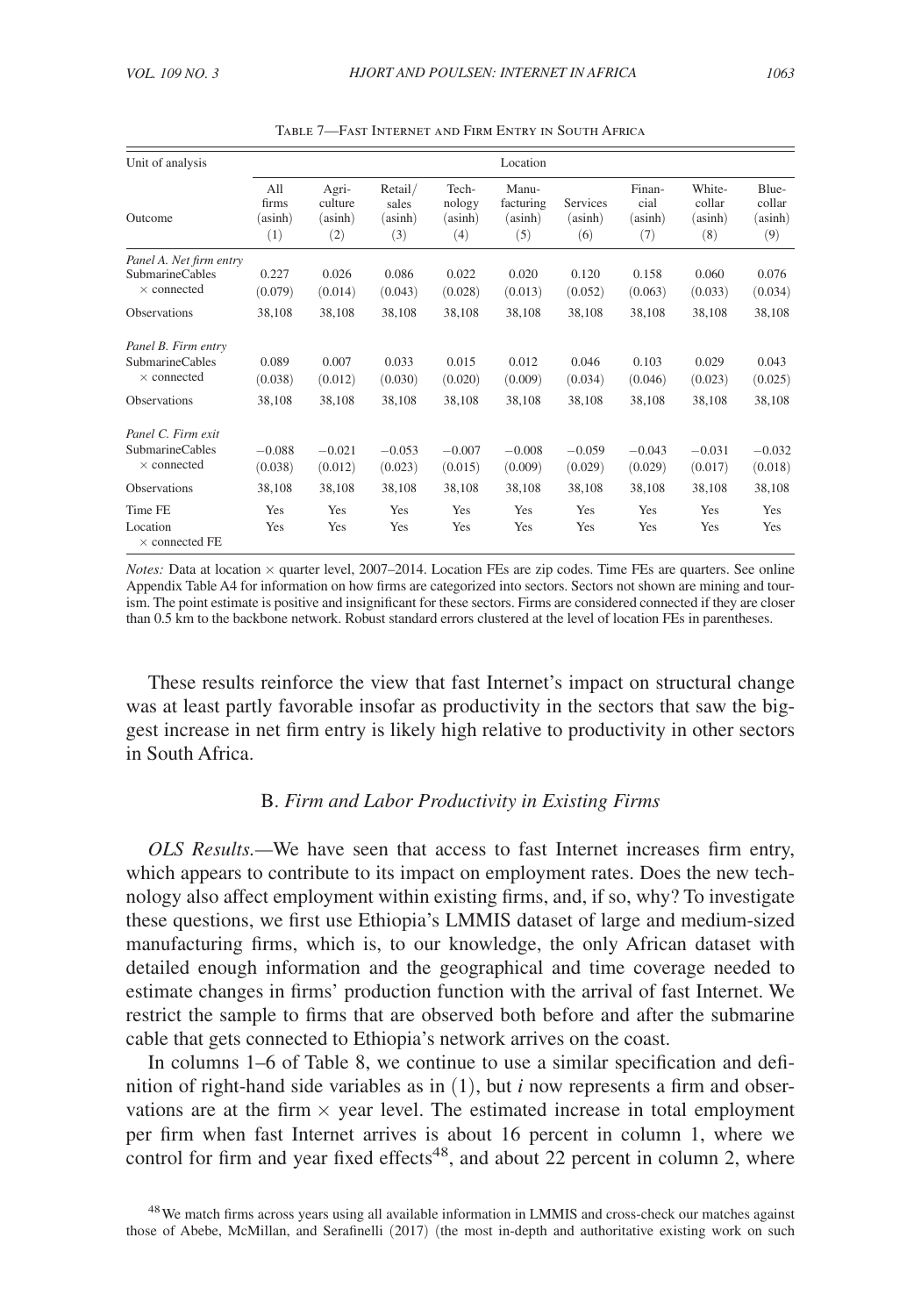| Outcome                                                                                             |                    | Employees<br>(a sinh)          |                                | Skilled<br>employees<br>(a sinh) |                                | Unskilled<br>employees<br>(a sinh) | Value<br>added<br>(a sinh) | Value<br>added<br>(asinh)      | Value<br>added<br>(a sinh)            |
|-----------------------------------------------------------------------------------------------------|--------------------|--------------------------------|--------------------------------|----------------------------------|--------------------------------|------------------------------------|----------------------------|--------------------------------|---------------------------------------|
| Unit of analysis                                                                                    |                    |                                |                                |                                  | Firm                           |                                    |                            |                                |                                       |
| Method                                                                                              |                    | <b>OLS</b>                     |                                | <b>OLS</b>                       |                                | <b>OLS</b>                         | <b>OLS</b>                 | Reg LP                         | Adj LP                                |
|                                                                                                     | (1)                | (2)                            | (3)                            | (4)                              | (5)                            | (6)                                | (7)                        | (8)                            | (9)                                   |
| SubmarineCables $\times$ connected                                                                  | 0.156<br>(0.091)   | 0.224<br>(0.081)               | 0.034<br>(0.080)               | 0.201<br>(0.106)                 | 0.115<br>(0.078)               | 0.124<br>(0.095)                   |                            |                                |                                       |
| Capital                                                                                             |                    |                                |                                |                                  |                                |                                    | 0.276<br>(0.018)           | 0.263<br>(0.023)               | 0.249<br>(0.020)                      |
| Unskilled                                                                                           |                    |                                |                                |                                  |                                |                                    | 0.337<br>(0.064)           | 0.127<br>(0.043)               | 0.135<br>(0.045)                      |
| Skilled                                                                                             |                    |                                |                                |                                  |                                |                                    | 0.497<br>(0.043)           | 0.198<br>(0.025)               | 0.198<br>(0.026)                      |
| SubmarineCables $\times$ connected                                                                  |                    |                                |                                |                                  |                                |                                    |                            |                                |                                       |
| $\times$ Unskilled                                                                                  |                    |                                |                                |                                  |                                |                                    | $-0.176$<br>(0.058)        | $-0.048$<br>(0.031)            | $-0.063$<br>(0.034)                   |
| $\times$ Skilled                                                                                    |                    |                                |                                |                                  |                                |                                    | 0.026<br>(0.033)           | 0.017<br>(0.027)               | 0.016<br>(0.027)                      |
| Control for productivity<br>Control for SubmarineCables<br>$\times$ connected $\times$ productivity |                    |                                |                                |                                  |                                |                                    | N <sub>o</sub><br>No       | Yes<br>No                      | Yes<br>Yes                            |
| Outcome<br>SubmarineCables × connected                                                              |                    |                                |                                |                                  |                                |                                    |                            |                                | Produc-<br>tivity<br>0.127<br>(0.058) |
| <b>Time FE</b><br>Grid-cell $\times$ connected FE                                                   | Yes<br>No          | N <sub>o</sub><br>Yes          | Yes<br>N <sub>o</sub>          | N <sub>o</sub><br>Yes            | Yes<br>N <sub>0</sub>          | N <sub>o</sub><br>Yes              | N <sub>o</sub><br>Yes      | N <sub>o</sub><br>Yes          | N <sub>o</sub><br>Yes                 |
| Industry $\times$ time FE<br>Firm FE<br><b>Observations</b>                                         | No<br>Yes<br>5,360 | Yes<br>N <sub>o</sub><br>5,360 | N <sub>o</sub><br>Yes<br>5,360 | Yes<br>No<br>5,360               | N <sub>o</sub><br>Yes<br>5,360 | Yes<br>N <sub>o</sub><br>5,360     | Yes<br>No<br>4,321         | Yes<br>N <sub>o</sub><br>4,321 | Yes<br>No<br>4,321                    |

#### Table 8—Fast Internet, Employment, Output Elasticity of Labor, and Productivity in Ethiopian Firms

*Notes:* Data from the Ethiopian LMMIS manufacturing firm census. 2006–2013. Grid-cells (for location FEs) are  $0.1 \times 0.1$  decimal degrees, which is roughly  $10 \times 10$  km. Time FEs are years. Firms are considered connected if they are closer than 0.5 km to the backbone network. The sample is restricted to firms observed both before and after submarine cable arrival and includes 1,103 firms. Skilled (unskilled) positions are defined as those earning more (less) than 800 Birr per year, approximately the sample salary median. Capital is the average of start-of-year and end-of-year book value. The production function specifications allow fast Internet to directly affect value added via a change in the intercept (not shown). Robust standard errors clustered at grid-cell level in parentheses.

we control instead for grid-cell  $\times$  connected and industry  $\times$  year fixed effects. The estimated increase in skilled and unskilled positions per firm (as discussed in Section II, these are proxied using salary bins) is respectively 3.4 and 11.5 percent (but not statistically significant) when we control for firm and year fixed effects and 20 and 12.4 percent when we control instead for grid-cell  $\times$  connected and industry  $\times$  year fixed effects (in which case the estimated increase in skilled employment is statistically significant). The firm level estimates of changes in employment when fast Internet arrives in Ethiopia are thus broadly comparable to the individual level employment results for the broader samples of African countries

matching in LMMIS). Our matches are nearly identical to theirs. We are grateful to the authors for allowing this cross-check.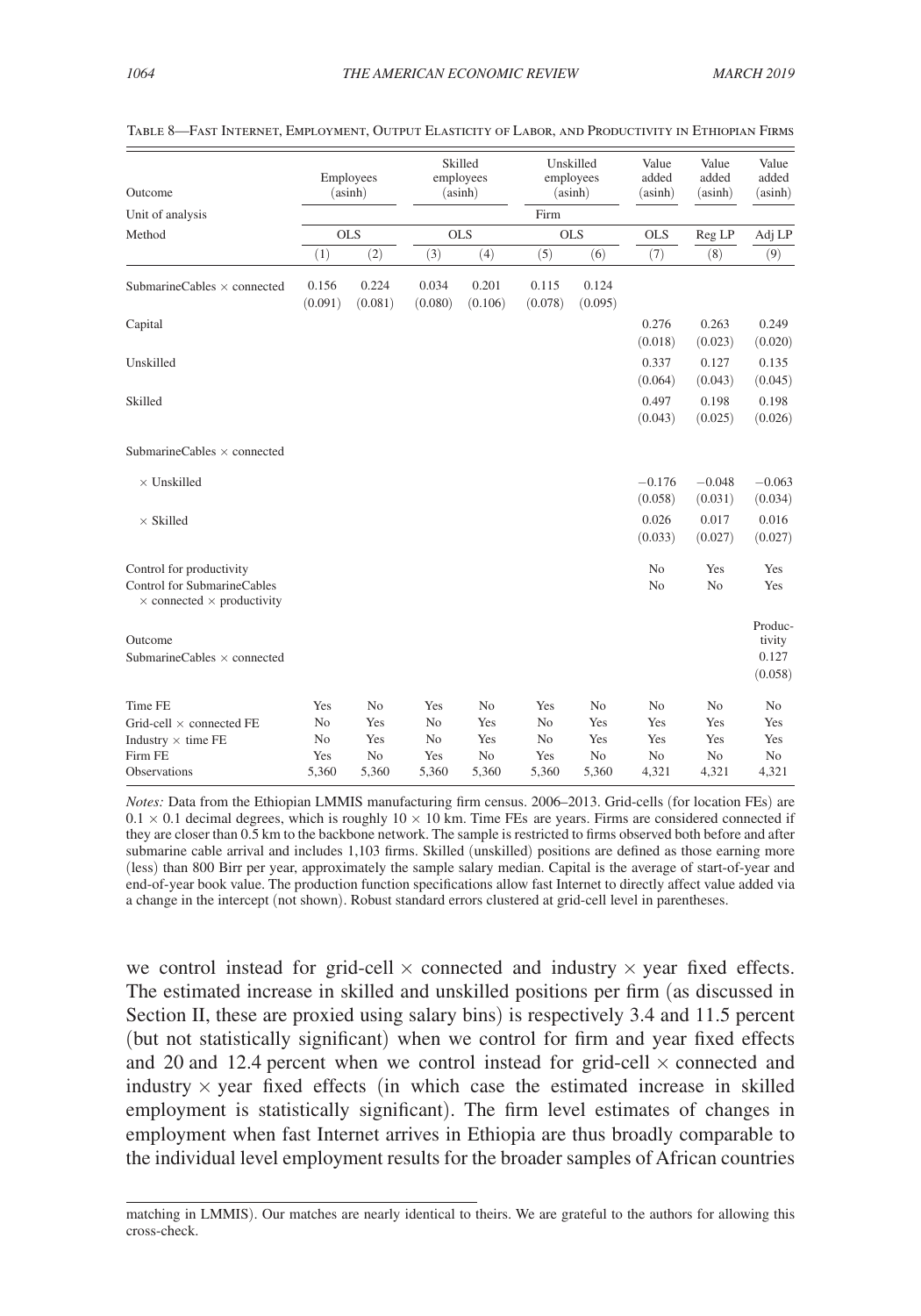and South Africa in Section IV. The relative increase in unskilled positions may be larger in Ethiopian manufacturing firms.

In the last 3 columns of Table 8, we explore whether the increase in employment in Ethiopian manufacturing firms may be explained by an increase in the output elasticity of labor and/or firm level productivity with the arrival of fast Internet. We start with the following OLS regression:

(2) 
$$
\text{va}_{ij(i)jt} = x'_{ijt} \alpha + \text{SubmarineCablesConnected}_{ijt} x'_{ijt} \beta + \delta_{j(i)} \times \text{Connected}_{i}
$$

$$
+ \psi_{jt} + \epsilon_{ij(i)jt},
$$

where va<sub>ijt</sub> is the value added of firm *i*, in grid-cell  $j(i)$ , industry *j*, and year *t*;  $x'_{ijt}$ is a set of inputs (labor, capital) used by the firm and a constant term;  $\psi_{it}$  is an industry  $\times$  year fixed effect, and the other variables are as defined previously.<sup>49</sup> Results from this specification are in column 7 in of Table 8. The coefficients on capital and labor are of similar magnitude to what other studies have found for comparable contexts. The estimated output elasticity of labor in skilled positions increases (insignificantly) from 0.497 to 0.523 with the arrival of fast Internet, but that of labor in unskilled positions falls significantly.

*Structural Estimation.—*OLS estimates of the share of variation in output attributable to different input factors may partly reflect the fact that some input factors—such as labor—are chosen after a firm's productivity (unobserved to the researcher) is fully or partially known to the firm. Olley and Pakes (1996)— henceforth, OP—and Levinsohn and Petrin (2003)—henceforth, LP—developed practical methods that help overcome such simultaneity bias. The commonly used LP method involves using intermediate inputs to proxy for a firm's unobserved productivity in the production function (see LP for details). We posit the following "structural" model:

(3) 
$$
\mathbf{v} \mathbf{a}_{ijt} = l_{ijt} \theta + \text{SubmarineCablesConnected}_{ijt} l_{ijt} \phi + \kappa k_{ijt} + \omega_{ijt} + \epsilon_{ijt},
$$

where  $l_{\text{int}}$  are labor inputs and the productivity term  $\omega_{\text{int}}$  subsumes the constant term and the fixed effects. The variable  $\epsilon_{\text{ijt}}$  represents a standard i.i.d. error term capturing unanticipated shocks to productivity and measurement error. We present LP estimates in column 8 of Table 8. As expected, both  $\hat{\theta}$  and  $\hat{\phi}$  are now much smaller in magnitude than the OLS estimates, and the  $\hat{\phi}$  from the interaction of SubmarineCablesConnected*ijt* and workers in unskilled positions is no longer significant.

De Loecker (2011) points out an important methodological tension when using the OP/LP methods to investigate how a change in the operating environment affects output elasticities. Suppose that a firm's productivity *itself* is influenced by the change in the operating environment. If the productivity response in turn influences hiring, investment, and value added—as conventional models of firm behavior pre-

<sup>&</sup>lt;sup>49</sup>To ease comparison with the structural results in columns 8 and 9 of Table 8, we interact only labor and the constant term with SubmarineCablesConnected*i***j**(*i*)*jt* .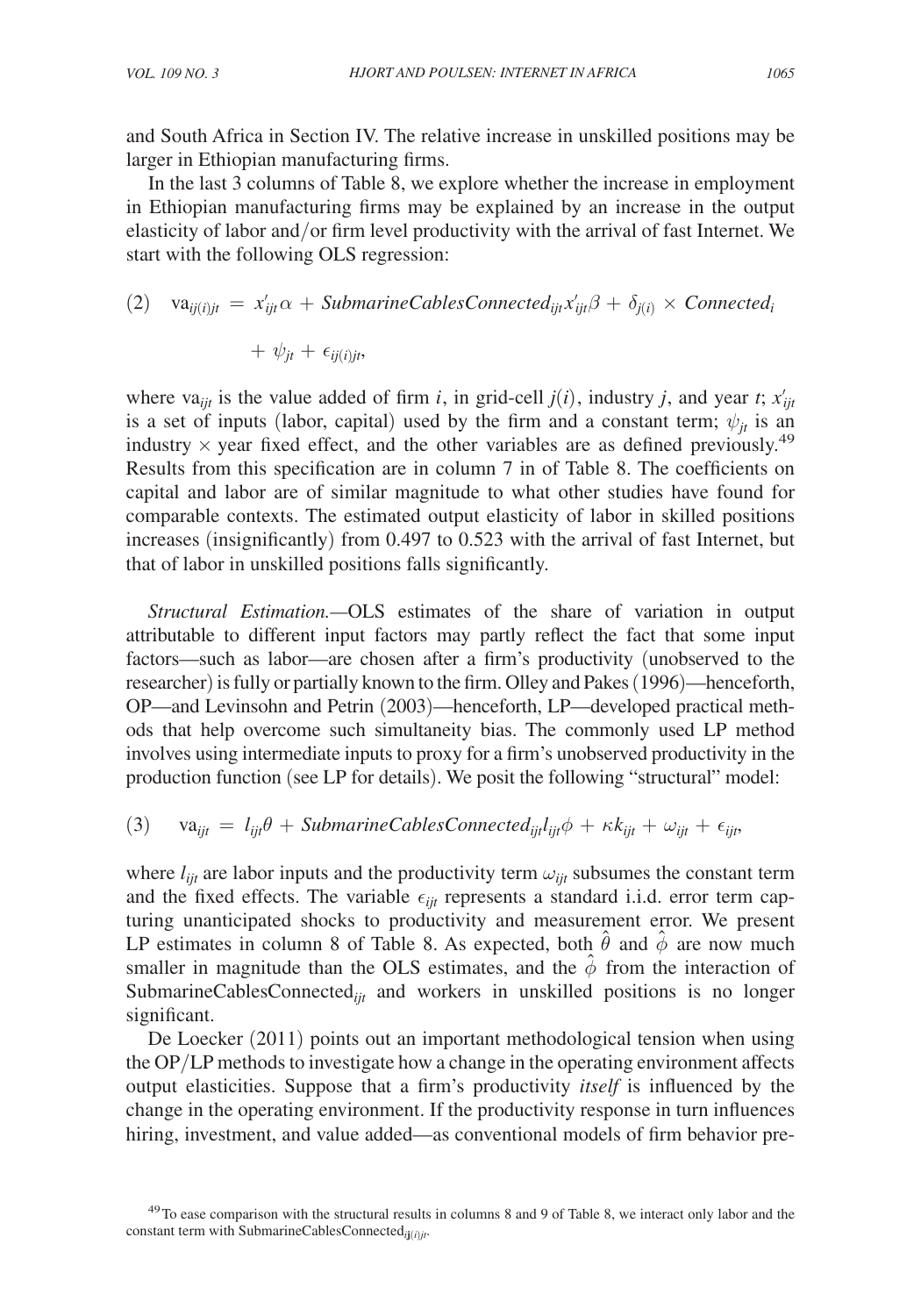dict—then changes in the coefficients on labor and capital estimated using methods that do not account for the firm level productivity response will be incorrect.

Inspired by De Loecker (2011), we assume the following law-of-motion for firm productivity:

(4) 
$$
\omega_{ij,t+1} = \alpha \omega_{ijt} + \tau \text{SubmarineCablesConnected}_{ijt+1} + \delta_{j(i)} \times \text{Connected}_{i} + \psi_{jt} + \xi_{ij,t+1},
$$

where grid-cell  $\times$  connected and industry  $\times$  year fixed effects control for differences across space in, and industry-wide shocks to, productivity. We continue to use the LP estimation procedure, but adjust the method to allow both the output elasticity of labor and firm-level productivity itself to change. We first estimate  $\phi$ while controlling for a possible response in firm level productivity to fast Internet. As in the conventional LP method, we use a flexible polynomial in the other input factors—including intermediate inputs—to proxy for  $\omega_{\text{iii}}$ . The adjustment we make in this first step is that we include *SubmarineCablesConnected<sub>iit</sub>* among the factors included in the polynomial. We run

(5) 
$$
va_{ijt} = l_{ijt} \theta + SubmarineCablesConnected_{ijt}l_{ijt} \phi
$$
  
+  $\Psi [m_{ijt}, k_{ijt}, SubmarineCablesConnected_{ijt}, \delta_{j(i)} \times Connected_i, \psi_{jt}] + \epsilon_{ijt}$ ,

where  $\Psi[m_{ijt}, k_{ijt},$  *SubmarineCablesConnected*<sub>*ijt</sub>*,  $\delta_{j(i)} \times Connected_i$ ,  $\psi_{jt}$  is a poly-</sub> nomial of inputs used  $(m_{ijt})$ , capital  $(k_{ijt})$ , access to fast Internet, and grid-cell  $\times$  connected and industry  $\times$  year fixed effects.

The estimated effect of fast Internet on the output elasticity of labor estimated through this procedure is reported in column 9 of Table 8. The estimated decrease in the output elasticity of labor in unskilled positions increases in absolute magnitude to −0.063 and becomes significant. The estimated increase in the output elasticity of labor in skilled positions is very similar to the estimate from the conventional LP method: 0.016.

In the second step of the procedure, we estimate the coefficient on capital by GMM using the moment condition  $E[\xi_{ijt}(\kappa) k_{ijt}] = 0$ , which is motivated by the assumption that capital cannot be adjusted in response to unobserved shocks to productivity.<sup>50</sup> Note that  $\hat{\xi}_{ij,t+1}$  is obtained by taking the OLS residual from (4), where  $\omega_{ijt}$  and  $\omega_{ijt-1}$  come from applying (3), that is, by subtracting the labor coefficients estimated in (5) and the coefficient for capital from the predicted value added obtained from (5).

For our purposes the coefficient on capital is needed only as an input into the procedure for estimating how fast Internet affects firm level productivity. With estimates of the coefficients on labor, capital, and the interaction between labor and *SubmarineCablesConnected*<sub>*iit*</sub> in hand, we can construct  $\hat{\omega}_{\text{ijt}}$  using (3) and then estimate the law-of-motion for productivity in the third step. The results are reported

<sup>50</sup>We use the OLS estimates as starting values and bootstrap the standard errors.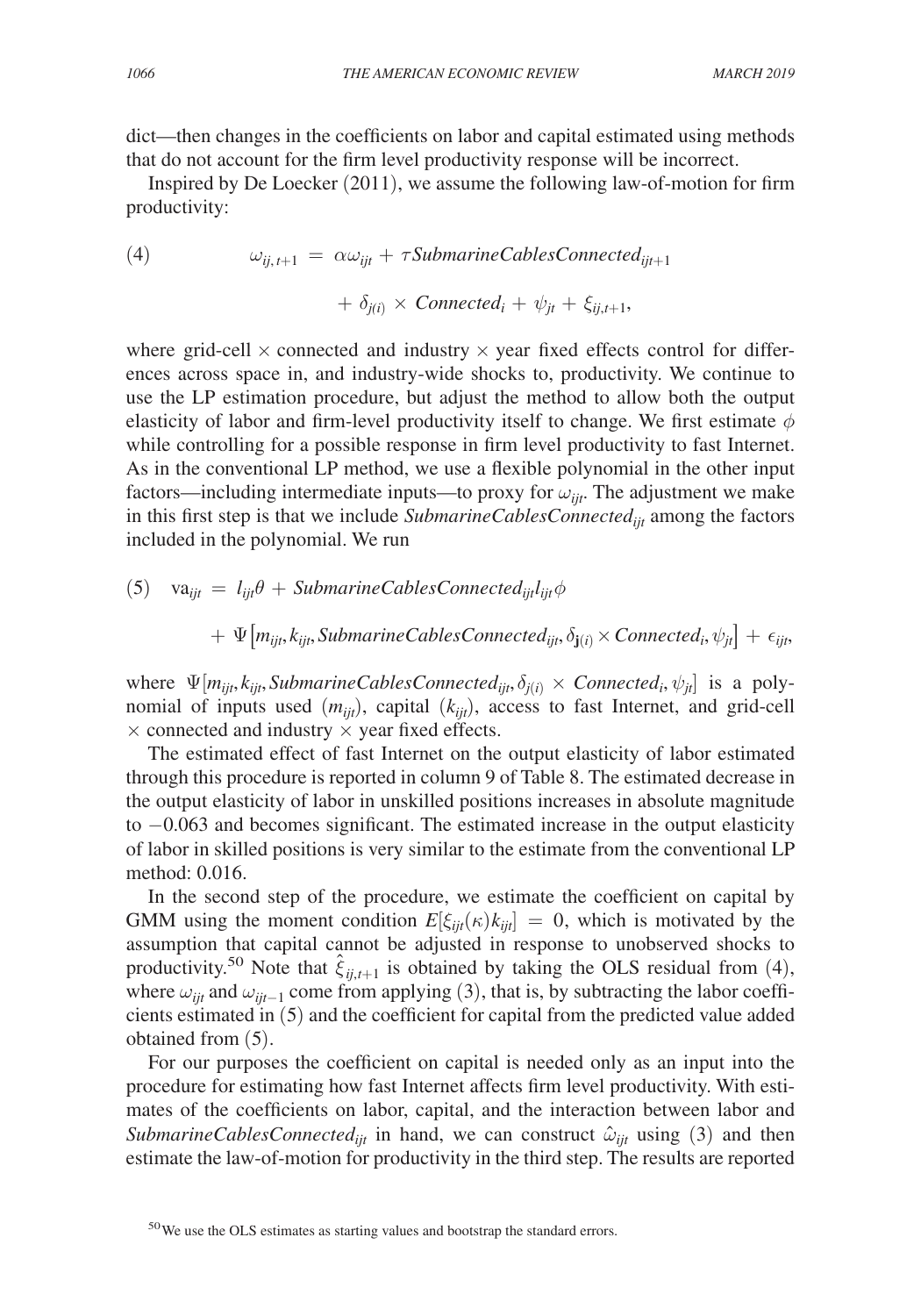in column 9 of the bottom panel of Table 8. The estimated increase in firm level productivity when fast Internet becomes available is around 13 percent and statistically significant.<sup>51</sup>

We conclude that an increase in firm level productivity likely contributes to increased hiring in existing Ethiopian manufacturing firms after the arrival of fast Internet and that changes in the relative output elasticity of workers in skilled and unskilled positions *may* also help explain the hiring response.

## C. *Firms' Exports*, *On-the-Job Training*, *and Internet Communication*

In the online Appendix, we use data from the World Bank Enterprise Surveys (WBES) to explore how the arrival of the submarine Internet cables changed the behavior and performance of firms in Ghana, Kenya, Mauritania, Nigeria, Senegal, and Tanzania.

We approximate (1) as closely as we can with the WBES dataset. However, almost all the firms in the WBES sample are located in relatively large cities and towns, and firms' location is reported only at city/town level. We thus classify a city/town as connected if the backbone network passes through its perimeter (in contrast to the approach taken in our other samples, where fine-grained geographical information on an individual or firm's location is available). In light of the WBES firms being clustered in space and the coarser connectivity classification required, we view the WBES results as more suggestive than the rest of our analysis.<sup>52</sup> We thus present the full WBES analysis in the online Appendix, and briefly summarize the results here.

Our estimates suggest that access to fast Internet leads African firms in the WBES sample to employ about 14–17 percent more workers per firm. The firm level estimates of changes in employment when fast Internet arrives in the WBES countries are broadly comparable to the individual level employment results in Section IV.

We also find that firms appear more likely to provide on-the-job training to their employees when fast Internet becomes available. This finding may help explain why the technology in general boosts employment not only for highly educated workers, but also less educated workers, in Africa.

We next explore how the composition of firms' sales responds to the arrival of fast Internet. We find evidence of a large increase in direct exports. In light of the existing literature documenting the benefits to firms and employment consequences of exporting (see e.g., Verhoogen 2008; Frías, Kaplan, and Verhoogen 2009; Goldberg et al. 2010b; Atkin, Khandelwal, and Osman 2017), this finding suggests that one way in which fast Internet increases employment in Africa is by making it easier for firms to sell to customers abroad. The increase in exports is also evidence of an interaction between technological change and trade that differs from the trade-induced SBTC analyzed by an existing literature (Wood 1995; Acemoglu 2003; Attanasio, Goldberg, and Pavcnik 2004; Burstein,

<sup>&</sup>lt;sup>51</sup> There are many potential channels through which fast Internet can boost firm productivity above and beyond the output elasticity of labor. The technology may, for example, allow firms to sell more per unit of marketing cost, give access to information about more efficient production processes, or allow firms to increase the quality of their products. Note that the estimated impact on firm productivity remains statistically significant if we bootstrap also the standard error corresponding to this last step of the procedure, as seen in panel C of online Appendix Table A3.

<sup>52</sup>See the online Appendix for details.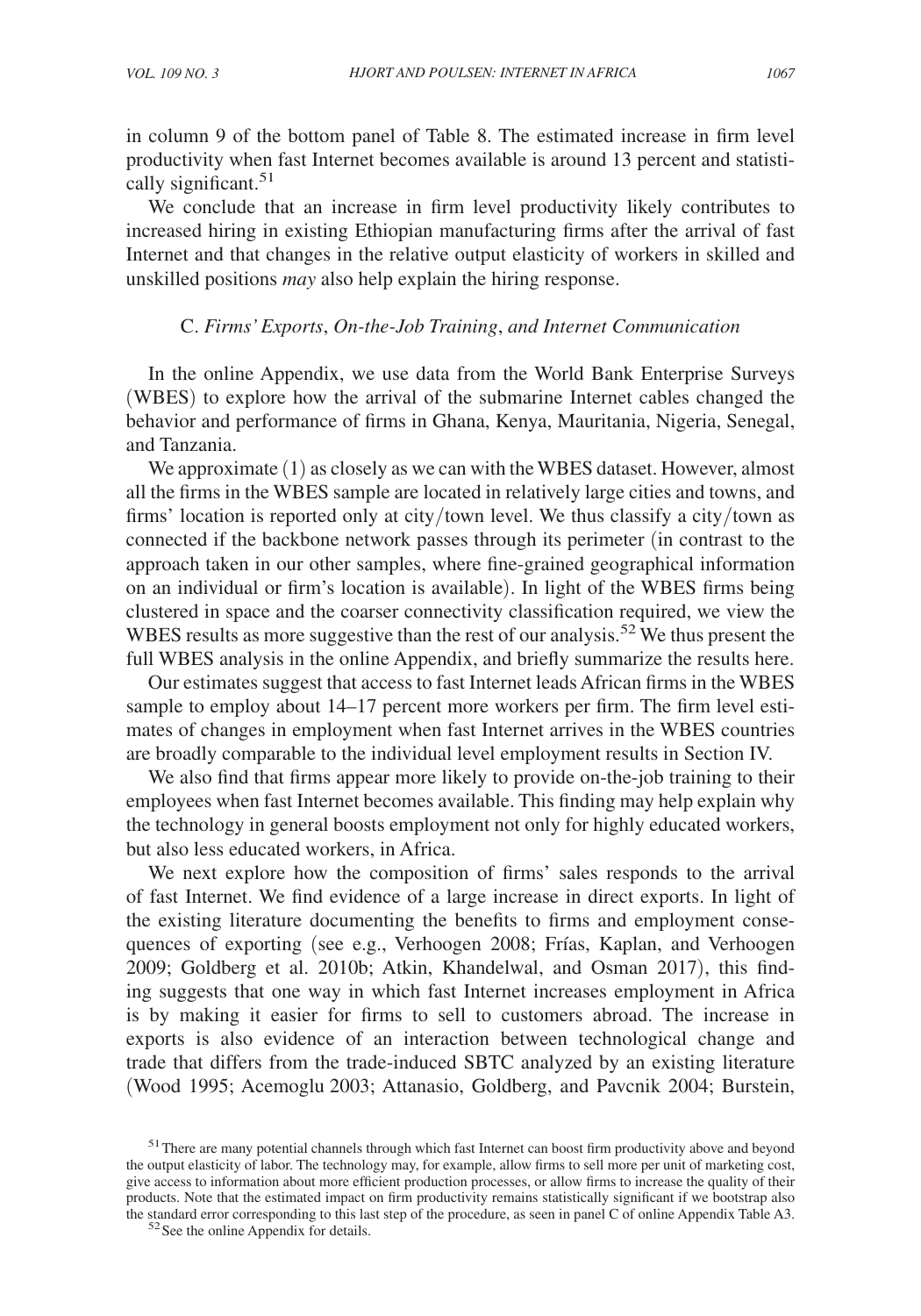Cravino, and Vogel 2013; Koren and Csillag 2016; Raveh and Reshef 2016). Here, causality runs from technological change to trade, rather than the other way around.

WBES contains information on firms' use of the Internet. We find a significant increase in firms' probability of communicating with clients through email and through a website. Easier online communication with clients may have helped African firms export more when submarine Internet cables reached the continent.

In sum, we have seen evidence in this section indicating that the increase in employment when fast Internet arrived in Africa was driven, in part, by greater firm entry in South Africa; by higher firm level productivity in existing Ethiopian manufacturing firms; and by an increase in exports, on-the-job training, and use of online communication among firms in the six WBES countries in our sample. While the magnitudes of these economic responses is important in their own right, data limitations prevent us from investigating what *share* of the changes in employment patterns they account for. Additional mechanisms likely also played a role.

#### **VI. Fast Internet**, **Employment**, **and Incomes**

Some would consider employment a means to an end more than an end in itself. In Table 9, we explore how the arrival of fast Internet ultimately affects incomes in Africa. Increasing access to, and lowering the cost of, information and communication may affect incomes also through other channels than employment outcomes. But to the extent that fast Internet affects overall and skilled net job creation, we would a priori also expect such an employment response to ultimately translate into higher incomes.

We follow a growing literature and proxy for average incomes at location level with light density at night as measured by satellites (see e.g., Henderson, Storeygard, and Weil 2012; Bleakley and Lin 2012; Michalopoulos and Papaioannou 2013, 2018; Lowe 2014). In addition to capturing the *aggregate* economic benefits of fast Internet, an advantage of this income proxy is that it is available for all 12 countries in our sample. The National Oceanic and Atmospheric Administration (NOAA) provides pixel-level measures of average night light density from satellite images. We thus construct a grid of such pixels that are 0.1 degree ( $\sim$ 10 km) apart, in the spirit of Michalopoulos and Papaioannou  $(2013)$ . The estimating equation we use is  $(1)$ as throughout the paper; the *i* subscript now indexes the pixels. In column 1, we see that night light density rises by about 2.4 percent when fast Internet becomes available. Controlling for a nonlinear trend in average incomes that is specific to the connected locations—interactions between the Connected indicator and the time fixed effects—in column 2 increases the estimated impact of fast Internet on night light density to 3.3 percent.

The balanced panel, "high(er)- $T$ " format of the night lights data allows us to trace out how fast Internet affects economic activity over time better than the household surveys we use allow. We do so in Appendix Figure A3 by interacting a location's connectivity status with years-to/since-cable-arrival-dummies, as in an event study. First, we see that year-to-year changes in average incomes in connected locations relative to unconnected locations hover around zero prior to the arrival of submarine cables. Second, relative average incomes in connected locations start to rise the year fast Internet arrives. Third, the rise continues in each of the two following years,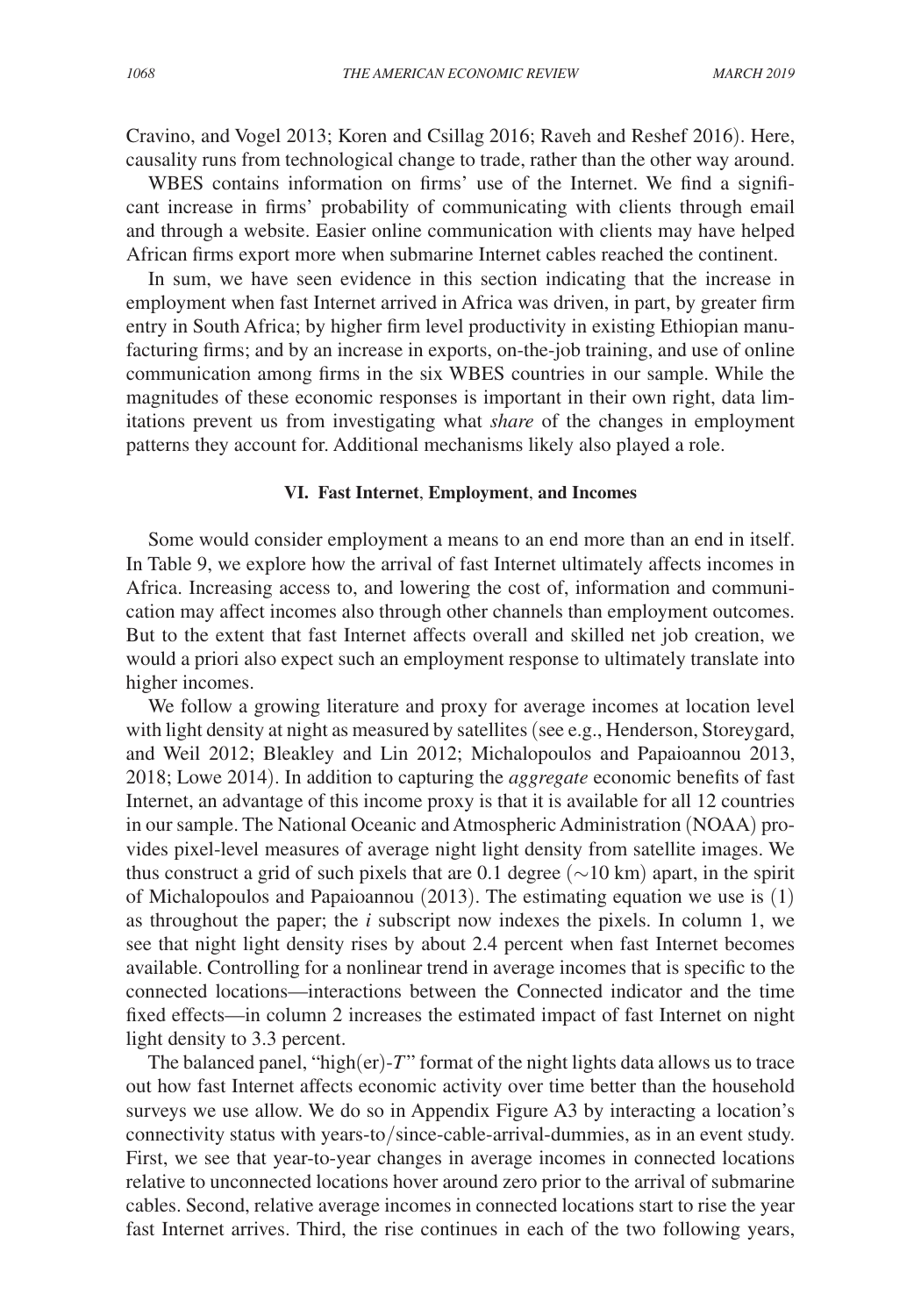| Outcome                                                                                   |                         | Light density at night (asinh) |  |  |  |
|-------------------------------------------------------------------------------------------|-------------------------|--------------------------------|--|--|--|
| Unit of analysis                                                                          |                         | Point                          |  |  |  |
| Sample                                                                                    | <b>NOAA</b>             |                                |  |  |  |
|                                                                                           | (1)                     | $\left( 2\right)$              |  |  |  |
| SubmarineCables $\times$ connected                                                        | 0.024<br>(0.009)        | 0.033<br>(0.018)               |  |  |  |
| <b>Observations</b>                                                                       | 80,360                  | 80,360                         |  |  |  |
| Country $\times$ time FE<br>Grid-cell $\times$ connected FE<br>Connected $\times$ time FE | <b>Yes</b><br>Yes<br>No | Yes<br><b>Yes</b><br>Yes       |  |  |  |

Table 9—Fast Internet and Incomes

*Notes:* The data is yearly and for 2007–2013. Grid-cells are  $0.1 \times 0.1$  decimal degrees, which is roughly  $10 \times 10$  km. Locations are considered connected if they are closer than 0.5 km to the backbone network. Light density at night proxies for average income at location level. Robust standard errors clustered at grid-cell level in parentheses.

before relative average incomes in connected locations level off in the third "post" year. It thus appears that the impact of fast Internet on incomes in Africa persists over time, but that the *growth* effect may be especially large in the first few years after the submarine cables arrive.

## **VII. Conclusion**

This paper provides evidence on how fast Internet affects employment in Africa. We exploit the gradual arrival of ten submarine Internet cables from Europe in cities on Africa's coast in the late 2000s and early 2010s and interact landing points and times with an indicator for whether a given location is on the terrestrial cable network that connects users with the coast. We first show that both average speeds and use of the technology increase when the submarine cables arrive. We then compare the changes in employment patterns in areas with a bigger versus a smaller increase in access to fast Internet, controlling for location and time effects. In each of 3 different datasets that together cover 12 African countries with a combined population of roughly half a billion people, we find a significant and large relative increase in the employment rate in connected areas when fast Internet becomes available. Extensive prodding of the identifying assumptions that underlie our generalized difference-in-differences approach suggests that these estimates reflect a causal effect of access to fast Internet on employment rates. Employment responses of the magnitude we document indicate that building fast Internet infrastructure may be among the currently feasible policy options with the greatest employment-creating potential in Africa. We also show that the technology's impact is driven by an increase in employment in higher-skill occupations. Finally, fast Internet if anything lowers (un)employment inequality across the educational attainment range in Africa.

The observed changes in average speeds and use of the Internet after the arrival of the submarine cables suggest that new and new types of jobs may have been (net) created both via extensive margin (new Internet users) and intensive margin (different use of the Internet by existing users) responses. We explore these possibilities with more detailed firm-level data available for some countries. In South Africa,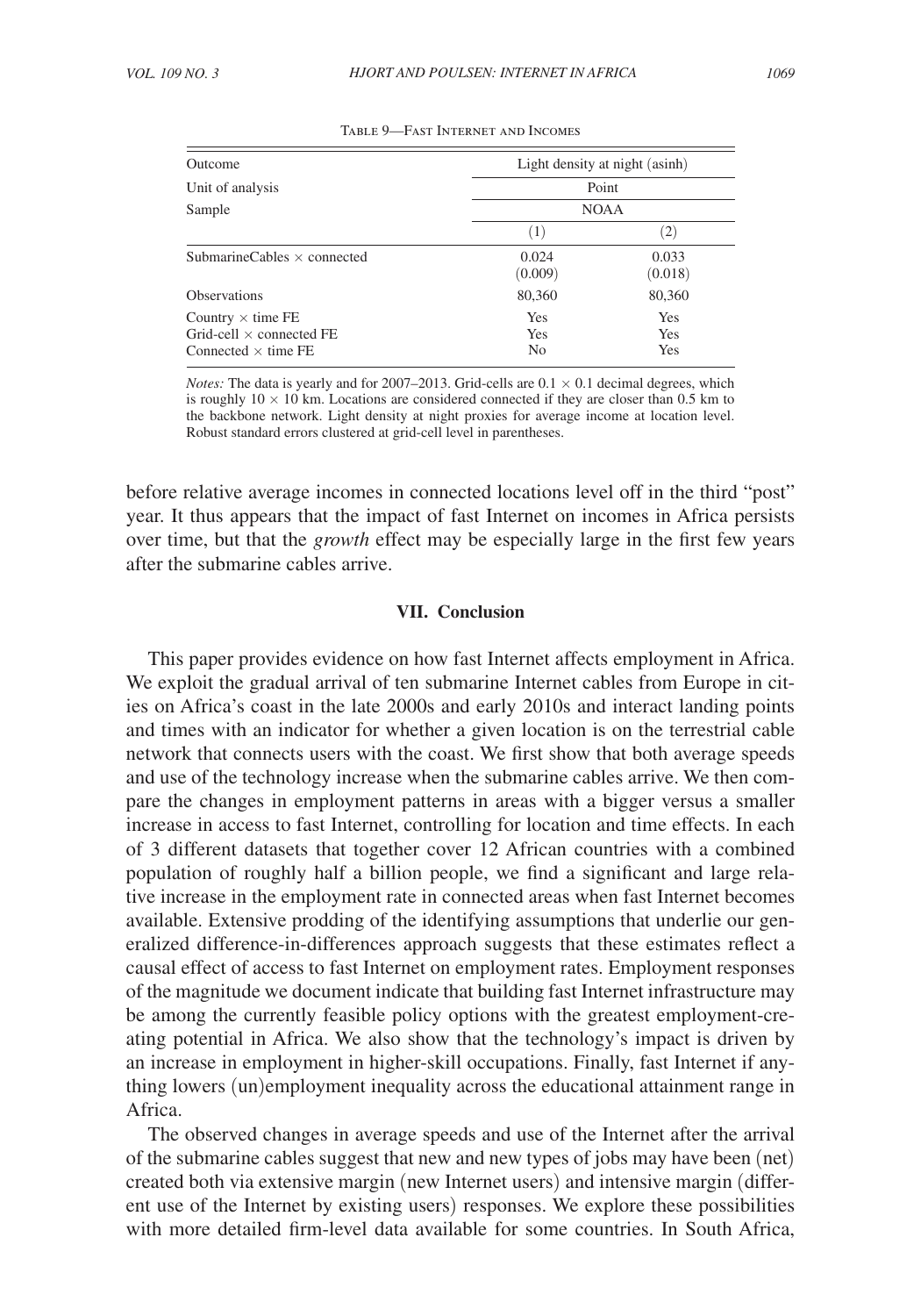firm entry increases—notably in sectors that tend to benefit from ICT—as does the productivity of existing manufacturing firms in Ethiopia, when fast Internet becomes available. We also find more suggestive evidence that fast Internet appears to enable firms in Ghana, Kenya, Mauritania, Nigeria, Senegal, and Tanzania to export more, perhaps in part because online communication with clients became easier.

The impact on job inequality we document indicates that the skill bias of fast Internet in Africa is more nuanced than what has been found for computerization and fast Internet in rich countries. This in turn suggests that the primary explanation for the slow economic progress of poor workers in Africa and other similar contexts during the last few decades is unlikely to be the factor bias of recent technological change. The sectors that ex ante appear to have been most constrained by lack of access to ICT, and that create more "good" jobs when fast Internet becomes available, are broadly speaking sectors associated with high relative productivity in Africa. In at least some of these sectors in some parts of the continent, fast Internet further increases productivity, and appears to enable exporting. This suggests that the technology contributed positively to structural change in Africa during our data period.



#### **APPENDIX**

Figure A1. Broadband Subscription and Connection Charges, before and after Submarine Cable Arrival

*Notes:* This graph plots the coefficients from running a regression with event-time indicators, using a dependent variable from the International Telecommunication Union (ITU). The event time is calculated as the year of outcome measurement net the year of first cable connection. Country and year FEs are included in the regression. The ITU data structure is country  $\times$  year, and includes observations from all countries used elsewhere in the paper, with the exception of DR Congo (for which data is missing), and is available for every year between 2007 and 2014. The figure plots the effect on monthly fixed-broadband subscription and connection charges measured in USD.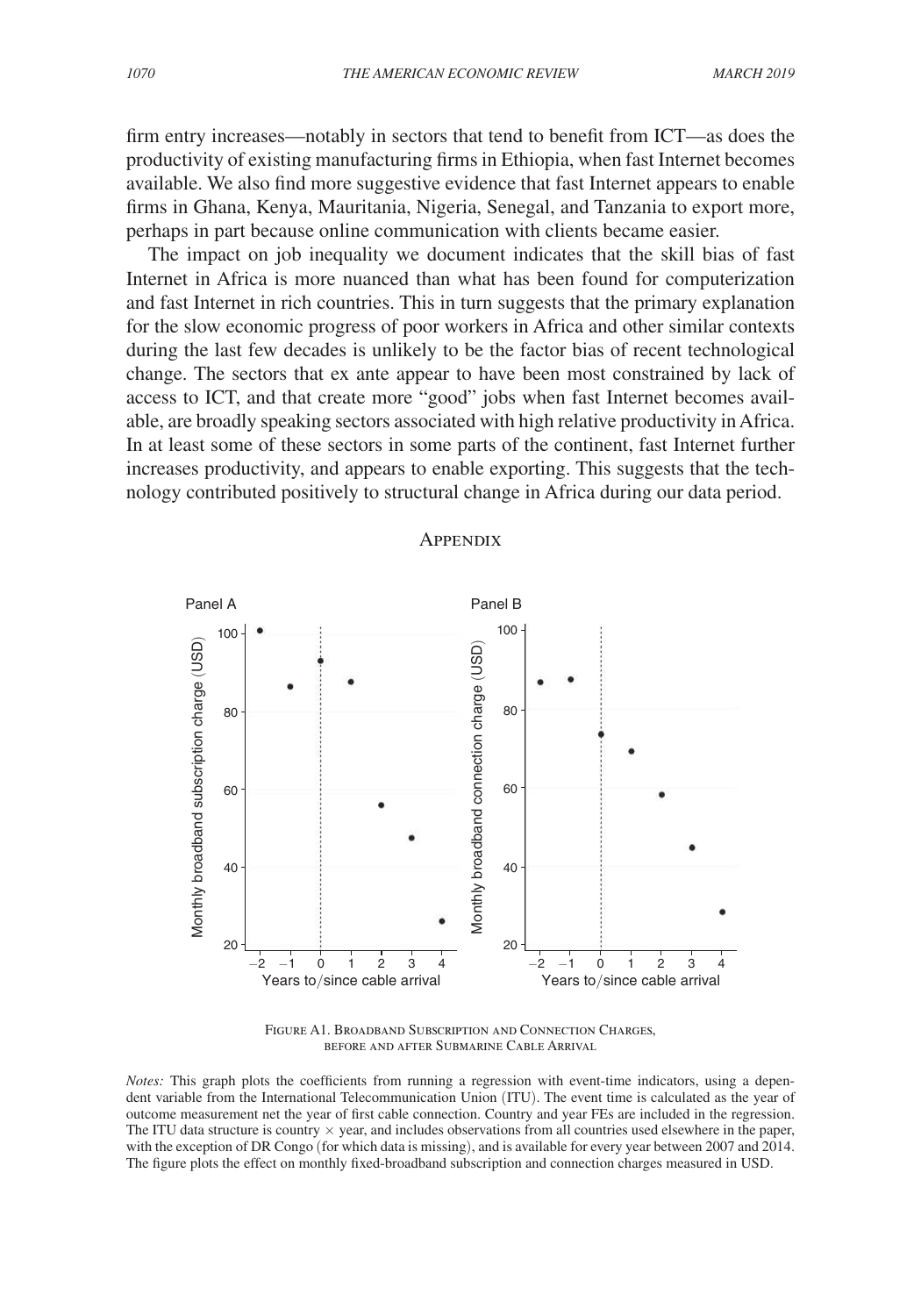

Figure A2. Road Networks and Electricity Grid (Southwestern South Africa as Example)

*Notes:* This graph plots the road networks and electricity grid used in the placebo "treatment" estimations. Road data comes from SEDAC and electricity data from AICD.



Figure A3. Fast Internet and Incomes over Time

*Notes:* This graph plots the coefficients from the interaction terms between the connected status and event-time indicators. The event time is calculated as the year of light measurement net the year of first cable connection. A dummy variable is created for each event time and is subsequently interacted with the connected indicator. Country  $\times$  year FEs are included in the regression.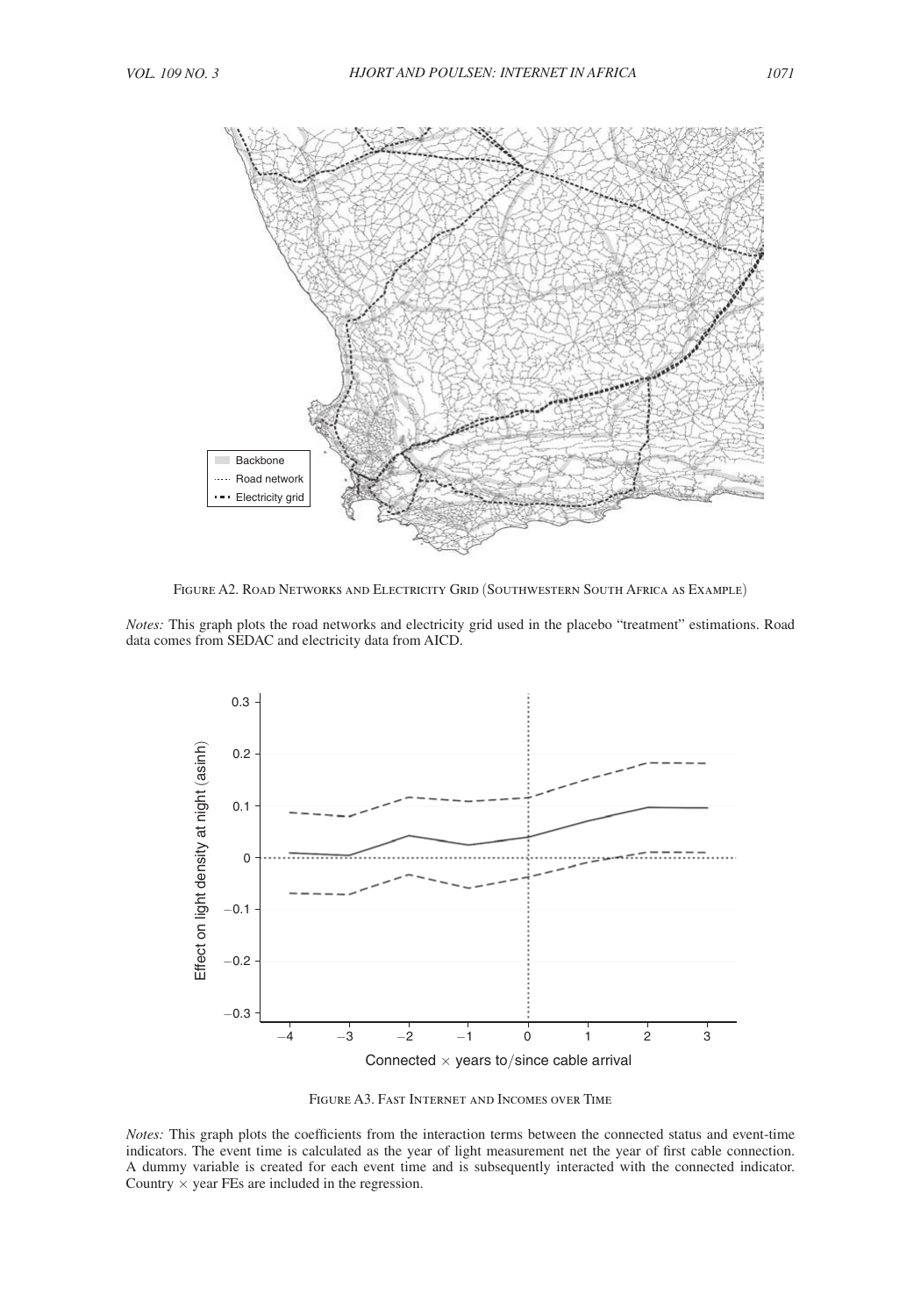| Outcome                            | Employment $(0/1)$<br>Individual |                 |                  |                  |                  |                 |         |  |  |  |
|------------------------------------|----------------------------------|-----------------|------------------|------------------|------------------|-----------------|---------|--|--|--|
| Unit of analysis                   |                                  |                 |                  |                  |                  |                 |         |  |  |  |
| Grid-cell size                     | $10 \text{ km}$                  | $15 \text{ km}$ | $20 \mathrm{km}$ | $25 \text{ km}$  | $30 \mathrm{km}$ | $35 \text{ km}$ | 40 km   |  |  |  |
|                                    | (1)                              | (2)             | (3)              | $\left(4\right)$ | (5)              | (6)             | (7)     |  |  |  |
| <b>DHS</b>                         |                                  |                 |                  |                  |                  |                 |         |  |  |  |
| SubmarineCables $\times$ connected | 0.046                            | 0.047           | 0.051            | 0.044            | 0.052            | 0.049           | 0.060   |  |  |  |
|                                    | (0.014)                          | (0.016)         | (0.018)          | (0.019)          | (0.014)          | (0.016)         | (0.018) |  |  |  |
| <b>Observations</b>                | 59.914                           | 59.914          | 59.914           | 59.914           | 59.914           | 59.914          | 59.914  |  |  |  |
| Mean of outcome                    | 0.68                             | 0.68            | 0.68             | 0.68             | 0.68             | 0.68            | 0.68    |  |  |  |
| Afrobarometer                      |                                  |                 |                  |                  |                  |                 |         |  |  |  |
| SubmarineCables $\times$ connected | 0.077                            | 0.076           | 0.080            | 0.076            | 0.069            | 0.071           | 0.073   |  |  |  |
|                                    | (0.037)                          | (0.038)         | (0.036)          | (0.037)          | (0.034)          | (0.035)         | (0.034) |  |  |  |
| <b>Observations</b>                | 7.918                            | 7,918           | 7,918            | 7.918            | 7.918            | 7.918           | 7.918   |  |  |  |
| Mean of outcome                    | 0.58                             | 0.58            | 0.58             | 0.58             | 0.58             | 0.58            | 0.58    |  |  |  |
| Country $\times$ time FE           | Yes                              | Yes             | Yes              | Yes              | Yes              | Yes             | Yes     |  |  |  |
| Grid-cell $\times$ connected FE    | Yes                              | Yes             | Yes              | Yes              | Yes              | Yes             | Yes     |  |  |  |

Table A1—Fast Internet and Employment, Varying Grid-Cell Size

*Notes:* The DHS sample includes Benin, D.R. Congo, Ghana, Kenya, Namibia, Nigeria, Tanzania, and Togo. The Afrobarometer sample includes Benin, Ghana, Kenya, Madagascar, Mozambique, Nigeria, Senegal, South Africa, and Tanzania. Survey years for each DHS and Afrobarometer country are reported in online Appendix Table A1. Grid-cells range from  $10 \times 10$  km to  $40 \times 40$  km. Time is years in both datasets. Individuals (locations) are considered connected if they are closer than 0.5 km to the backbone network. Robust standard errors clustered at gridcell level in parentheses, using the same grid-cell size as stated in the column headers.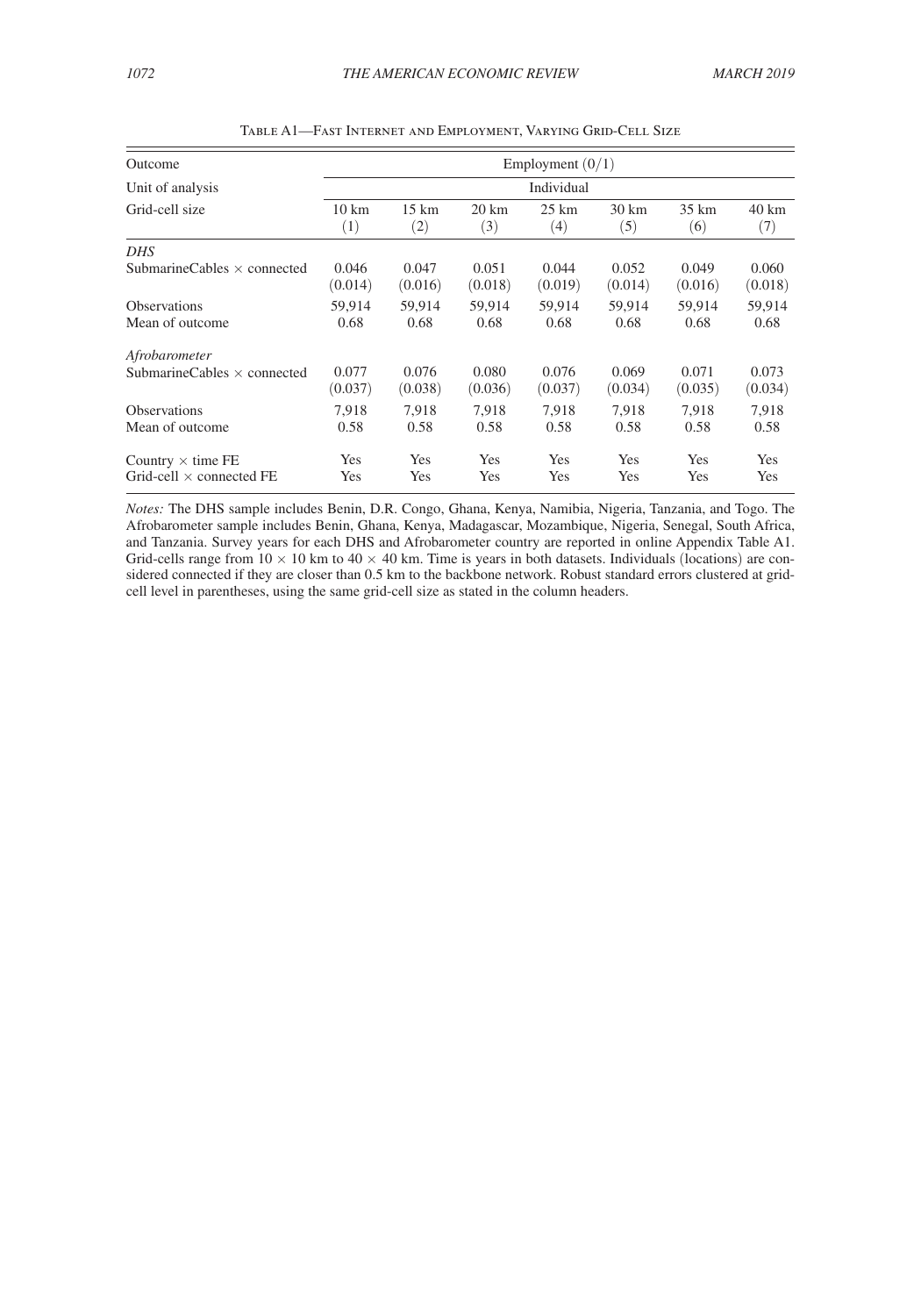Table A2—Fast Internet and Employment, Varying the Sample and Terrestrial Cables Considered

| Outcome                                                                | Employment $(0/1)$           |                                  |                                         |  |  |  |
|------------------------------------------------------------------------|------------------------------|----------------------------------|-----------------------------------------|--|--|--|
| Unit of analysis                                                       | Individual                   |                                  |                                         |  |  |  |
| Sample                                                                 | <b>DHS</b>                   | Afrobarometer                    | SA-QLFS                                 |  |  |  |
|                                                                        | (1)                          | (2)                              | (3)                                     |  |  |  |
| Panel A. Backbone cables reported in 2 maps                            |                              |                                  |                                         |  |  |  |
| SubmarineCables $\times$ connected                                     | 0.048                        | 0.045                            | 0.024                                   |  |  |  |
|                                                                        | (0.015)                      | (0.040)                          | (0.009)                                 |  |  |  |
| <b>Observations</b>                                                    | 59.914                       | 7.900                            | 280,641                                 |  |  |  |
| Mean of outcome                                                        | 0.67                         | 0.58                             | 0.71                                    |  |  |  |
| Panel B. Excluding observations close to landing station               |                              |                                  |                                         |  |  |  |
| SubmarineCables $\times$ connected                                     | 0.054                        | 0.086                            | 0.025                                   |  |  |  |
|                                                                        | (0.016)                      | (0.042)                          | (0.008)                                 |  |  |  |
| <b>Observations</b>                                                    | 51,129                       | 5,871                            | 259,177                                 |  |  |  |
| Mean of outcome                                                        | 0.67                         | 0.58                             | 0.71                                    |  |  |  |
| Panel C. Excluding observations with distance to backbone $> 5$ km     |                              |                                  |                                         |  |  |  |
| SubmarineCables $\times$ connected                                     | 0.040                        | 0.079                            | 0.022                                   |  |  |  |
|                                                                        | (0.015)                      | (0.038)                          | (0.008)                                 |  |  |  |
| <b>Observations</b>                                                    | 49.982                       | 7.062                            | 231,242                                 |  |  |  |
| Mean of outcome                                                        | 0.67                         | 0.58                             | 0.72                                    |  |  |  |
| Country $\times$ time FE<br>Grid-cell $\times$ connected FE<br>Time FE | Yes<br>Yes<br>N <sub>0</sub> | Yes<br>Yes                       | N <sub>0</sub><br>N <sub>0</sub><br>Yes |  |  |  |
| <b>Location FE</b>                                                     | No                           | N <sub>0</sub><br>N <sub>0</sub> | Yes                                     |  |  |  |

*Notes:* The DHS sample includes Benin, D.R. Congo, Ghana, Kenya, Namibia, Nigeria, Tanzania, and Togo. The Afrobarometer sample includes Benin, Ghana, Kenya, Madagascar, Mozambique, Nigeria, Senegal, South Africa, and Tanzania. The QLFS survey is from South Africa. Survey years for each DHS and Afrobarometer country are reported in online Appendix Table A1. QLFS data are  $2008:I-2010:II$ . Grid-cells are  $0.1 \times 0.1$  decimal degrees, which is roughly  $10 \times 10$  km. Location FEs are enumeration areas in South Africa QLFS. Time FEs are quarters in QLFS and years in DHS and Afrobarometer. Individuals (locations) are considered connected if they are closer than 0.5 km to the backbone network. Panel A defines the backbone network as the intersection of AfTerFibre's (2014) map and www.africabandwidthmaps.com map from 2013:II. Panel B excludes observations that are closer than 20 km to a landing station. Robust standard errors clustered at the level of location FEs in parentheses.

#### REFERENCES

**Abebe, Girum, Margaret McMillan, and Michel Serafinelli.** 2017. "Foreign Direct Investment and Knowledge Diffusion in Poor Locations: Evidence from Ethiopia." Unpublished.

**Acemoglu, Daron.** 2003. "Patterns of Skill Premia." *Review of Economic Studies* 70 (2): 199–230.

- **Acemoglu, Daron, and David H. Autor.** 2011. "Skills, Tasks and Technologies: Implications for Employment and Earnings." In *Handbook of Labor Economics,* Vol. 4, edited by Orley Ashenfelter and David E. Card, 1043–1171. Amsterdam: Elsevier.
- **Adepetun, Adeyemi.** 2014. "Nigeria's ICT Sector Finds Strength in E-Commerce Growth." *The Guardian*, October 15. https://allafrica.com/stories/201410151110.html.

**AfTerFibre.** 2014. "African Terrestrial Fibre." http://afterfibre.net (accessed November 2014).

- **Aghion, Philippe, Robin Burgess, Stephen Redding, and Fabrizio Zilibotti.** 2005. "Entry Liberalization and Inequality in Industrial Performance." *Journal of the European Economic Association* 3  $(2-3)$ : 291-302.
- **Akamai.** 2012. *The State of the Internet: 4th quarter, 2012 Report* https://www.slideshare.net/ AkamaiTechnologies/q4-2012-sotiweb.
- **Aker, Jenny C.** 2010. "Information from Markets near and Far: Mobile Phones and Agricultural Markets in Niger." *American Economic Journal: Applied Economics* 2 (3): 46–59.
- **Akerman, Anders, Ingvil Gaarder, and Magne Mogstad.** 2015. "The Skill Complementarity of Broadband Internet." *Quarterly Journal of Economics* 130 (4): 1781–824.
- **Akue-Kpakpo, Abossé.** 2013. *Study on International Internet Connectivity in Sub-Saharan Africa*. Geneva: International Telecommunication Union.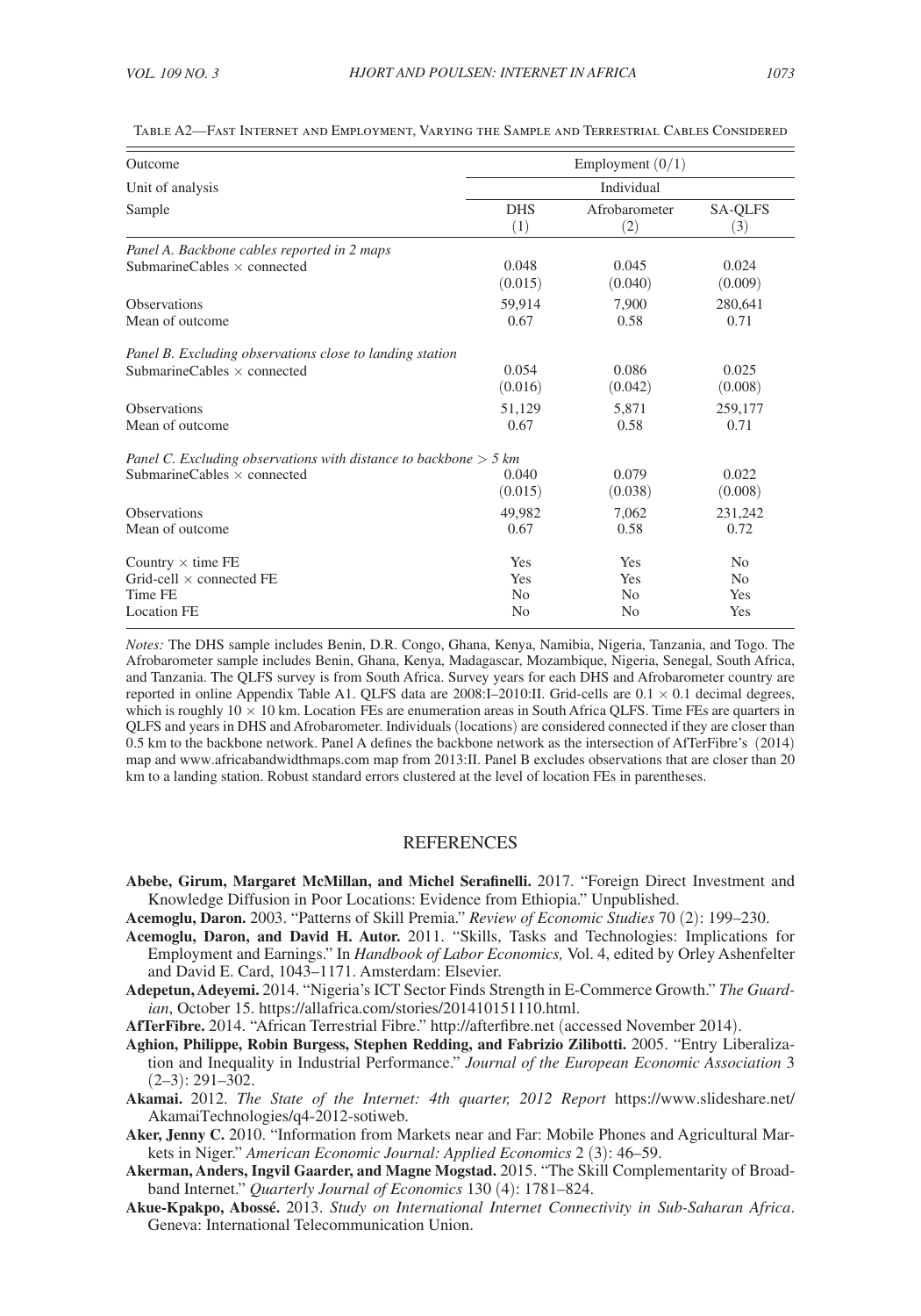**Allen, Treb.** 2014. "Information Frictions in Trade." *Econometrica* 82 (6): 2041–83.

- **Amiti, Mary, and Lisa Cameron.** 2012. "Trade Liberalization and the Wage Skill Premium: Evidence from Indonesia." *Journal of International Economics* 87 (2): 277–87.
- **Amiti, Mary, and Donald R. Davis.** 2012. "Trade, Firms, and Wages: Theory and Evidence." *Review of Economic Studies* 79 (1): 1–36.
- **Antràs, Pol, Luis Garicano, and Esteban Rossi-Hansberg.** 2008. "Organizing Offshoring: Middle Managers and Communication Costs." In *The Organization of Firms in a Global Economy*. edited by Elhanan Helpman, Dalia Marin, and Thierry Verdier, 311–40. Cambridge, MA: Harvard University Press.
- **Atasoy, Hilal.** 2013. "The Effects of Broadband Internet Expansion on Labor Market Outcomes." *Industrial and Labor Relations Review* 66 (2): 315–45.
- **Atkin, David, Azam Chaudhry, Shamyla Chaudry, Amit K. Khandelwal, and Eric Verhoogen.** 2017. "Organizational Barriers to Technology Adoption: Evidence from Soccer Ball Producers in Pakistan." *Quarterly Journal of Economics* 132 (3): 1101–64.
- **Atkin, David, Amit K. Khandelwal, and Adam Osman.** 2017. "Exporting and Firm Performance: Evidence from a Randomized Experiment." *Quarterly Journal of Economics* 132 (2): 551–615.
- **Attanasio, Orazio, Pinelopi K. Goldberg, and Nina Pavcnik.** 2004. "Trade Reforms and Wage Inequality in Colombia." *Journal of Development Economics* 74 (2): 331–66.
- **Atuanya, Patrick, and Bala Augie.** 2013. "Online sales boom as Konga, Jumia lure shoppers." *Business Daily*, December 6. https://www.businessdayonline.com/exclusives/article/online-sales-boom-askonga-jumia-lure-shoppers/.
- **Autor, David H., Lawrence F. Katz, and Melissa S. Kearney.** 2008. "Trends in U.S. Wage Inequality: Revising the Revisionists." *Review of Economics and Statistics* 90 (2): 300–23.
- **Autor, David H., Lawrence F. Katz, and Alan B. Krueger.** 1998. "Computing Inequality: Have Computers Changed the Labor Market?" *Quarterly Journal of Economics* 113 (4): 1169–213.
- **Autor, David H., Frank Levy, and Richard J. Murnane.** 2003. "The Skill Content of Recent Technological Change: An Empirical Exploration." *Quarterly Journal of Economics* 118 (4): 1279–333.
- **Banerjee, Abhijit V., and Andrew F. Newman.** 1993. "Occupational Choice and the Process of Development." *Journal of Political Economy* 101 (2): 274–98.
- **Banerji, Sourangsu, and Rahul Singha Chowdhury.** 2013. "Wi-Fi and WiMAX: A Comparative Study." *Indian Journal of Engineering* 2 (5): 51–54.
- **Bartel, Ann P., and Nachum Sicherman.** 1999. "Technological Change and Wages: An Interindustry Analysis." *Journal of Political Economy* 107 (2): 285–325.
- **Baumol, William J.** 2013. *The Cost Disease.* New Haven: Yale University Press.
- **BBC.** 2009. "East Africa gets high-speed web." July 23. http://news.bbc.co.uk/2/hi/africa/8165077. stm.
- **Beaman, Lori, and Jeremy Magruder.** 2012. "Who Gets the Job Referral? Evidence from a Social Networks Experiment." *American Economic Review* 102 (7): 3574–93.
- **Beaudry, Paul, Mark Doms, and Ethan Lewis.** 2010. "Should the Personal Computer Be Considered a Technological Revolution? Evidence from U.S. Metropolitan Areas." *Journal of Political Economy* 118 (5): 988–1036.
- **Beaudry, Paul, and David A. Green.** 2003. "Wages and Employment in the United States and Germany: What Explains the Differences?" *American Economic Review* 93 (3): 573–602.
- **Beaudry, Paul, and David A. Green.** 2005. "Changes in U.S. Wages, 1976–2000: Ongoing Skill Bias or Major Technological Change?" *Journal of Labor Economics* 23 (3): 609–48.
- **Berman, Eli, John Bound, and Zvi Griliches.** 1994. "Changes in the Demand for Skilled Labor within U.S. Manufacturing: Evidence from the Annual Survey of Manufactures." *Quarterly Journal of Economics* 109 (2): 367–97.
- **Bertrand, Marianne, Esther Duflo, and Sendhil Mullainathan.** 2004. "How Much Should We Trust Differences-in-Differences Estimates?" *Quarterly Journal of Economics* 119 (1): 249–75.
- **Bleakley, Hoyt, and Jeffrey Lin.** 2012. "Portage and Path Dependence." *Quarterly Journal of Economics* 127 (2): 587–644.
- **Bloom, Nicholas, Benn Eifert, Aprajit Mahajan, David McKenzie, and John Roberts.** 2013. "Does Management Matter? Evidence from India." *Quarterly Journal of Economics* 128 (1): 1–51.
- **Bloom, Nicholas, Raffaella Sadun, and John Van Reenen.** 2012. "Americans Do It Better: US Multinationals and the Productivity Miracle." *American Economic Review* 102 (1): 167–201.
- **Bloom, Nicholas, and John Van Reenen.** 2007. "Measuring and Explaining Management Practices across Firms and Countries." *Quarterly Journal of Economics* 122 (4): 1351–408.
- **Bond, Stephen, and John Van Reenen.** 2007. "Microeconometric Models of Investment and Employment." In *Handbook of Econometrics*. Vol. 6, edited by James J. Heckman and Edward E. Leamer, 4417–98. Amsterdam: North-Holland.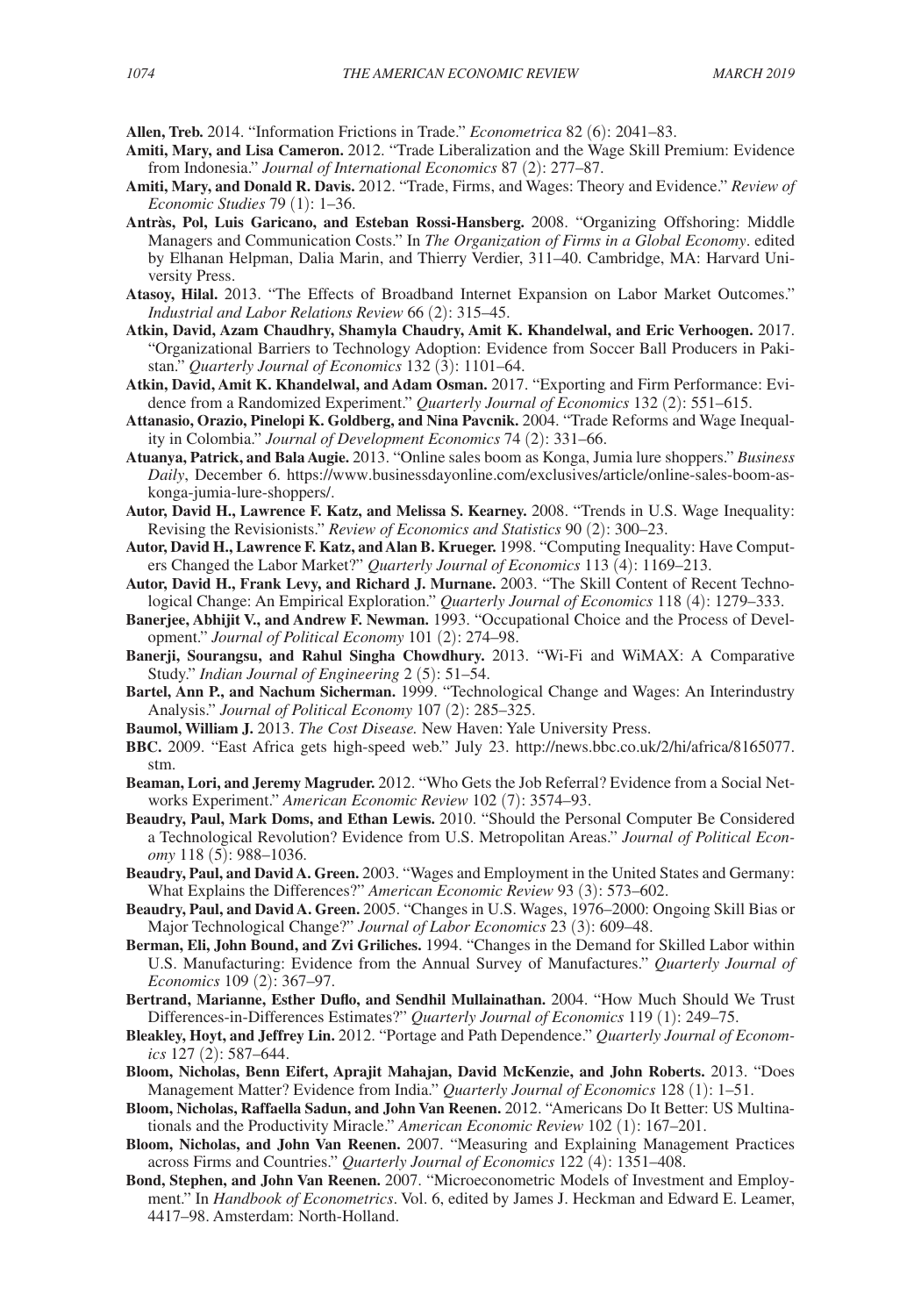- **Brambilla, Irene, Daniel Lederman, and Guido Porto.** 2012. "Exports, Export Destinations, and Skills." *American Economic Review* 102 (7): 3406–38.
- **Bresnahan, Timothy F., Erik Brynjolfsson, and Lorin M. Hitt.** 2002. "Information Technology, Workplace Organization, and the Demand for Skilled Labor: Firm-Level Evidence." *Quarterly Journal of Economics* 117 (1): 339–76.
- **Burstein, Ariel, Javier Cravino, and Jonathan Vogel.** 2013. "Importing Skill-Biased Technology." *American Economic Journal: Macroeconomics* 5 (2): 32–71.
- *Business Daily***.** 2009. "'The Edge' names top Kenyan software developers." October 2, 12.
- **Bustos, Paula, Bruno Caprettini, and Jacopo Ponticelli.** 2016. "Agricultural Productivity and Structural Transformation: Evidence from Brazil." *American Economic Review* 106 (6): 1320–65.
- **Card, David, Ana Rute Cardoso, and Patrick Kline.** 2016. "Bargaining, Sorting, and the Gender Wage Gap: Quantifying the Impact of Firms on the Relative Pay of Women." *Quarterly Journal of Economics* 131 (2): 633–86.
- **Card, David, and Stefano DellaVigna.** Forthcoming. "What Do Editors Maximize? Evidence from Four Leading Economics Journals." *Review of Economics and Statistics*.
- **Card, David, Jörg Heining, and Patrick Kline.** 2013. "Workplace Heterogeneity and the Rise of West German Wage Inequality." *Quarterly Journal of Economics* 128 (3): 967–1015.
- **Caroli, Eve, and John Van Reenen.** 2001. "Skill-Biased Organizational Change? Evidence from a Panel of British and French Establishments." *Quarterly Journal of Economics* 116 (4): 1449–92.
- **Casaburi, Lorenzo, Michael Kremer, Sendhil Mullainathan, and Ravindra Ramrattan.** 2013. "Harnessing ICT to Increase Agricultural Production: Evidence From Kenya." *Unpublished.*
- **Champion, Sara, Katrina Kosec, and Christopher Stanton.** 2012. "The Effects of Internet Access on Labor-Supply Decisions." *Unpublished.*
- **Chavula, Josiah, Nick Feamster, Antoine Bagula, and Hussein Suleman.** 2014. "Quantifying the Effects of Circuitous Routes on the Latency of Intra-Africa Internet Traffic: A Study of Research and Education Networks." Paper presented at AFRICOMM: 6th International Conference on e-Infrastructure and e-Services for Developing Countries, Kampala, Uganda.
- **Chetty, Raj, Adam Looney, and Kory Kroft.** 2009. "Salience and Taxation: Theory and Evidence." *American Economic Review* 99 (4): 1145–77.
- **Clark, Colin.** 1940. *The Conditions of Economic Progress.* London: MacMillan.
- **Clarke, George R. G., and Scott J. Wallsten.** 2006. "Has the Internet Increased Trade? Developed and Developing Country Evidence." *Economic Inquiry* 44 (3): 465–84.
- **CNN.** 2009. "Going Optic." http://edition.cnn.com/2009/TECH/07/22/seacom.on/index.html.
- **Commander, Simon, Rupert Harrison, and Naercio Menezes-Filho.** 2011. "ICT and Productivity in Developing Countries: New Firm-Level Evidence from Brazil and India." *Review of Economics and Statistics* 93 (2): 528–41.
- **Commonwealth Telecommunications Organisation.** 2012. *The Socio-Economic Impact of Broadband in sub-Saharan Africa: The Satellite Advantage.* London: Commonwealth Telecommunications Organisation.
- **Conley, T. G.** 1999. "GMM Estimation with Cross Sectional Dependence." *Journal of Econometrics* 92 (1): 1–45.
- **Crespi, Gustavo, Chiara Criscuolo, and Jonathan Haskel.** 2007. "Information Technology, Organisational Change and Productivity Growth: Evidence from UK Firms." CEPR Discussion Paper 6105.
- **Currie, Janet, and Ann E. Harrison.** 1997. "Sharing the Costs: The Impact of Trade Reform on Capital and Labor in Morocco." *Journal of Labor Economics* 15 (3): S44–71.
- **Czernich, Nina, Oliver Falck, Tobias Kretschmer, and Ludger Woessmann.** 2011. "Broadband Infrastructure and Economic Growth." *Economic Journal* 121 (552): 505–32.
- **Dabla-Norris, Era, Kalpana Kochhar, Nujin Suphaphiphat, Frantisek Ricka, and Evridiki Tsounta.**  2015. *Causes and Consequences of Income Inequality: A Global Perspective.* Washington, DC: IMF.
- **Davis, Donald R., and James Harrigan.** 2011. "Good Jobs, Bad Jobs, and Trade Liberalization." *Journal of International Economics* 84 (1): 26–36.
- **De Loecker, Jan.** 2011. "Product Differentiation, Multiproduct Firms, and Estimating the Impact of Trade Liberalization on Productivity." *Econometrica* 79 (5): 1407–51.
- **de Mel, Suresh, David McKenzie, and Christopher Woodruff.** 2008. "Returns to Capital in Microenterprises: Evidence from a Field Experiment." *Quarterly Journal of Economics* 123 (4): 1329–72.
- **de M. Cordeiro, Carlos, Hrishikesh Gossain, Roy L. Ashok, and Dharma P. Agrawal.** 2003. "The Last Mile: Wireless Technologies for Broadband and Home Networks." Unpublished.
- **De Stefano, Timothy, Richard Kneller, and Jonathan Timmis.** 2014. "The (Fuzzy) Digital Divide: The Effect of Broadband Internet Use on UK Firm Performance." *Unpublished.*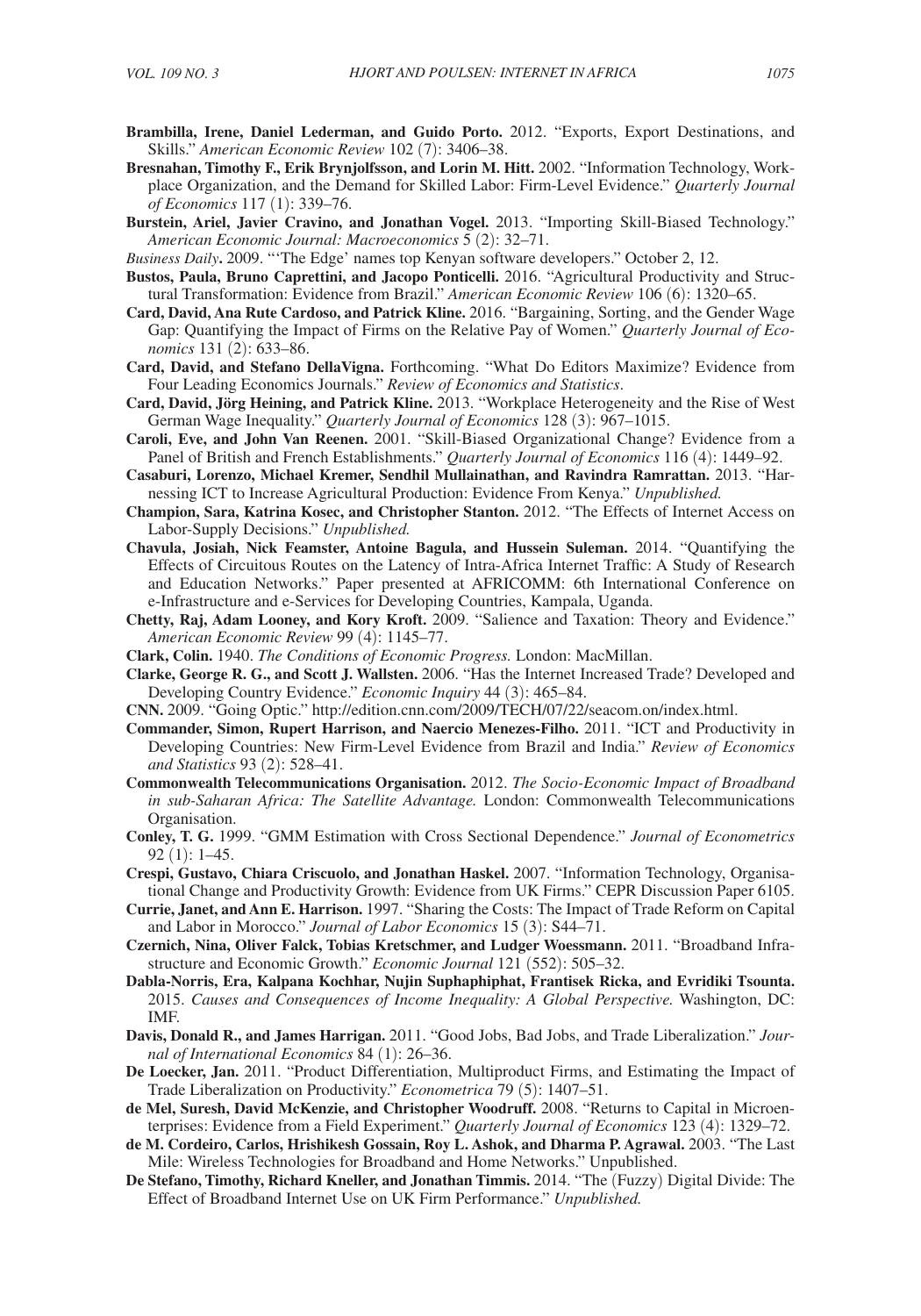- **DiNardo, John E., and Jörn-Steffen Pischke.** 1997. "The Returns to Computer Use Revisited: Have Pencils Changed the Wage Structure Too?" *Quarterly Journal of Economics* 112 (1): 291–303.
- **Draca, Mirko, Raffaella Sadun, and John Van Reenen.** 2007. "Productivity and ICTs: A Review of the Evidence." In *The Oxford Handbook of Information and Communication Technologies*, edited by Robin Mansell, Chrisanthi Avgerou, Danny Quah, and Roger Silverstone, 100–147. Oxford: Oxford University Press.
- **Eaton, Jonathan, Marcela Eslava, C. J. Krizan, Maurice Kugler, and James Tybout.** 2015. "A Search and Learning Model of Export Dynamics." *Unpublished.*
- *The Economist 1843.* 2012. "What's the Greatest Invention of All Time?" January/February.
- **Fajgelbaum, Pablo D., and Amit K. Khandelwal.** 2016. "Measuring the Unequal Gains from Trade." *Quarterly Journal of Economics* 131 (3): 1113–80.
- **Feenstra, Robert C., and Gordon H. Hanson.** 1996. "Foreign Investment, Outsourcing, and Relative Wages." In *The Political Economy of Trade Policy: Papers in Honor of Jagdish Bhagwati*, edited by Robert C. Feenstra, Gene M. Grossman, and Douglas A. Irwin, 89–128. Cambridge, MA: MIT Press.
- **Feenstra, Robert C., and Gordon H. Hanson.** 1999. "The Impact of Outsourcing and High-Technology Capital on Wages: Estimates for the United States, 1979–1990." *Quarterly Journal of Economics* 114 (3): 907–40.
- **Feenstra, Robert C., and Gordon H. Hanson.** 2003. "Global Production Sharing and Rising Inequality: A Survey of Trade and Wages." In *Handbook of International Trade.* Vol. 1, edited by E. Kwan Choi and James Harrigan, 146–85. Blackwell Publishing Ltd.
- **Ferraz, Claudio, Frederico Finan, and Dimitri Szerman.** 2015. "Procuring Firm Growth: The Effects of Government Purchases on Firm Dynamics." NBER Working Paper 21219.
- **Forman, Chris, Avi Goldfarb, and Shane Greenstein.** 2012. "The Internet and Local Wages: A Puzzle." *American Economic Review* 102 (1): 556–75.
- **Foster, Andrew D., and Mark R. Rosenzweig.** 2007. "Economic Development and the Decline of Agricultural Employment." In *Handbook of Development Economics*, Vol. 4, edited by T. Schultz and John A. Strauss, 3051–83. Amsterdam: Elsevier.
- **Frazer, Garth.** 2013. "Imports, Import Sources and Skill Utilization." Unpublished.
- **Frías, Judith A., David S. Kaplan, and Eric Verhoogen.** 2009. "Exports and Wage Premia: Evidence from Mexican Employer-Employee Data." *Unpublished.*
- **Gallaugher, John.** 2012. *Getting the Most Out of Information Systems: A Manager's Guide.* Creative Commons.
- **Giorgis, Tamrat G.** 2010. "Ethiopia: Global Firms Vie over Country's Link to the World." *Addis Fortune*, January 18. https://addisfortune.net/.
- **GIZ.** 2014. "Connect the BoP." https://www.giz.de/expertise/downloads/giz2013-de-connect-the-bop. pdf.
- **Goldberg, Pinelopi K.** 2015. *Trade and Inequality.* Camberley: Edward Elgar.
- **Goldberg, Pinelopi K., Amit Kumar Khandelwal, Nina Pavcnik, and Petia Topalova.** 2010. "Imported Intermediate Inputs and Domestic Product Growth: Evidence from India." *Quarterly Journal of Economics* 125 (4): 1727–67.
- **Goldberg, Pinelopi K., Amit K. Khandelwal, Nina Pavcnik, and Petia Topalova.** 2010. "Multiproduct Firms and Product Turnover in the Developing World: Evidence from India." *Review of Economics and Statistics* 92 (4): 1042–49.
- **Goldberg, Pinelopi K., and Nina Pavcnik.** 2007. "Distributional Effects of Globalization in Developing Countries." *Journal of Economic Literature* 45 (1): 39–82.
- **Goldin, Claudia, and Lawrence F. Katz.** 2007. "Long-Run Changes in the Wage Structure: Narrowing, Widening, Polarizing." *Brookings Papers on Economic Activity* 38 (2007–2): 135–65.
- **Gollin, Douglas, David Lagakos, and Michael E. Waugh.** 2014. "The Agricultural Productivity Gap." *Quarterly Journal of Economics* 129 (2): 939–93.
- **Gollin, Douglas, Stephen Parente, and Richard Rogerson.** 2002. "The Role of Agriculture in Development." *American Economic Review* 92 (2): 160–64.
- **Goos, Maarten, Alan Manning, and Anna Salomons.** 2014. "Explaining Job Polarization: Routine-Biased Technological Change and Offshoring." *American Economic Review* 104 (8): 2509–26.
- **Green, Francis, Andy Dickerson, and Jorge Saba Arbache.** 2001. "A Picture of Wage Inequality and the Allocation of Labor through a Period of Trade Liberalization: The Case of Brazil." *World Development* 29 (11): 1923–39.
- **Hansman, Christopher, Jonas Hjort, Gianmarco León, and Matthieu Teachout.** 2018. "Vertical Integration, Supplier Behavior, and Quality Upgrading among Exporters." NBER Working Paper No. 23949.
- **Hardy, Morgan, and Jamie McCasland.** 2015. "Are Small Firms Labor Constrained? Experimental Evidence from Ghana." *Unpublished.*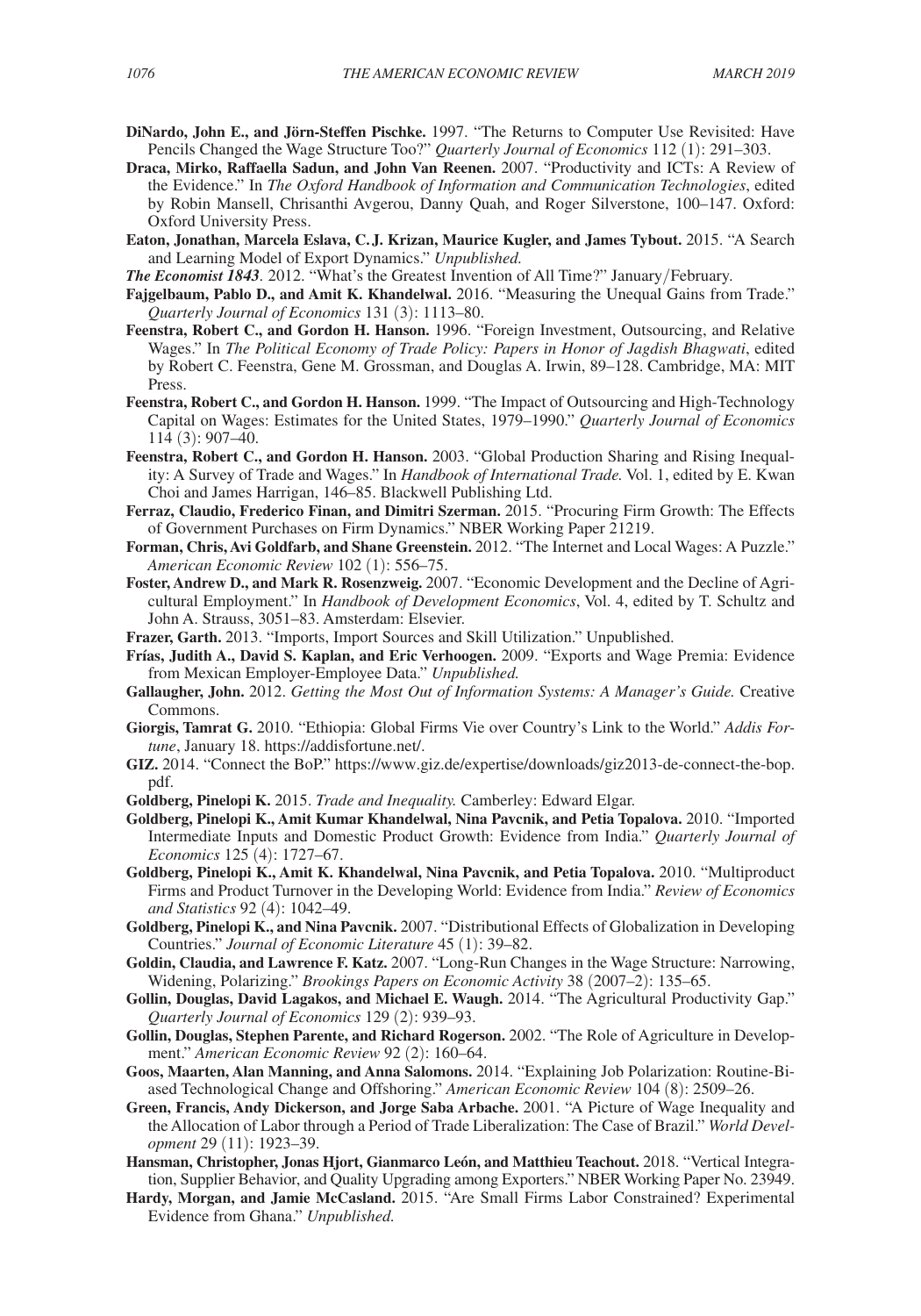**Harris, Lance.** 2012. "Is South Africa the Best Place to Start Your Start-Up?" *ZDNet*, November 21.

- **Harrison, Ann, and Ana Revenga.** 1998. "Labor Markets, Foreign Investment, and Trade Policy Reform." In *Trade Policy Reform: Lessons and Implications*, edited by John Nash and Wendy Takacs, 247–76. Washington, DC: World Bank.
- **Harrison, Ann, and Gordon Hanson.** 1999. "Who Gains from Trade Reform? Some Remaining Puzzles." *Journal of Development Economics* 59 (1): 125–54.
- **Harrison, Ann, John McLaren, and Margaret McMillan.** 2011. "Recent Perspectives on Trade and Inequality." *Annual Review of Economics* 3 (1): 261–89.
- **Henderson, J. Vernon, Adam Storeygard, and David N. Weil.** 2012. "Measuring Economic Growth from Outer Space." *American Economic Review* 102 (2): 994–1028.
- **Herrendorf, Berthold, Richard Rogerson, and Ákos Valentinyi.** 2014. "Growth and Structural Transformation." In *Handbook of Economic Growth*, Vol. 2, edited by Philippe Aghion and Steven N. Durlauf, 855–941. Amsterdam: Elsevier.
- **International Labour Office (ILO).** 2012. *International Standard Classification of Occupations: ISCO–08*. Geneva: International Labour Office.
- **Hjort, Jonas, and Jonas Poulsen.** 2019. "The Arrival of Fast Internet and Employment in Africa: Dataset." *American Economic Review.* https://doi.org/10.1275/20161385.
- **Internet Society.** 2013. *Regional Interconnection Strategy for Africa.* Geneva: Internet Society.
- **ITU.** 2000. *Improving IP Connectivity in the Least Developed Countries.* https://www.itu.int/osg/ spu/ni/ipdc/study/Improving%20IP%20Connectivity%20in%20the%20Least%20Developed%20 Countries1.pdf.
- **ITU.** 2013. *ITU Study on International Internet Connectivity in Sub-Sarahan Africa.* https://www.itu. int/en/ITU-D/Regulatory-Market/Documents/IIC\_Africa\_Final-en.pdf.
- **Jack, William, and Tavneet Suri.** 2014. "Risk Sharing and Transactions Costs: Evidence from Kenya's Mobile Money Revolution." *American Economic Review* 104 (1): 183–223.
- **Jensen, Robert.** 2007. "The Digital Provide: Information (Technology), Market Performance, and Welfare in the South Indian Fisheries Sector." *Quarterly Journal of Economics* 122 (3): 879–924.
- **Jensen, Robert, and Emily Oster.** 2009. "The Power of TV: Cable Television and Women's Status in India." *Quarterly Journal of Economics* 124 (3): 1057–94.
- **Jorgenson, Dale W., Mun S. Ho, and Kevin J. Stiroh.** 2008. "A Retrospective Look at the U.S. Productivity Growth Resurgence." *Journal of Economic Perspectives* 22 (1): 3–24.
- **Katz, Lawrence F., and Robert A. Margo.** 2014. "Technical Change and the Relative Demand for Skilled Labor: The United States in Historical Perspective." In *Human Capital in History: The American Record*, edited by Leah Platt Boustan, Carola Frydman, and Robert A. Margo, 15–57. Chicago: University of Chicago Press.
- **Katz, Lawrence F., and David H. Autor.** 1999. "Changes in the Wage Structure and Earnings Inequality." In *Handbook of Labor Economics*. Vol. 3, edited by Orley C. Ashenfelter and David Card, 1463–555. Amsterdam: Elsevier.
- **Kende, Michael, and Karen Rose.** 2015. *Promoting Local Content Hosting to Develop the Internet Ecosystem.* Geneva: Internet Society.
- **Koren, Miklós, and Martón Csillag.** 2016. "Machines and Machinists: Importing Skill-Biased Technology." *Unpublished.*
- **Krueger, Alan B.** 1993. "How Computers Have Changed the Wage Structure: Evidence from Microdata, 1984–1989." *Quarterly Journal of Economics* 108 (1): 33–60.
- **La Ferrara, Eliana, Alberto Chong, and Suzanne Duryea.** 2012. "Soap Operas and Fertility: Evidence from Brazil." *American Economic Journal: Applied Economics* 4 (4): 1–31.
- **Lagakos, David, and Michael E. Waugh.** 2013. "Selection, Agriculture, and Cross-Country Productivity Differences." *American Economic Review* 103 (2): 948–80.
- **Levinsohn, James.** 1999. "Employment Responses to International Liberalization in Chile." *Journal of International Economics* 47 (2): 321–44.
- **Levinsohn, James, and Amil Petrin.** 2003. "Estimating Production Functions Using Inputs to Control for Unobservables." *Review of Economic Studies* 70 (2): 317–41.
- **Lewis, W. Arthur.** 1955. *The Theory of Economic Growth.* London: Allen and Unwin.
- **Lowe, Matt.** 2014. "Rail Revival in Africa? The Impact of Privatization." *Unpublished.*
- **Macchiavello, Rocco, and Pepita Miquel-Florensa.** 2015. "Supply Assurance, Relational Contracts and Vertical Integration: Evidence from Costa Rica's Coffee Chain." *Unpublished.*
- **Machin, Stephen, and John Van Reenen.** 1998. "Technology and Changes in Skill Structure: Evidence from Seven OECD Countries." *Quarterly Journal of Economics* 113 (4): 1215–44.
- **Magruder, Jeremy R.** 2010. "Intergenerational Networks, Unemployment, and Persistent Inequality in South Africa." *American Economic Journal: Applied Economics* 2 (1): 62–85.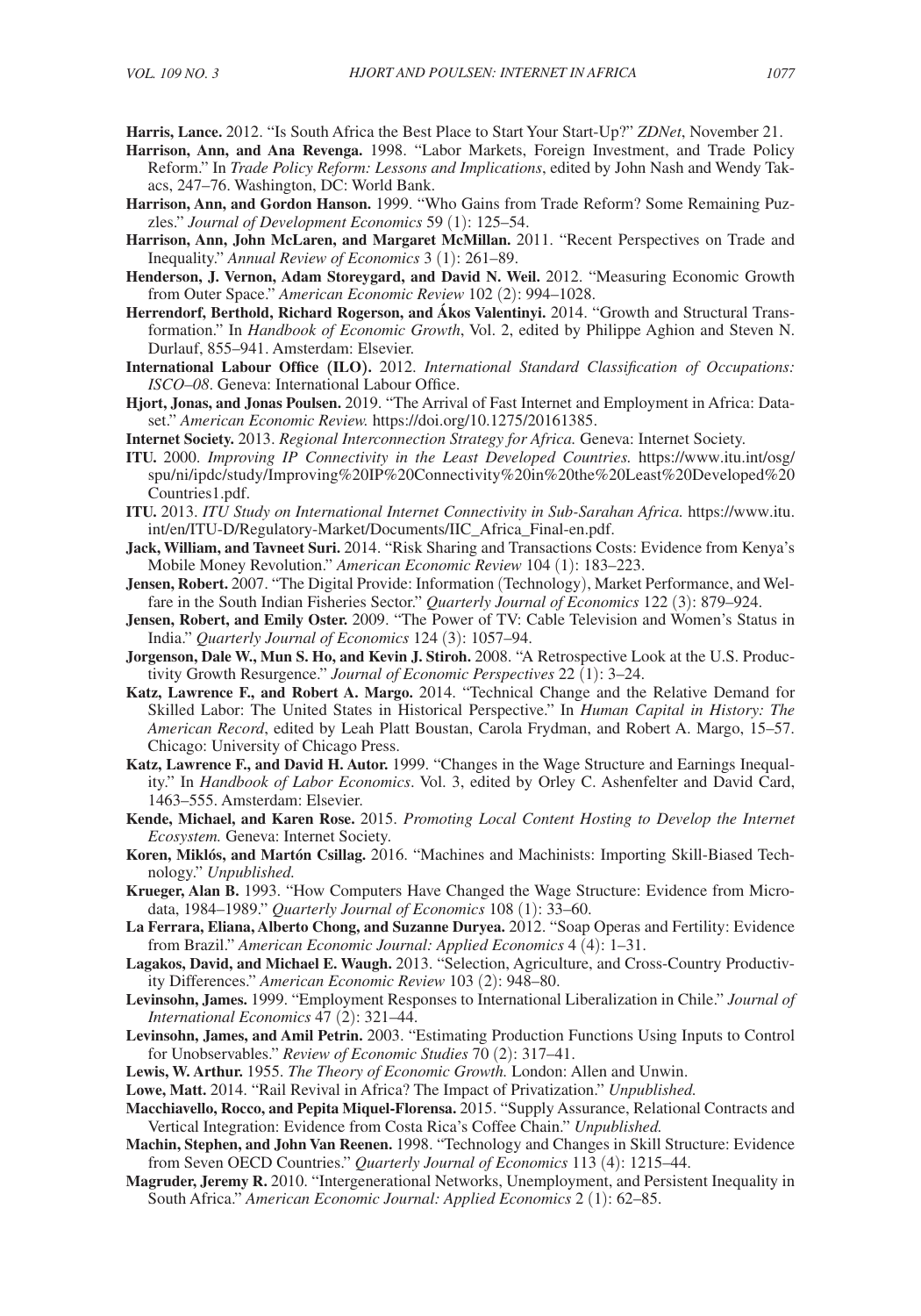- **Magruder, Jeremy R.** 2012. "High Unemployment yet Few Small Firms: The Role of Centralized Bargaining in South Africa." *American Economic Journal: Applied Economics* 4 (3): 138–66.
- **Mahlknecht, Greg.** 2014. "Greg's Cable Map." https://www.cablemap.info/ (accessed November 16, 2018).
- **Márquez, Gustavo, and Carmen Páges.** 1997. "Trade and Employment: Evidence from Latin America and the Caribbean." *Inter-American Development Bank Working Paper 366.*
- **McKenzie, David, Suresh de Mel, and Christopher Woodruff.** 2008. "Returns to Capital: Results from a Randomized Experiment." *Quarterly Journal of Economics* 123: 1329–72.
- **McKinsey Global Institute.** 2013. "Lions go Digital: The Internet's Transformative Potential in Africa." http://www.mckinsey.com/industries/high-tech/our-insights/lions-go-digital-the-internetstransformative-potential-in-africa.
- **McMillan, Margaret, Dani Rodrik, and Inigo Verduzco-Gallo.** 2014. "Globalization, Structural Change, and Productivity Growth, with an Update on Africa." *World Development* 63: 11–32.
- **McMillan, Margaret, and Kenneth Harttgen.** 2014. "Africa's Quiet Revolution." In *The Oxford Handbook of Africa and Economics*, Vol. 2, edited by Célestin Monga and Justin Yifu Lin, 39–61. Oxford: Oxford University Press.
- **Michaels, Guy, Ashwini Natraj, and John Van Reenen.** 2014. "Has ICT Polarized Skill Demand? Evidence from Eleven Countries over Twenty-Five Years." *Review of Economics and Statistics* 96 (1): 60–77.
- **Michalopoulos, Stelios, and Elias Papaioannou.** 2013. "Pre-Colonial Ethnic Institutions and Contemporary African Development." *Econometrica* 81 (1): 113–52.
- **Michalopoulos, Stelios, and Elias Papaioannou.** 2018. "Spatial Patterns of Development: A Meso Approach." *Annual Review of Economics* 10: 383–410.
- **Mitra, Sandip, Dilip Mookherjee, Maximo Torero, and Sujata Visaria.** Forthcoming. "Middleman Margins and Asymmetric Information: An Experiment with Potato Farmers in West Bengal." *Review of Economics and Statistics.*
- **Moreira, Mauricio M., and Sheila Najberg.** 2000. "Trade liberalisation in Brazil: Creating or exporting jobs?" *Journal of Development Studies* 36 (3): 78–99.
- **Organisation for Economic Co-operation and Development (OECD).** 2013. *Measuring the Internet Economy: A Contribution to the Research Agenda. Paris: OECD.*
- **Organisation for Economic Co-operation and Development (OECD).** 2014. *International Cables, Gateways, Backhaul and International Exchange Points.* Paris: OECD.
- **Oliner, Stephen D., Daniel E. Sichel, and Kevin J. Stiroh.** 2007. "Explaining a Productive Decade." *Brookings Papers on Economic Activity* 2007 (1): 81–137.
- **Olley, G. Steven, and Ariél Pakes.** 1996. "The Dynamics of Productivity in the Telecommunications Equipment Industry." *Econometrica* 64 (6): 1263–97.
- **Oxford Business Group.** 2016. "Djibouti to utilise geostrategic location to develop ICT connectivity hub." In *The Report: Djibouti 2016.* https://oxfordbusinessgroup.com/overview/emerginggateway-country-seeks-leverage-its-geostrategic-location-develop-connectivity-hub.
- **Paunov, Caroline, and Valentina Rollo.** 2015. "Overcoming Obstacles: The Internet's Contribution to Firm Development." *Papers and Proceedings of the Annual Bank Conference on Development Economics: Supplement to The World Bank Economic Review* 29: S192–204.
- **Qiang, Christine Zhen-Wei, and Carlo M. Rossotto.** 2009. *Economic Impacts of Broadband.* Washington, D.C.: World Bank.
- **Raveh, Ohad, and Ariell Reshef.** 2016. "Capital Imports Composition, Complementarities, and the Skill Premium in Developing Countries." *Journal of Development Economics* 118: 183–206.
- **Revenga, Ana.** 1997. "Employment and Wage Effects of Trade Liberalization: The Case of Mexican Manufacturing." *Journal of Labor Economics* 15 (3): S20–43.
- **Rice, Xan.** 2013. "Internet Sales Flourish in Nigeria." *Financial Times*, May 14. https://www.ft.com/ content/3f455b7e-b1bb-11e2-9315-00144feabdc0.
- **Rodrik, Dani.** 2016. "Premature Deindustrialization." *Journal of Economic Growth* 21 (1): 1–33.
- **Sarrocco, Claudia, and Tim Kelly.** 2000. *Improving IP Connectivity in the Least Developed Countries*. Geneva: International Telecommunication Union.
- **Scruggs, Gregory.** 2015. "How Nairobi Built a Thriving Tech Community." *Citylab*, April 13. https:// www.citylab.com/life/2015/04/how-nairobi-built-a-thriving-tech-community/390387/.
- **Syrquin, Moshe.** 1988. "Patterns of Structural Change." In *Handbook of Development Economics*. Vol. 1, edited by Hollis Chenery and T. Srinivasan, Chapter 7, 203–73. Amsterdam: Elsevier.
- **Syverson, Chad.** 2011. "What Determines Productivity?" *Journal of Economic Literature* 49 (2): 326–65. **Topalova, Petia.** 2010. "Factor Immobility and Regional Impacts of Trade Liberalization: Evidence on
- Poverty from India." *American Economic Journal: Applied Economics* 2 (4): 1–41.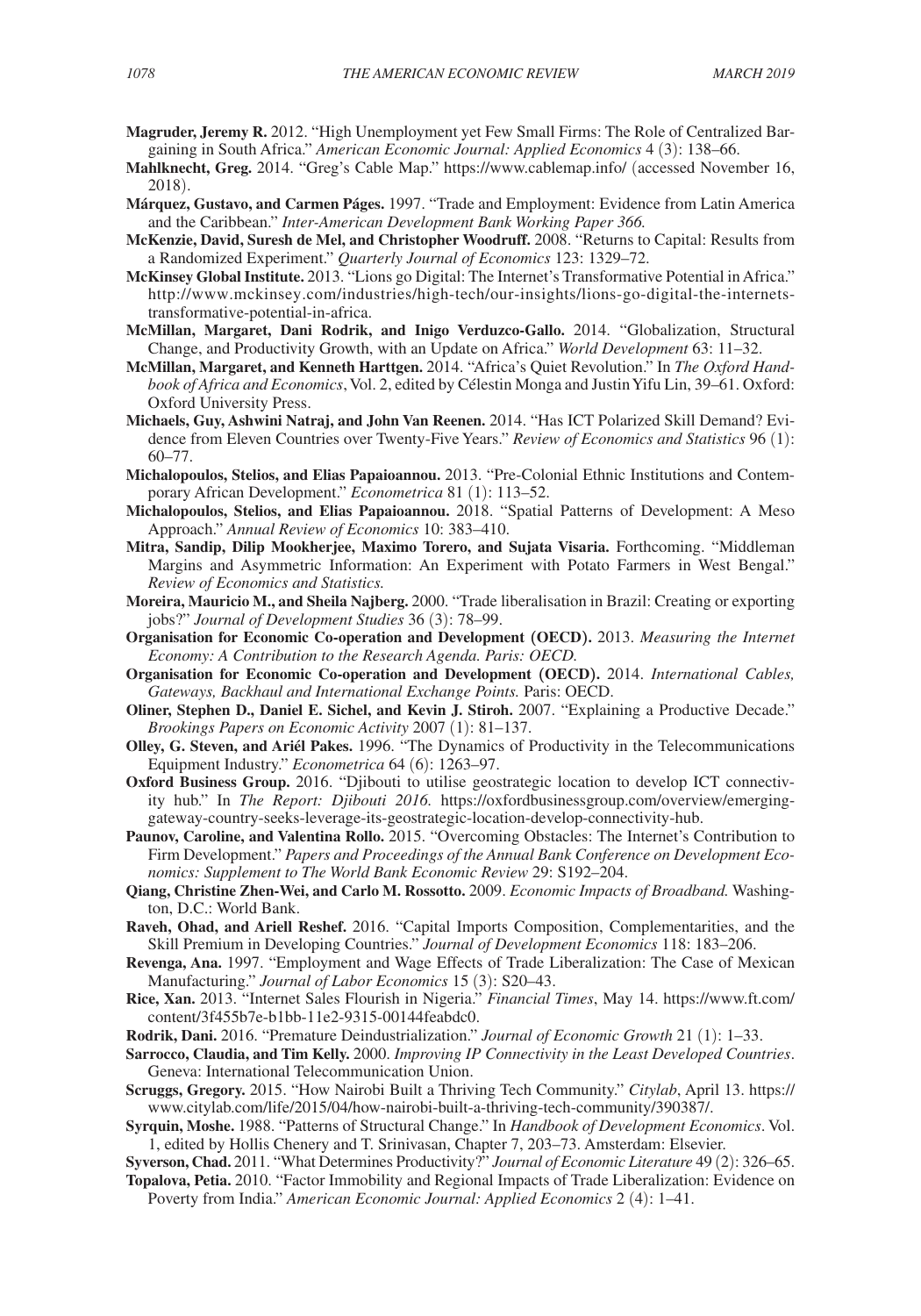- **Verhoogen, Eric A.** 2008. "Trade, Quality Upgrading, and Wage Inequality in the Mexican Manufacturing Sector." *Quarterly Journal of Economics* 123 (2): 489–530.
- **Wei, Shang-Jin, and Yi Wu.** 2002. "Globalization and Inequality Without Differences in Data Definition, Legal System and Other Institutions." Unpublished.
- **Winters, L. Alan, Neil McCulloch, and Andrew McKay.** 2004. "Trade Liberalization and Poverty: The Evidence So Far." *Journal of Economic Literature* 42 (1): 72–115.
- **Wood, Adrian.** 1995. "How Trade Hurt Unskilled Workers." *Journal of Economic Perspectives* 9 (3): 57–80.
- **Wood, Adrian.** 1999. "Openness and Wage Inequality in Developing Countries: The Latin American Challenge to East Asian Conventional Wisdom." In *Market Integration, Regionalism and the Global Economy*, edited by Richard Baldwin, Daniel Cohen, Andre Sapir, and Anthony Venables, 153–84. Cambridge, UK: Cambridge University Press.
- **World Bank.** 2006. *Information and Communications for Development 2006: Global Trends and Policies.* Washington, DC: World Bank.
- **World Bank.** 2016. *World Development Report 2016: Digital Dividends.* Washington, DC: World Bank.
- **World Bank.** 2017. *Firm Level Productivity Estimates.* Washington, DC: World Bank.
- **Young, Alwyn.** 2014. "Structural Transformation, the Mismeasurement of Productivity Growth, and the Cost Disease of Services." A*merican Economic Review* 104 (11): 3635–67.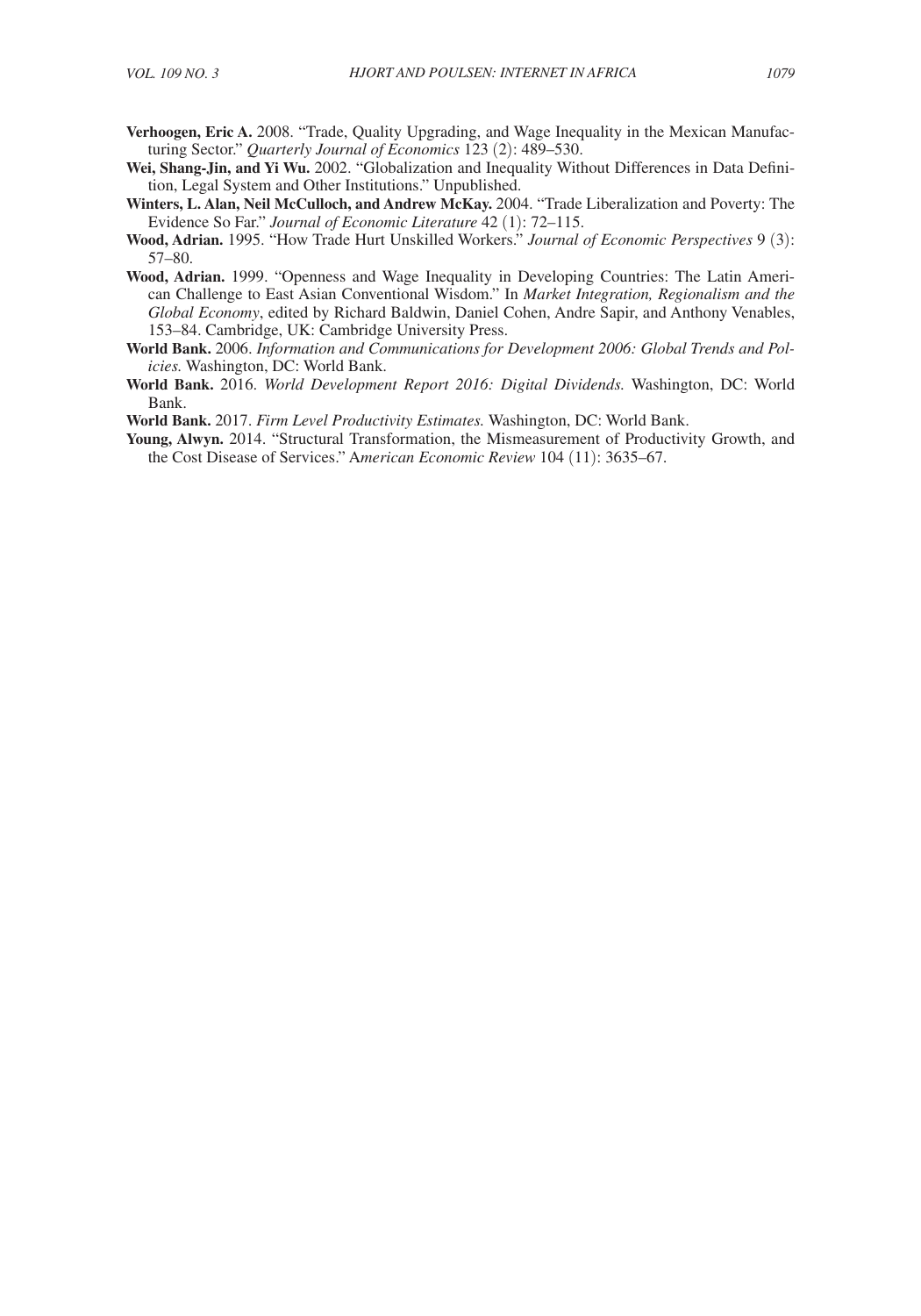## **This article has been cited by:**

- 1. Victor Couture, Benjamin Faber, Yizhen Gu, Lizhi Liu. 2021. Connecting the Countryside via E-Commerce: Evidence from China. *American Economic Review: Insights* **3**:1, 35-50. [Abstract] [View PDF article] [PDF with links]
- 2. Xiao Ke, Yuanke Yuan. 2021. Can proactive fiscal policy achieve the goal of "Beyond Keynesianism"?. *Review of Development Economics* **74**. . [Crossref]
- 3. Raymond Langsi, Uchechukwu L Osuagwu, Piwuna Christopher Goson, Emmanuel Kwasi Abu, Khathutshelo P Mashige, Bernadine Ekpenyong, Godwin O Ovenseri-Ogbomo, Timothy Chikasirimobi G, Chundung Asabe Miner, Tanko Ishaya, Richard Oloruntoba, Obinna Nwaeze, Deborah Donald Charwe, Kingsley Emwinyore Agho. 2021. Prevalence and Factors Associated with Mental and Emotional Health Outcomes among Africans during the COVID-19 Lockdown Period —A Web-based Cross-Sectional Study. *International Journal of Environmental Research and Public Health* **18**:3, 899. [Crossref]
- 4. Shiyi Chen, Hong Song, Chenyu Wu. 2021. Human capital investment and firms' industrial emissions: Evidence and mechanism. *Journal of Economic Behavior & Organization* **182**, 162-184. [Crossref]
- 5. Mengmeng Xie, Lin Ding, Yan Xia, Jianfeng Guo, Jiaofeng Pan, Huijuan Wang. 2021. Does artificial intelligence affect the pattern of skill demand? Evidence from Chinese manufacturing firms. *Economic Modelling* **113**. . [Crossref]
- 6. Xu Xu, Markum Reed. 2021. The impact of internet access on research output a cross-country study. *Information Economics and Policy* **46**, 100914. [Crossref]
- 7. Joël Cariolle. 2020. International connectivity and the digital divide in Sub-Saharan Africa. *Information Economics and Policy* 100901. [Crossref]
- 8. Veronica Toffolutti, Hai Ma, Giulia Menichelli, Ester Berlot, Letizia Mencarini, Arnstein Aassve. 2020. How the internet increases modern contraception uptake: evidence from eight sub-Saharan African countries. *BMJ Global Health* **5**:11, e002616. [Crossref]
- 9. Marcel Matthess, Stefanie Kunkel. 2020. Structural change and digitalization in developing countries: Conceptually linking the two transformations. *Technology in Society* **63**, 101428. [Crossref]
- 10. Iurii Demidov, Henock Dibaba, Antti Pinomaa, Samuli Honkapuro, Marko Nieminen. System Platform Enabling Peer-to-Peer Electricity Market Model for Off-Grid Microgrids in Rural Africa 1-6. [Crossref]
- 11. Shiyi Chen, Wanlin Liu, Hong Song. 2020. BROADBAND INTERNET, FIRM PERFORMANCE, AND WORKER WELFARE: EVIDENCE AND MECHANISM. *Economic Inquiry* **58**:3, 1146-1166. [Crossref]
- 12. Ridhi Kashyap, Masoomali Fatehkia, Reham Al Tamime, Ingmar Weber. 2020. Monitoring global digital gender inequality using the online populations of Facebook and Google. *Demographic Research* **43**, 779-816. [Crossref]
- 13. Mohammad Jahanbakht, Romel Mostafa. 2020. Coevolution of policy and strategy in the development of the mobile telecommunications industry in Africa. *Telecommunications Policy* **44**:4, 101906. [Crossref]
- 14. Kobena T. Hanson. Automation of Knowledge Work and Africa's Transformation Agenda: Threats, Opportunities, and Possibilities 273-292. [Crossref]
- 15. Dibyendu Maiti, Akshara Awasthi. 2020. ICT Exposure and the Level of Wellbeing and Progress: A Cross Country Analysis. *Social Indicators Research* **147**:1, 311-343. [Crossref]
- 16. Shiqi Guo, Haicheng Jiang. 2020. Chinese Aid and Local Employment in Africa. *SSRN Electronic Journal* . [Crossref]